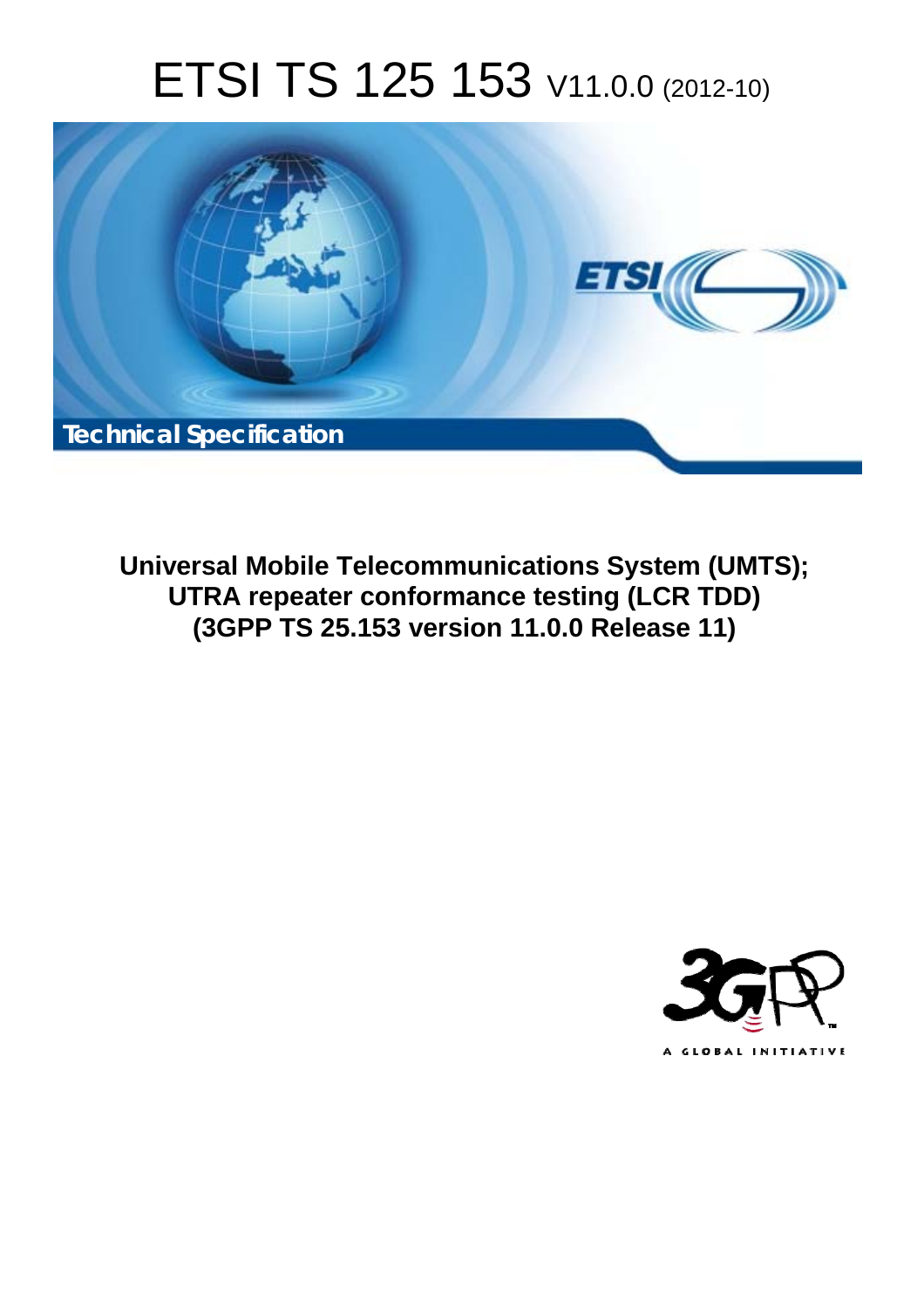Reference RTS/TSGR-0425153vb00

> Keywords UMTS

#### *ETSI*

#### 650 Route des Lucioles F-06921 Sophia Antipolis Cedex - FRANCE

Tel.: +33 4 92 94 42 00 Fax: +33 4 93 65 47 16

Siret N° 348 623 562 00017 - NAF 742 C Association à but non lucratif enregistrée à la Sous-Préfecture de Grasse (06) N° 7803/88

#### *Important notice*

Individual copies of the present document can be downloaded from: [http://www.etsi.org](http://www.etsi.org/)

The present document may be made available in more than one electronic version or in print. In any case of existing or perceived difference in contents between such versions, the reference version is the Portable Document Format (PDF). In case of dispute, the reference shall be the printing on ETSI printers of the PDF version kept on a specific network drive within ETSI Secretariat.

Users of the present document should be aware that the document may be subject to revision or change of status. Information on the current status of this and other ETSI documents is available at <http://portal.etsi.org/tb/status/status.asp>

If you find errors in the present document, please send your comment to one of the following services: [http://portal.etsi.org/chaircor/ETSI\\_support.asp](http://portal.etsi.org/chaircor/ETSI_support.asp)

#### *Copyright Notification*

No part may be reproduced except as authorized by written permission. The copyright and the foregoing restriction extend to reproduction in all media.

> © European Telecommunications Standards Institute 2012. All rights reserved.

DECT<sup>™</sup>, PLUGTESTS<sup>™</sup>, UMTS<sup>™</sup> and the ETSI logo are Trade Marks of ETSI registered for the benefit of its Members. **3GPP**TM and **LTE**™ are Trade Marks of ETSI registered for the benefit of its Members and of the 3GPP Organizational Partners.

**GSM**® and the GSM logo are Trade Marks registered and owned by the GSM Association.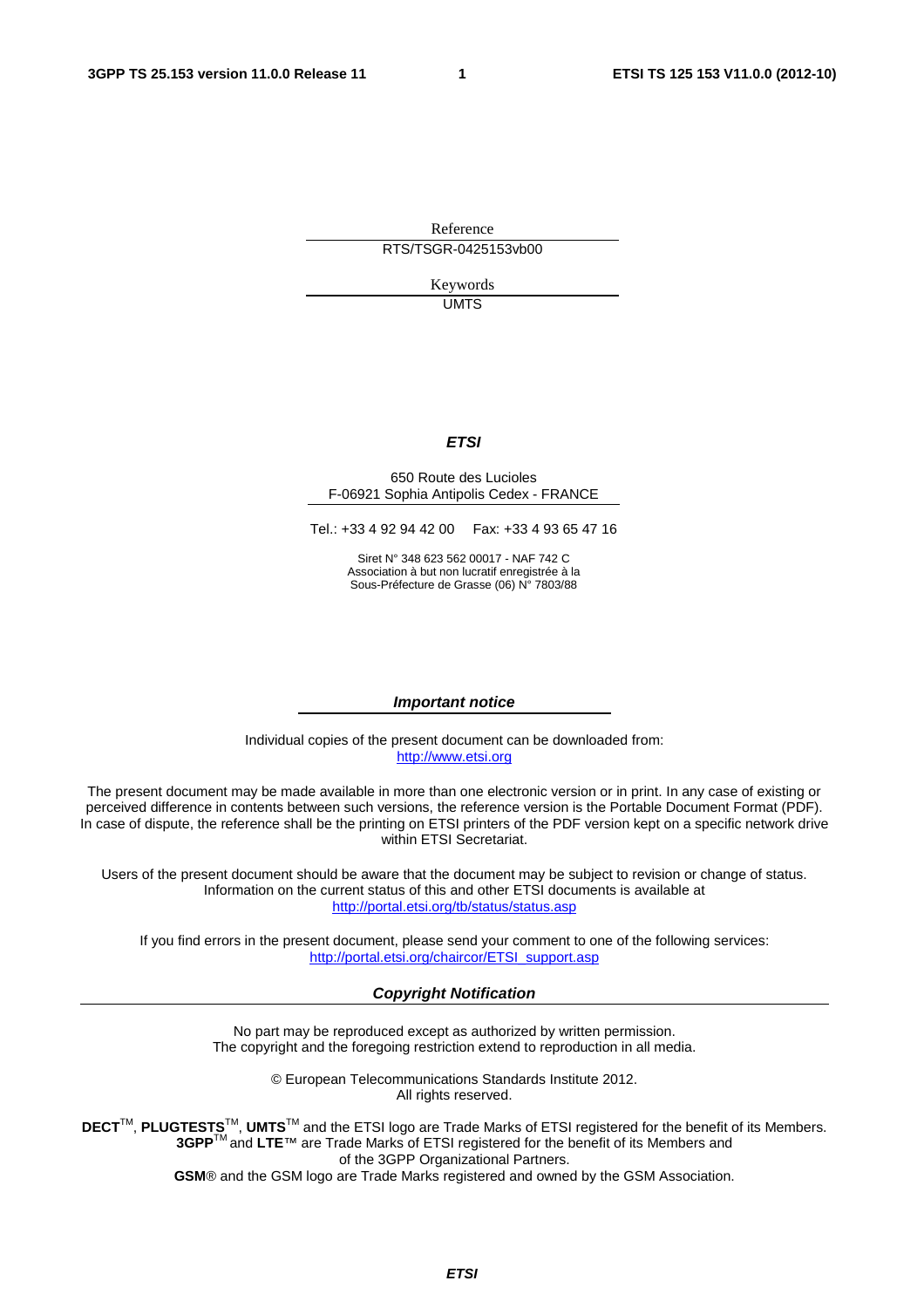## Intellectual Property Rights

IPRs essential or potentially essential to the present document may have been declared to ETSI. The information pertaining to these essential IPRs, if any, is publicly available for **ETSI members and non-members**, and can be found in ETSI SR 000 314: *"Intellectual Property Rights (IPRs); Essential, or potentially Essential, IPRs notified to ETSI in respect of ETSI standards"*, which is available from the ETSI Secretariat. Latest updates are available on the ETSI Web server ([http://ipr.etsi.org\)](http://webapp.etsi.org/IPR/home.asp).

Pursuant to the ETSI IPR Policy, no investigation, including IPR searches, has been carried out by ETSI. No guarantee can be given as to the existence of other IPRs not referenced in ETSI SR 000 314 (or the updates on the ETSI Web server) which are, or may be, or may become, essential to the present document.

## Foreword

This Technical Specification (TS) has been produced by ETSI 3rd Generation Partnership Project (3GPP).

The present document may refer to technical specifications or reports using their 3GPP identities, UMTS identities or GSM identities. These should be interpreted as being references to the corresponding ETSI deliverables.

The cross reference between GSM, UMTS, 3GPP and ETSI identities can be found under [http://webapp.etsi.org/key/queryform.asp.](http://webapp.etsi.org/key/queryform.asp)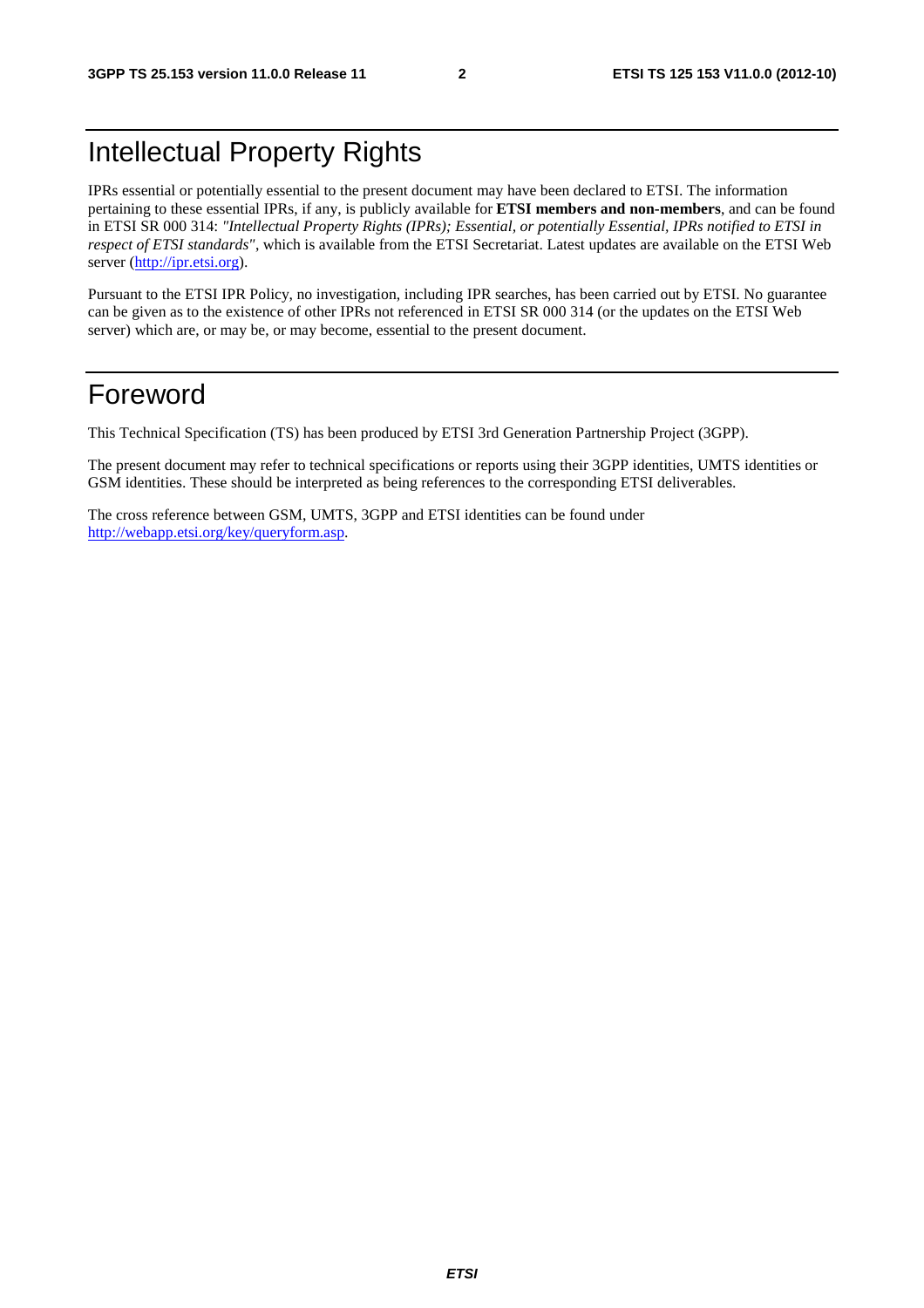$\mathbf{3}$ 

## Contents

| 1            |  |  |  |
|--------------|--|--|--|
| 2            |  |  |  |
| 3            |  |  |  |
| 3.1          |  |  |  |
| 3.2          |  |  |  |
| 3.3          |  |  |  |
| 4            |  |  |  |
| 4.1          |  |  |  |
| 4.2          |  |  |  |
| 4.3          |  |  |  |
| 4.3.1        |  |  |  |
| 4.3.2        |  |  |  |
| 4.3.3        |  |  |  |
| 5            |  |  |  |
| 5.1          |  |  |  |
| 5.1.1        |  |  |  |
| 5.1.2        |  |  |  |
| 5.2          |  |  |  |
| 5.3          |  |  |  |
| 5.4          |  |  |  |
| 5.4.1        |  |  |  |
| 5.4.2        |  |  |  |
| 5.4.2.1      |  |  |  |
| 5.4.3        |  |  |  |
| 5.4.4        |  |  |  |
| 5.5          |  |  |  |
| 5.6          |  |  |  |
| 5.7          |  |  |  |
| 5.8<br>5.8.1 |  |  |  |
| 5.8.2        |  |  |  |
|              |  |  |  |
| 6            |  |  |  |
| 6.1          |  |  |  |
| 6.2          |  |  |  |
| 6.3          |  |  |  |
| 6.4          |  |  |  |
| 6.4.1        |  |  |  |
| 6.4.2        |  |  |  |
| 6.5          |  |  |  |
| 7            |  |  |  |
| 7.1          |  |  |  |
| 7.2          |  |  |  |
| 7.3          |  |  |  |
| 7.4          |  |  |  |
| 7.4.1        |  |  |  |
| 7.4.2        |  |  |  |
| 7.5          |  |  |  |
| 8            |  |  |  |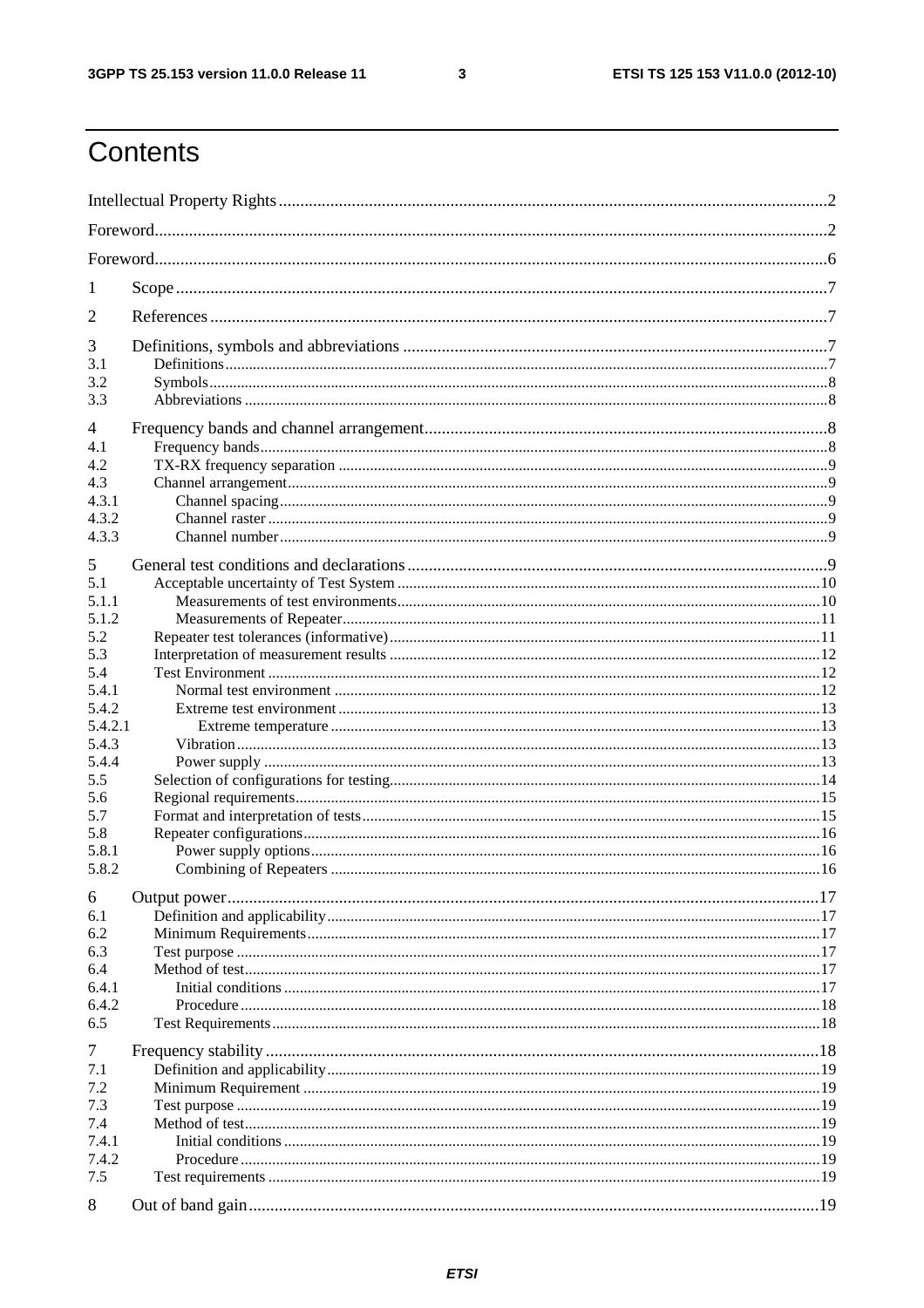$\overline{\mathbf{4}}$ 

| 8.1                  |  |
|----------------------|--|
| 8.2                  |  |
| 8.3                  |  |
| 8.4                  |  |
| 8.4.1                |  |
| 8.4.2                |  |
| 8.5                  |  |
| 9                    |  |
| 9.1                  |  |
| 9.1.1                |  |
| 9.1.2                |  |
| 9.1.3                |  |
| 9.1.4                |  |
| 9.1.4.1              |  |
| 9.1.4.2              |  |
| 9.1.5                |  |
| 9.2                  |  |
| 9.2.1                |  |
| 9.2.2                |  |
| 9.2.2.1              |  |
| 9.2.2.1.1            |  |
| 9.2.2.1.2            |  |
| 9.2.2.2              |  |
| 9.2.2.2.1            |  |
| 9.2.2.2.2            |  |
| 9.2.2.3              |  |
| 9.2.2.3.1            |  |
| 9.2.2.3.2            |  |
| 9.2.2.4              |  |
| 9.2.2.4.1            |  |
| 9.2.2.4.2<br>9.2.2.5 |  |
| 9.2.2.5.1            |  |
| 9.2.2.5.2            |  |
| 9.2.3                |  |
| 9.2.4                |  |
| 9.2.4.1              |  |
| 9.2.4.2              |  |
| 9.2.5                |  |
| 10                   |  |
| 10.1                 |  |
| 10.1.1               |  |
| 10.1.2               |  |
| 10.1.3               |  |
| 10.1.4               |  |
| 10.1.4.1             |  |
| 10.1.4.2             |  |
| 10.1.5               |  |
| 10.2                 |  |
| 10.2.1               |  |
| 10.2.2               |  |
| 10.2.3               |  |
| 10.2.4               |  |
| 10.2.4.1             |  |
| 10.2.4.2             |  |
| 10.2.5               |  |
| 11                   |  |
| 11.1                 |  |
| 11.2                 |  |
| 11.2.1               |  |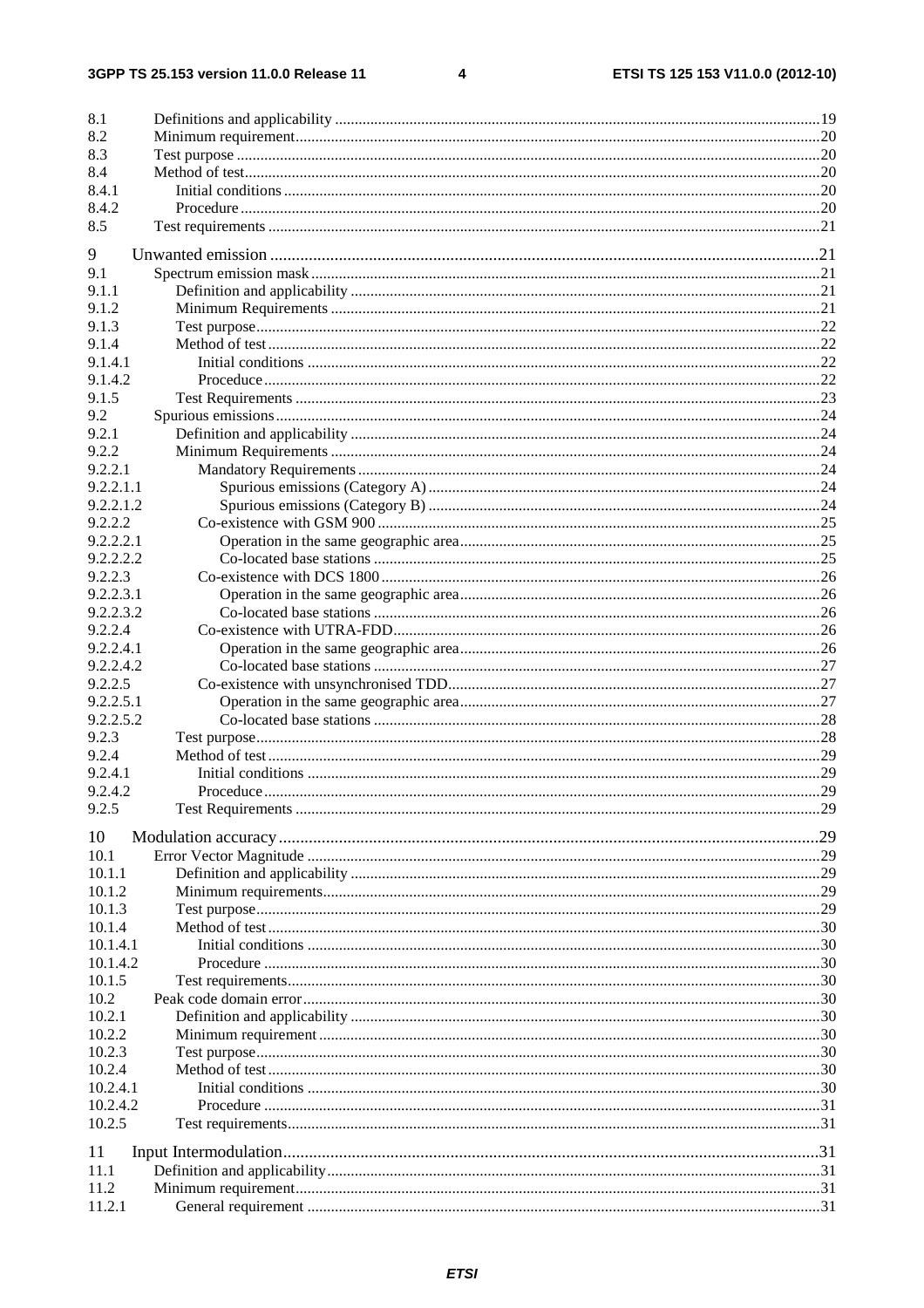#### $5\phantom{a}$

| 11.2.2           |                               |  |  |
|------------------|-------------------------------|--|--|
| 11.2.3           |                               |  |  |
| 11.3             |                               |  |  |
| 11.4             |                               |  |  |
| 11.4.1<br>11.4.2 |                               |  |  |
| 11.5             |                               |  |  |
|                  |                               |  |  |
| 12               |                               |  |  |
| 12.1             |                               |  |  |
| 12.2             |                               |  |  |
| 12.3             |                               |  |  |
| 12.4             |                               |  |  |
| 12.4.1           |                               |  |  |
| 12.4.2<br>12.5   |                               |  |  |
|                  |                               |  |  |
| 13               |                               |  |  |
| 13.1             |                               |  |  |
| 13.2             |                               |  |  |
| 13.3             |                               |  |  |
| 13.4             |                               |  |  |
| 13.4.1           |                               |  |  |
| 13.4.2           |                               |  |  |
| 13.5             |                               |  |  |
| 14               |                               |  |  |
| 14.1             |                               |  |  |
| 14.2             |                               |  |  |
| 14.3             |                               |  |  |
| 14.4             |                               |  |  |
| 14.4.1           |                               |  |  |
| 14.4.2           |                               |  |  |
| 14.5             |                               |  |  |
|                  | <b>Annex A (normative):</b>   |  |  |
| A.1              |                               |  |  |
|                  |                               |  |  |
| A.2              |                               |  |  |
| A.3              |                               |  |  |
|                  |                               |  |  |
| A.4              |                               |  |  |
| A.5              |                               |  |  |
| A.6              |                               |  |  |
| A.7              |                               |  |  |
| A.8              |                               |  |  |
| A.9              |                               |  |  |
|                  |                               |  |  |
|                  | <b>Annex B</b> (informative): |  |  |
|                  |                               |  |  |
|                  | <b>Annex C</b> (informative): |  |  |
|                  | <b>Annex D</b> (informative): |  |  |
|                  |                               |  |  |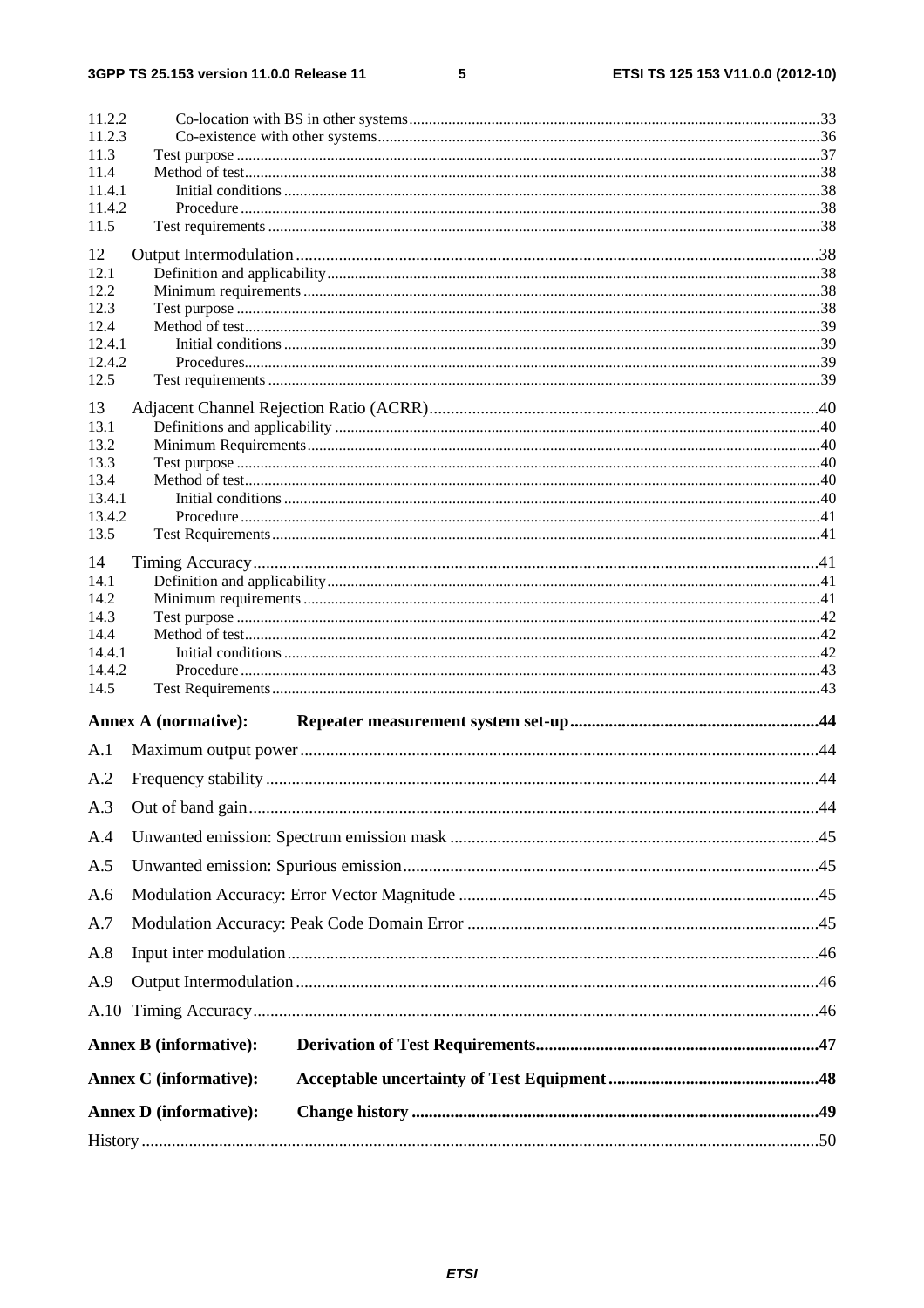## Foreword

This Technical Specification has been produced by the 3<sup>rd</sup> Generation Partnership Project (3GPP).

The contents of the present document are subject to continuing work within the TSG and may change following formal TSG approval. Should the TSG modify the contents of the present document, it will be re-released by the TSG with an identifying change of release date and an increase in version number as follows:

Version x.y.z

where:

- x the first digit:
	- 1 presented to TSG for information;
	- 2 presented to TSG for approval;
	- 3 or greater indicates TSG approved document under change control.
- y the second digit is incremented for all changes of substance, i.e. technical enhancements, corrections, updates, etc.
- z the third digit is incremented when editorial only changes have been incorporated in the document.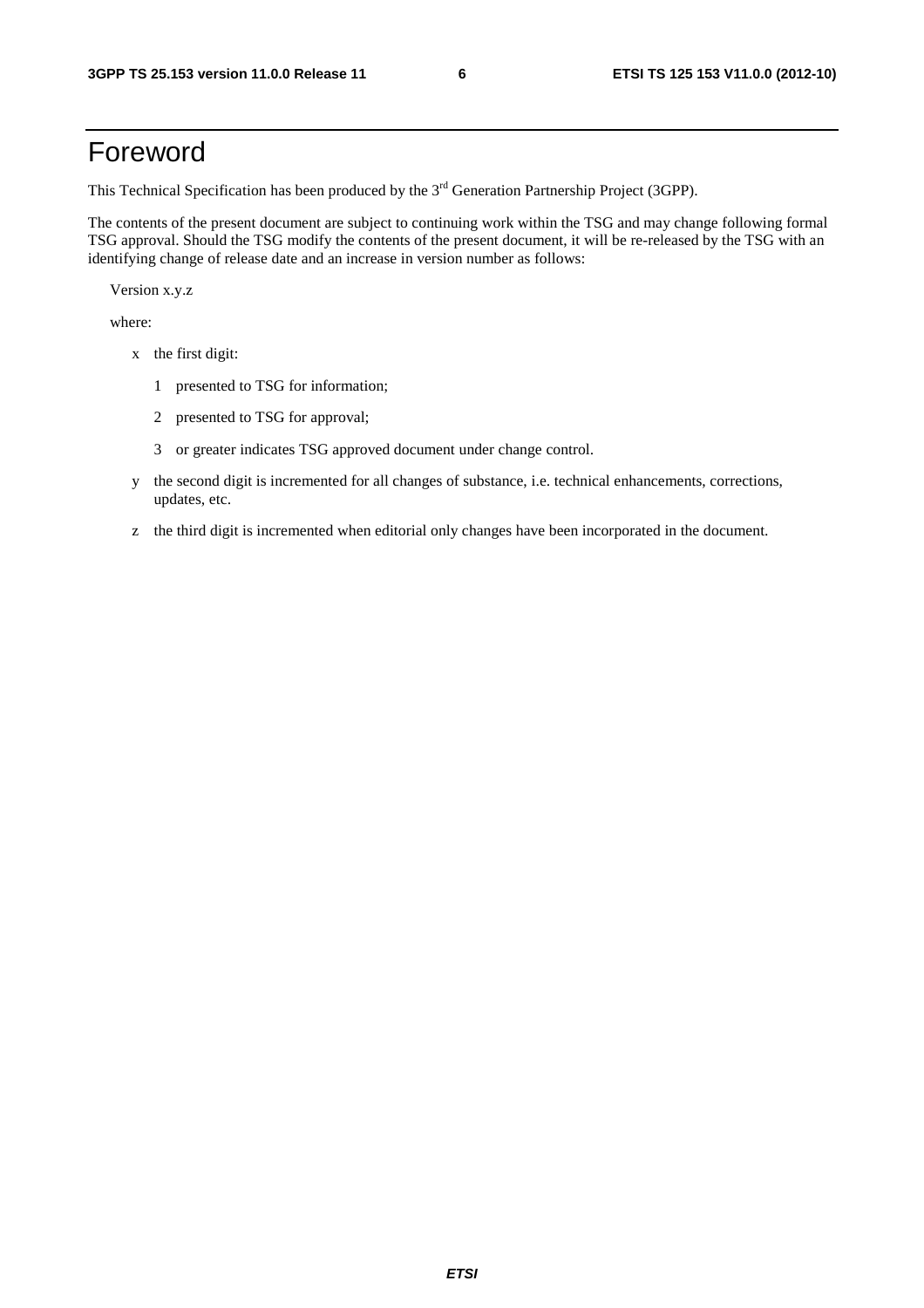## 1 Scope

The present document specifies the Radio Frequency (RF) test methods and Minimum Requirements for LCR TDD Repeaters. These have been derived from, and are consistent with the LCR TDD Repeater specifications defined in TS 25.116.

This document establishes the minimum RF characteristics of the LCR TDD Repeater.

## 2 References

The following documents contain provisions which, through reference in this text, constitute provisions of the present document.

- References are either specific (identified by date of publication, edition number, version number, etc.) or non-specific.
- For a specific reference, subsequent revisions do not apply.
- For a non-specific reference, the latest version applies. In the case of a reference to a 3GPP document (including a GSM document), a non-specific reference implicitly refers to the latest version of that document *in the same Release as the present document*.
- [1] 3GPP TS 25.105: 'Base Station (BS) radio transmission and reception (TDD)'.
- [2] 3GPP TS 25.942: 'RF system scenarios'.
- [3] 3GPP TS 25.113 : ' Base station EMC '.
- [4] ITU-R recommendation SM.329: 'Unwanted emissions in the spurious domain '.
- [5] ITU-T recommendation O.153: 'Basic parameters for the measurement of error performance at bit rates below the primary rate'.
- [6] IEC 60721-3-3 (1994): 'Classification of environmental conditions Part 3: Classification of groups of environmental parameters and their severities – Section 3: Stationary use at weather protected locations'.
- [7] IEC 60721-3-4 (1995): 'Classification of environmental conditions Part 3: Classification of groups of environmental parameters and their severities – Section 4: Stationary use at non-weather protected locations'.
- [8] IEC 60068-2-1 (1990): 'Environmental testing Part 2: Tests. Tests A: Cold'.
- [9] IEC 60068-2-2 (1974): 'Environmental testing Part 2: Tests. Tests B: Dry heat'.
- [10] IEC 60068-2-6 (1995): 'Environmental testing Part 2: Tests Test Fc: Vibration (sinusoidal)'.
- [11] 3GPP TS 25.142: 'Base station conformance testing (TDD)'.
- [12] 3GPP TS 25.106: 'UTRA Repeater; Radio transmission and reception'.
- [13] 3GPP TS 25.116: 'LCR TDD Repeater; Radio transmission and reception'

## 3 Definitions, symbols and abbreviations

### 3.1 Definitions

For the purposes of the present document, the following terms and definitions apply: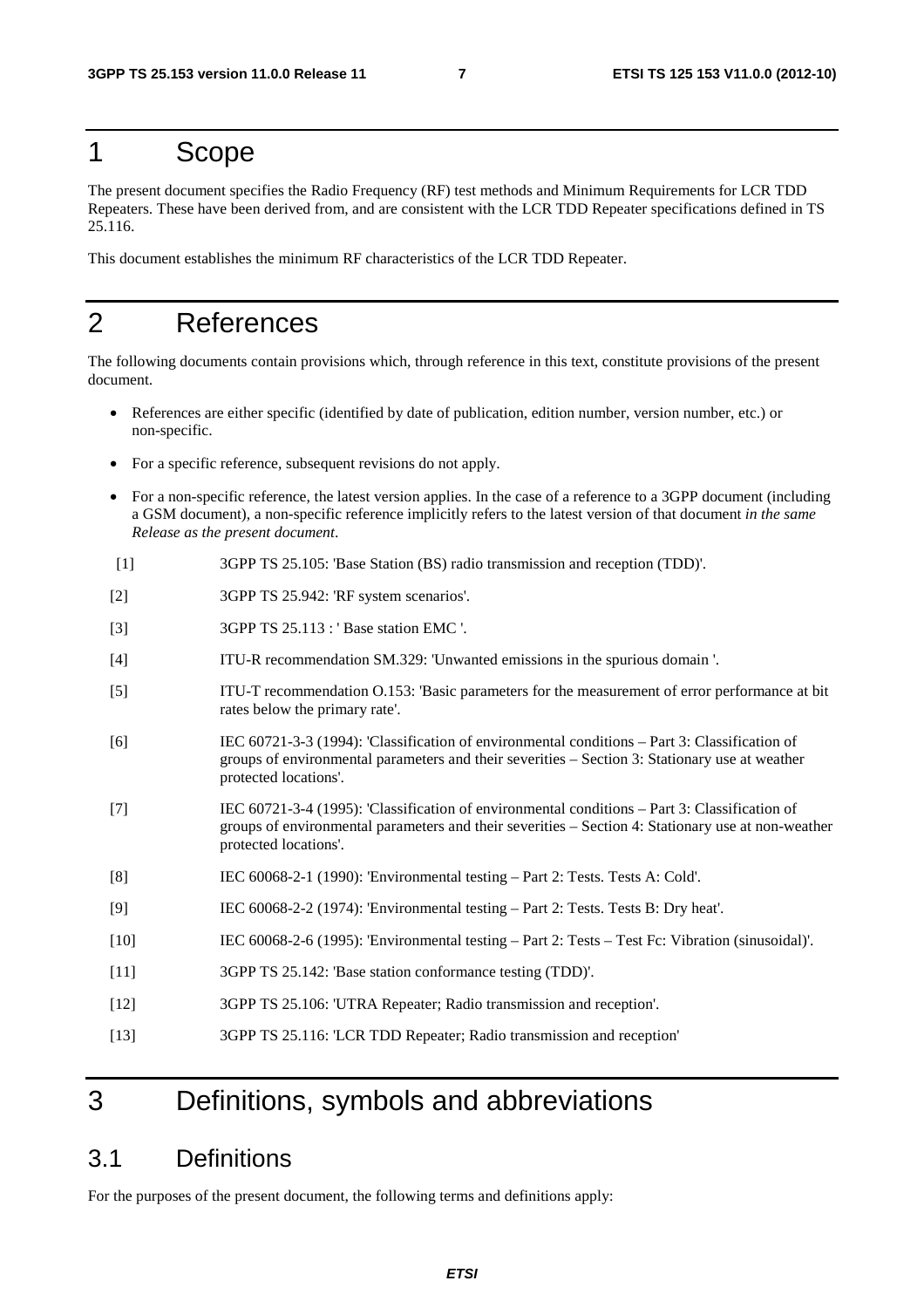**Donor coupling loss:** is the coupling loss between the repeater and the donor base station.

**Down-link:** signal path where base station transmits and mobile receives

**Maximum output power, Pmax:** This is the mean power level per carrier measured at the antenna connector of the Repeater in specified reference condition.

**Pass band:** the Repeater can have one or several pass bands. The pass band is the frequency range that the Repeater operates in with operational configuration. This frequency range can correspond to one or several consecutive nominal 5 MHz channels. If they are not consecutive each subset of channels shall be considered as an individual pass band.

**Repeater:** a device that receives, amplifies and transmits the radiated or conducted RF carrier both in the down-link direction (from the base station to the mobile area) and in the up-link direction (from the mobile to the base station).

**Up-link:** signal path where mobile transmits and base station receives.

## 3.2 Symbols

For the purposes of the present document, the following symbols apply:

| BW <sub>Channel</sub> | Channel bandwidth                                                                      |
|-----------------------|----------------------------------------------------------------------------------------|
| $BW_{Config}$         | Transmission bandwidth configuration, expressed in MHz.                                |
| $BW_{Meas}$           | Measurement bandwidth                                                                  |
| $BW_{Signal}$         | Bandwidth of the repeater input signal filling the repeater pass band                  |
| $F_{DL\_low}$         | The lowest frequency of the downlink operating band                                    |
| $F_{DL\_high}$        | The highest frequency of the downlink operating band                                   |
| $F_{UL\_low}$         | The lowest frequency of the uplink operating band                                      |
| $F_{UL\_high}$        | The highest frequency of the uplink operating band                                     |
| f_offset_PB           | Distance from the channel edge frequency of the first or last channel in the pass band |
| $N_{DL}$              | Downlink LARFCN                                                                        |
| $N_{\rm Offs-DL}$     | Offset used for calculating downlink LARFCN                                            |
| $N_{\rm Offs-UL}$     | Offset used for calculating uplink LARFCN                                              |
| $N_{RR}$              | Transmission bandwidth configuration, expressed in units of resource blocks            |
| $N_{UL}$              | <b>Uplink LARFCN</b>                                                                   |
| Pmax                  | Maximum output power                                                                   |
| Pout                  | Output power                                                                           |

## 3.3 Abbreviations

For the purposes of the present document, the following abbreviations apply:

| <b>BTS</b>     | <b>Base Transceiver Station</b>                 |
|----------------|-------------------------------------------------|
| <b>CW</b>      | Continuous Wave (unmodulated signal)            |
| <b>EVM</b>     | Error Vector Magnitude                          |
| <b>FDD</b>     | <b>Frequency Division Duplex</b>                |
| <b>FFS</b>     | For Further Study                               |
| <b>IMT2000</b> | International Mobile Telecommunication-2000     |
| <b>ITU</b>     | International Telecommunication Union           |
| MS             | Mobile Station                                  |
| <b>RF</b>      | Radio Frequency                                 |
| <b>TDD</b>     | Time Division Duplex                            |
| <b>LARFCN</b>  | LCR TDD Absolute Radio Frequency Channel Number |
| <b>UMTS</b>    | Universal Mobile Telecommunication System       |
| <b>UTRA</b>    | Universal Terrestrial Radio Access              |
|                |                                                 |

## 4 Frequency bands and channel arrangement

## 4.1 Frequency bands

UTRA/TDD is designed to operate in the following bands;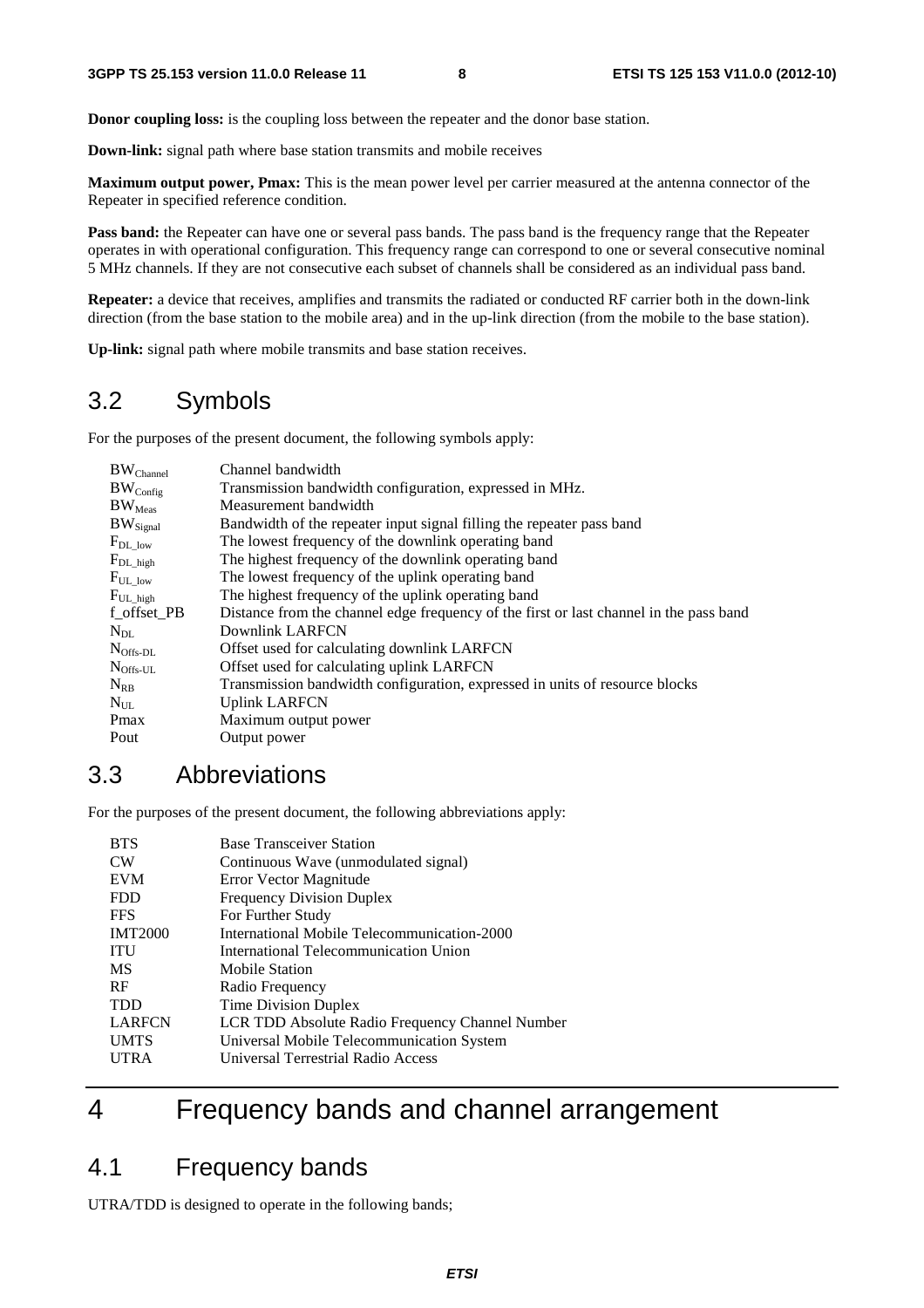- a) 1900 1920 MHz: Uplink and downlink transmission 2010 - 2025 MHz Uplink and downlink transmission b) 1850 - 1910 MHz Uplink and downlink transmission 1930 - 1990 MHz Uplink and downlink transmission c) 1910 - 1930 MHz Uplink and downlink transmission d) 2570 - 2620 MHz Uplink and downlink transmission
- e) 2300 2400 MHz Uplink and downlink transmission
- f) 1880 1920 MHz: Uplink and downlink transmission

Note: Deployment in existing and other frequency bands is not precluded.

## 4.2 TX-RX frequency separation

No TX-RX frequency separation is required as Time Division Duplex (TDD) is employed. Each subframe consists of 7 main timeslots where all main timeslots (at least the first one) before the single switching point are allocated DL and all main timeslots (at least the last one) after the single switching point are allocated UL.

### 4.3 Channel arrangement

#### 4.3.1 Channel spacing

The channel spacing is 1.6MHz, but this can be adjusted to optimise performance in a particular deployment scenario.

#### 4.3.2 Channel raster

The channel raster is 200 kHz for all bands, which means that the carrier frequency must be a multiple of 200 kHz.

#### 4.3.3 Channel number

The carrier frequency is designated by the UTRA absolute radio frequency channel number (UARFCN). The value of the UARFCN in the IMT2000 band is defined in the general case as follows:

 $N_t = 5 * F$   $0.0 \le F \le 3276.6 \text{ MHz}$ 

where F is the carrier frequency in MHz.

## 5 General test conditions and declarations

This specification applies only to LCR TDD Repeater.

The requirements of this clause apply to all applicable tests in this specification. Many of the tests in this specification measure a parameter relative to a value, that is not fully specified in the LCR TDD specifications. For these tests, the Minimum Requirement is determined relative to a nominal value specified by the manufacturer.

Some requirements for the Repeater may be regional as listed in subClause 5.6.

When specified in a test, the manufacturer shall declare the nominal value of a parameter, or whether an option is supported.

Schematic drawings for the individual measurement set-up can be found in the Annex A.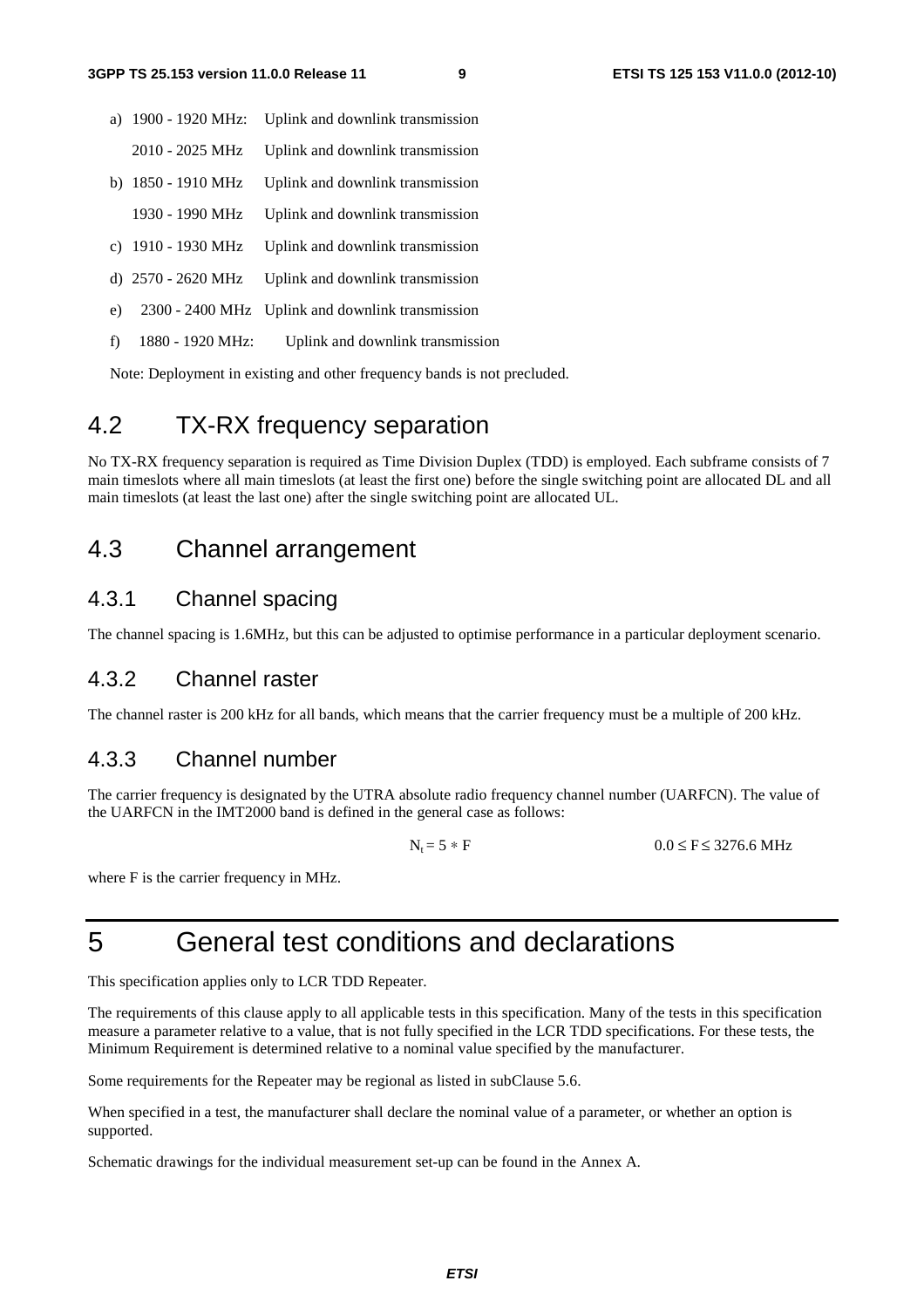## 5.1 Acceptable uncertainty of Test System

The maximum acceptable uncertainty of the Test System is specified below for each test, where appropriate. The Test System shall enable the stimulus signals in the test case to be adjusted to within the specified tolerance, and the equipment under test to be measured with an uncertainty not exceeding the specified values. All tolerances and uncertainties are absolute values, and are valid for a confidence level of 95 %, unless otherwise stated.

A confidence level of 95% is the measurement uncertainty tolerance interval for a specific measurement that contains 95% of the performance of a population of test equipment.

For RF test it should be noted that the uncertainties in subClause 5.1 apply to the Test System operating into a nominal 50 ohm load and do not include system effects due to mismatch between the DUT and the Test System.

#### 5.1.1 Measurements of test environments

The measurement accuracy of the Repeater test environments defined in SubClause 5.4, Test environments shall be.

| Pressure:                    | $\pm$ 5 kPa.     |
|------------------------------|------------------|
| Temperature:                 | $\pm$ 2 degrees. |
| Relative Humidity:           | $± 5 \%$ .       |
| DC Voltage:                  | $\pm$ 1.0 %.     |
| <b>AC</b> Voltage:           | $\pm$ 1,5 %.     |
| Vibration:                   | $10\%$ .         |
| Vibration frequency: 0,1 Hz. |                  |
|                              |                  |

The above values shall apply unless the test environment is otherwise controlled and the specification for the control of the test environment specifies the uncertainty for the parameter.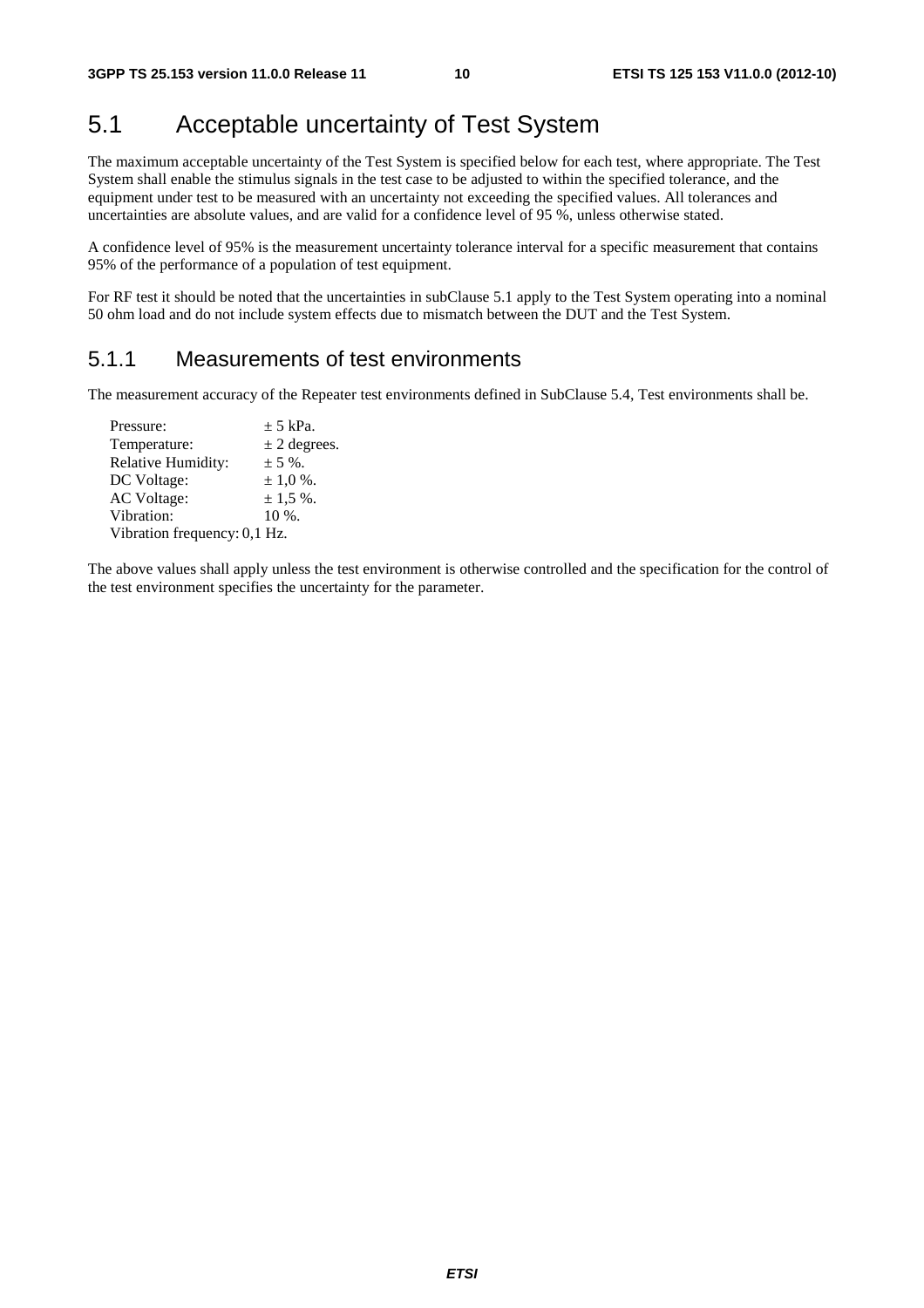## 5.1.2 Measurements of Repeater

| <b>Subclause</b>                            | <b>Maximum Test System Uncertainty</b>                 | Range over which Test System<br><b>Uncertainty applies</b> |  |
|---------------------------------------------|--------------------------------------------------------|------------------------------------------------------------|--|
| 6 Maximum output power                      | $\pm 0.7$ dB                                           |                                                            |  |
| 7 Frequency error                           | $±12$ Hz                                               | Measurement results of $\pm$ 500 Hz                        |  |
| 8 Out of band gain                          | $±0,5$ dB                                              |                                                            |  |
|                                             | Calibration of test set-up shall be made without       |                                                            |  |
|                                             | D.U.T. in order to achieve the accuracy                |                                                            |  |
| 9.1 Spectrum emission mask                  | $±1,5$ dB                                              |                                                            |  |
| 9.2 Spurious emissions                      | I± 2,0 dB for BS and coexistence bands for results     |                                                            |  |
|                                             | $> -60$ dBm                                            |                                                            |  |
|                                             | $\pm$ 3,0 dB for results < -60 dBm                     |                                                            |  |
|                                             | Outside above range:                                   |                                                            |  |
|                                             | $f \leq 2,2$ GHz:<br>$± 1,5$ dB                        |                                                            |  |
|                                             | 2,2 GHz $<$ f $\leq$ 4 GHz:<br>$± 2,0$ dB              |                                                            |  |
|                                             | $f > 4$ GHz:<br>$±$ 4,0 dB                             |                                                            |  |
| 10.1 Error vector magnitude                 | $\pm 2.5$ % (single code applied)                      | Measurement results from 12,5%                             |  |
|                                             |                                                        | to 22,5% at signal power = $P_{max}$                       |  |
|                                             | (±2,5 % measurement error for single code).            | $-3dB$ to P_max $-18dB$                                    |  |
|                                             | 5,0 % EVM in the stimulus signal (single code) will    |                                                            |  |
|                                             | shift the EVM maximum value 0,7% to 18,2%.             |                                                            |  |
|                                             | (RSS repeater EVM and Stimulus EVM.)                   |                                                            |  |
| 10.2 Peak code domain error                 | ±1,1dB                                                 | Measurement results from $-36$ dB                          |  |
|                                             |                                                        | to $-30$ dB, at signal power =                             |  |
|                                             | Formula: RSS measurement error and impedance           | P_max $-3$ dB to P_max $-18$ dB                            |  |
|                                             | mismatch error                                         |                                                            |  |
|                                             | (using $\pm$ 1,0 dB measurement error and $\pm$ 0,5 dB |                                                            |  |
|                                             | impedance mismatch error (stimulus side)               |                                                            |  |
|                                             | assuming 14 dB return loss)                            |                                                            |  |
| 11 Input intermodulation<br>Characteristics | $±1,2$ dB                                              |                                                            |  |
|                                             | Formula: RSS CW1 level error, 2 x CW2 level            |                                                            |  |
|                                             | error, and measurement error (using all errors =       |                                                            |  |
|                                             | $\pm 0.5$ dB)                                          |                                                            |  |
| 12 Output Intermodulation                   | The value below applies to the setting of the          | The uncertainty of the interferer                          |  |
|                                             | interference signal level only and is unrelated to the | has double the effect on the result                        |  |
|                                             | measurement uncertainty of the tests (9.1 and 9.2)     | due to the frequency offset.                               |  |
|                                             | which have to be carried out in the presence of the    |                                                            |  |
|                                             | interference signal.                                   |                                                            |  |
|                                             | ± 1 dB                                                 |                                                            |  |
| 13 Adjacent Channel                         | $\pm 0.7$ dB                                           |                                                            |  |
| <b>Rejection Ratio</b>                      |                                                        |                                                            |  |

## 5.2 Repeater test tolerances (informative)

The Test Tolerances defined in this subclause have been used to relax the Minimum Requirements in this specification to derive the Test Requirements.

The Test Tolerances are derived from Test System uncertainties, regulatory requirements and criticality to system performance. As a result, the Test Tolerances may sometimes be set to zero.

The test tolerances should not be modified for any reason e.g. to take account of commonly known test system errors (such as mismatch, cable loss, etc.)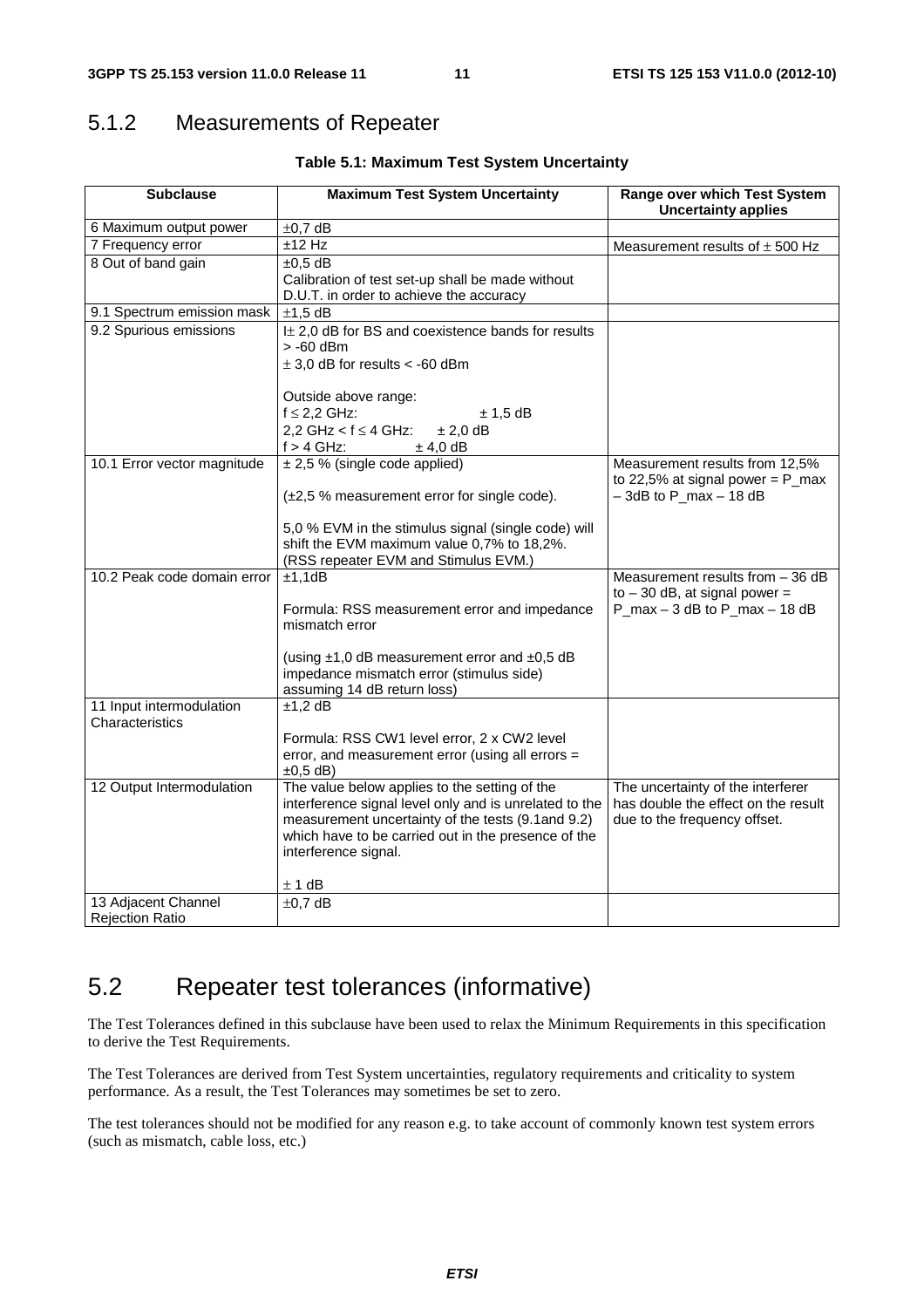| <b>Subclause</b>                                                                                                 | <b>Test Tolerance (Note 1)</b>                             | <b>Notes</b>                                                                |
|------------------------------------------------------------------------------------------------------------------|------------------------------------------------------------|-----------------------------------------------------------------------------|
| 6 Maximum output power                                                                                           | 0.7 dB                                                     |                                                                             |
| 9.1 Spectrum emission mask                                                                                       | $1.5$ dB                                                   | 0 dB test tolerance for the<br>additional Band II, IV and V<br>requirements |
| 9.2 Spurious emissions                                                                                           | $0$ dB                                                     |                                                                             |
| 7 Frequency error                                                                                                | $12$ Hz                                                    |                                                                             |
| 10.1 Error vector magnitude                                                                                      | $0\%$                                                      | Target value is shifted due to<br>stimulus EVM                              |
| 10.2 Peak code domain error                                                                                      | 1.1 dB                                                     |                                                                             |
| 8 Out of band gain                                                                                               | 0.5dB                                                      |                                                                             |
| 11 Input intermodulation Characteristics                                                                         | 1,2dB                                                      |                                                                             |
| 12 Output intermodulation                                                                                        | 1,5 dB for spectrum emission<br>0 dB for spurious emission |                                                                             |
| 13 Adjacent Channel Rejection Ratio<br>0.7dB                                                                     |                                                            |                                                                             |
| NOTE 1: Unless otherwise stated, The Test Tolerances are applied to the DUT Minimum Requirement. See<br>Annex B. |                                                            |                                                                             |

#### **Table 5.2: Test Tolerance**

## 5.3 Interpretation of measurement results

The measurement results returned by the Test System are compared - without any modification - against the Test Requirements as defined by the shared risk principle.

The Shared Risk principle is defined in ETR 273 Part 1 sub-part 2 section 6.5.

The actual measurement uncertainty of the Test System for the measurement of each parameter shall be included in the test report.

The recorded value for the Test System uncertainty shall be, for each measurement, equal to or lower than the appropriate figure in subClause 5.1 of this specification.

If the Test System for a test is known to have a measurement uncertainty greater than that specified in subClause 5.1, it is still permitted to use this equipment provided that an adjustment is made as follows:

Any additional uncertainty in the Test System over and above that specified in subClause 5.1 shall be used to tighten the Test Requirement - making the test harder to pass.

This procedure will ensure that a Test System not compliant with subClause 4.1 does not increase the chance of passing a device under test where that device would otherwise have failed the test if a Test System compliant with subClause 4.1 had been used.

## 5.4 Test Environment

For each test in the present document, the environmental conditions under which the Repeater is to be tested are defined.

### 5.4.1 Normal test environment

When a normal test environment is specified for a test, the test should be performed under any combination of conditions between the minimum and maximum limits stated in table 5.3.

| <b>Condition</b>         | <b>Minimum</b>                           | <b>Maximum</b> |
|--------------------------|------------------------------------------|----------------|
| Barometric pressure      | 86 kPa                                   | 106 kPa        |
| Temperature              | $15^{\circ}$ C                           | $30^{\circ}$ C |
| <b>Relative Humidity</b> | 20%                                      | 85%            |
| Power supply             | Nominal, as declared by the manufacturer |                |
| <b>Vibration</b>         | Negligible                               |                |

| Table 5.3: Limits of conditions for Normal Test Environment |  |  |
|-------------------------------------------------------------|--|--|
|-------------------------------------------------------------|--|--|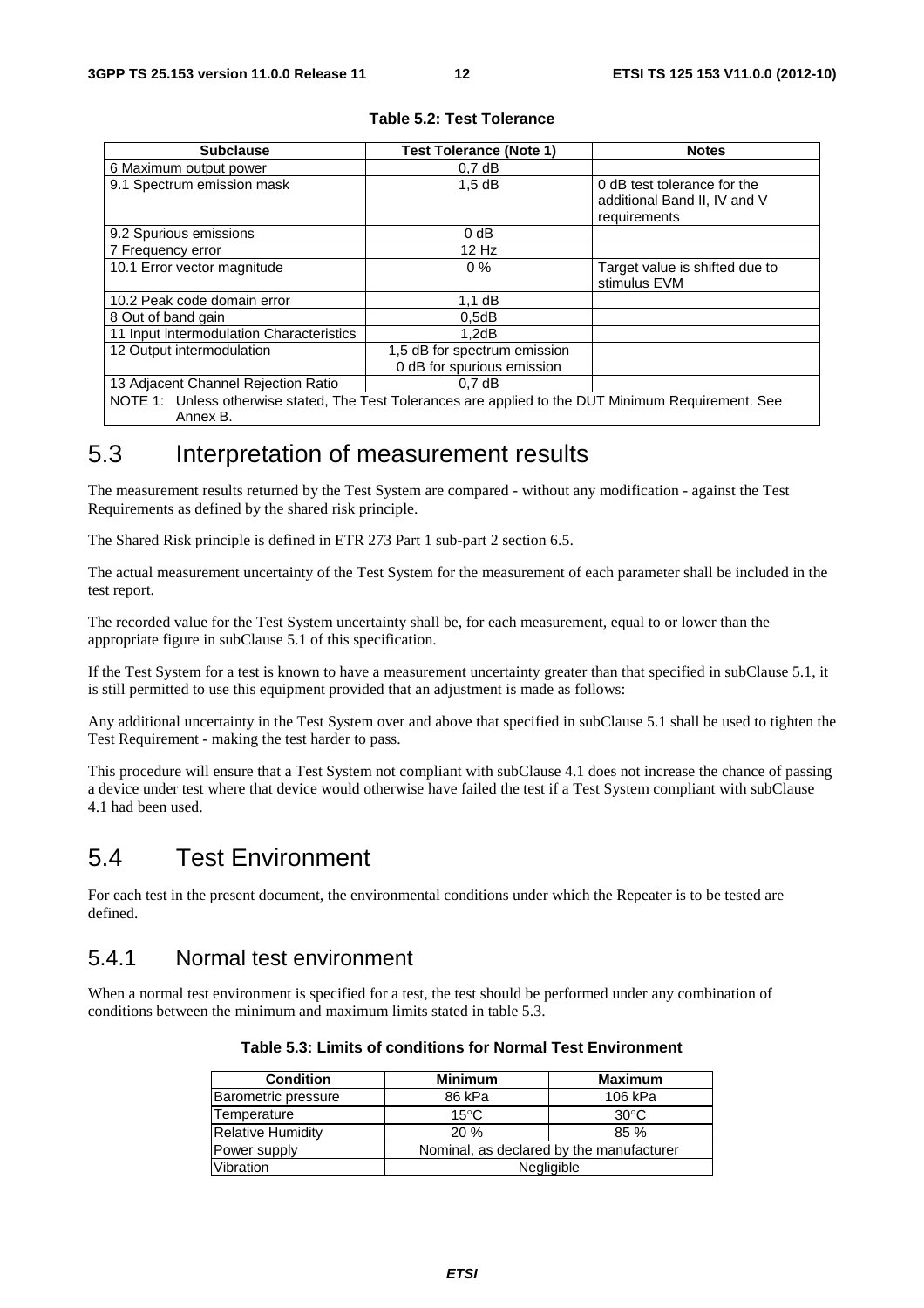The ranges of barometric pressure, temperature and humidity represent the maximum variation expected in the uncontrolled environment of a test laboratory. If it is not possible to maintain these parameters within the specified limits, the actual values shall be recorded in the test report.

NOTE: This may, for instance, be the case for measurements of radiated emissions performed on an open field test site.

### 5.4.2 Extreme test environment

The manufacturer shall declare one of the following:

- a) The equipment class for the equipment under test, as defined in IEC 60721-3-3 [2].
- b) The equipment class for the equipment under test, as defined in IEC 60721-3-4 [3].
- c) For equipment that does not comply to the mentioned classes, the relevant classes from IEC 60 721 documentation for Temperature, Humidity and Vibration shall be declared.
- NOTE: Reduced functionality for conditions that fall out side of the standard operational conditions are not tested in this TS. These may be stated and tested separately.

#### 5.4.2.1 Extreme temperature

When an extreme temperature test environment is specified for a test, the test shall be performed at the standard minimum and maximum operating temperatures defined by the manufacturer's declaration for the equipment under test.

#### **Minimum temperature:**

- The test shall be performed with the environmental test equipment and methods of inducing the required environmental phenomena into the equipment, conforming to the test procedure of IEC 60 068-2-1 [4], Environmental Testing, Part 2: Tests - Tests A: Cold. The equipment shall be maintained at the stabilized condition for the duration of the test sequence.

#### **Maximum temperature:**

- The test shall be performed with the environmental test equipment and methods of inducing the required environmental phenomena in to the equipment, conforming to the test procedure of IEC 60 068-2-2 [5] (Environmental Testing, Part 2: Tests - Tests Bd Dry heat). The equipment shall be maintained at the stabilized condition for the duration of the test sequence.
- NOTE: It is recommended that the equipment is made fully operational prior to the equipment being taken to its lower operating temperature.

#### 5.4.3 Vibration

When vibration conditions are specified for a test, the test shall be performed while the equipment is subjected to a vibration sequence as defined by the manufacturers declaration for the equipment under test. This shall use the environmental test equipment and methods of inducing the required environmental phenomena in to the equipment, conforming to the test procedure of IEC 60 068-2-6 [8], Environmental Testing, Part 2: Tests - Test Fc and guidance: Vibration (Sinusoidal). Other environmental conditions shall be within the ranges specified in subClause 4.4.1, Normal test environment.

NOTE: The higher levels of vibration may induce undue physical stress in to equipment after a prolonged series of tests. The testing body should only vibrate the equipment during the RF measurement process.

### 5.4.4 Power supply

When extreme power supply conditions are specified for a test, the test shall be performed at the standard upper and lower limits of operating voltage defined by the manufacturer's declaration for the equipment under test.

#### **Upper voltage limit**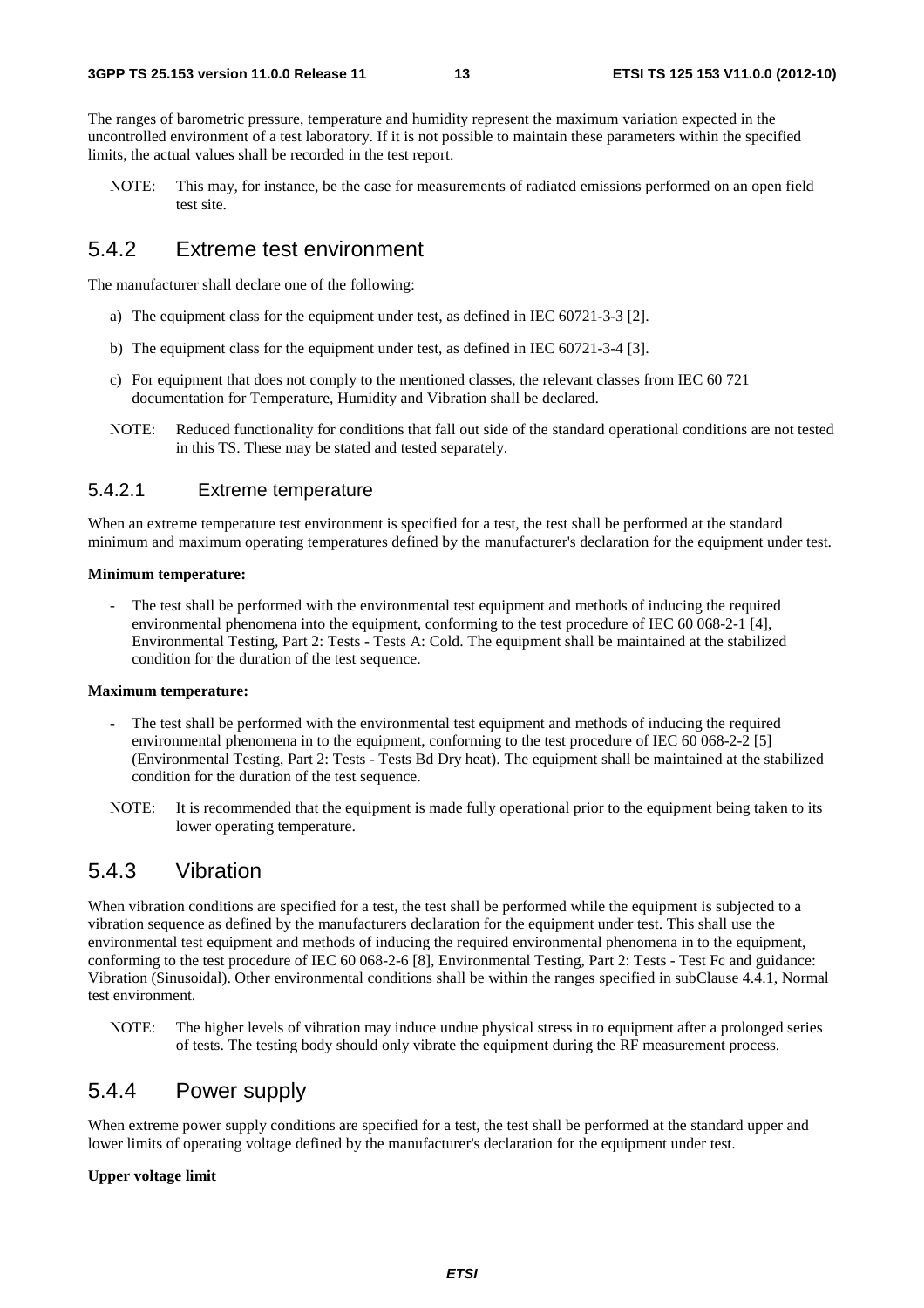The equipment shall be supplied with a voltage equal to the upper limit declared by the manufacturer (as measured at the input terminals to the equipment). The tests shall be carried out at a steady state minimum and maximum limit declared by the manufacturer for the equipment, to the methods described in IEC 60 068-2-1 [4] Test Ab/Ad: Cold and IEC 60 068-2-2 [5] Test Bb/Bd: Dry Heat.

#### **Lower voltage limit**

The equipment shall be supplied with a voltage equal to the lower limit declared by the manufacturer (as measured at the input terminals to the equipment). The tests shall be carried out at a steady state minimum and maximum limit declared by the manufacturer for the equipment, to the methods described in IEC 60 068-2-1 [4] Test Ab/Ad: Cold and IEC 60 068-2-2 [5] Test Bb/Bd: Dry Heat.

## 5.5 Selection of configurations for testing

Measurements shall be performed within the time slots under test as specified individually for each test within the subclause " Procedure ".

Most tests in this TS are only performed for a subset of the possible combinations of test conditions. For instance:

- Only one RF channel may be specified to be tested.
- Only one timeslot may be specified to be tested.

When a test is performed by a test laboratory, the choice of which combinations are to be tested shall be specified by the laboratory. The laboratory may consult with operators, the manufacturer or other bodies.

When a test is performed by a manufacturer, the choice of which combinations are to be tested may be specified by an operator.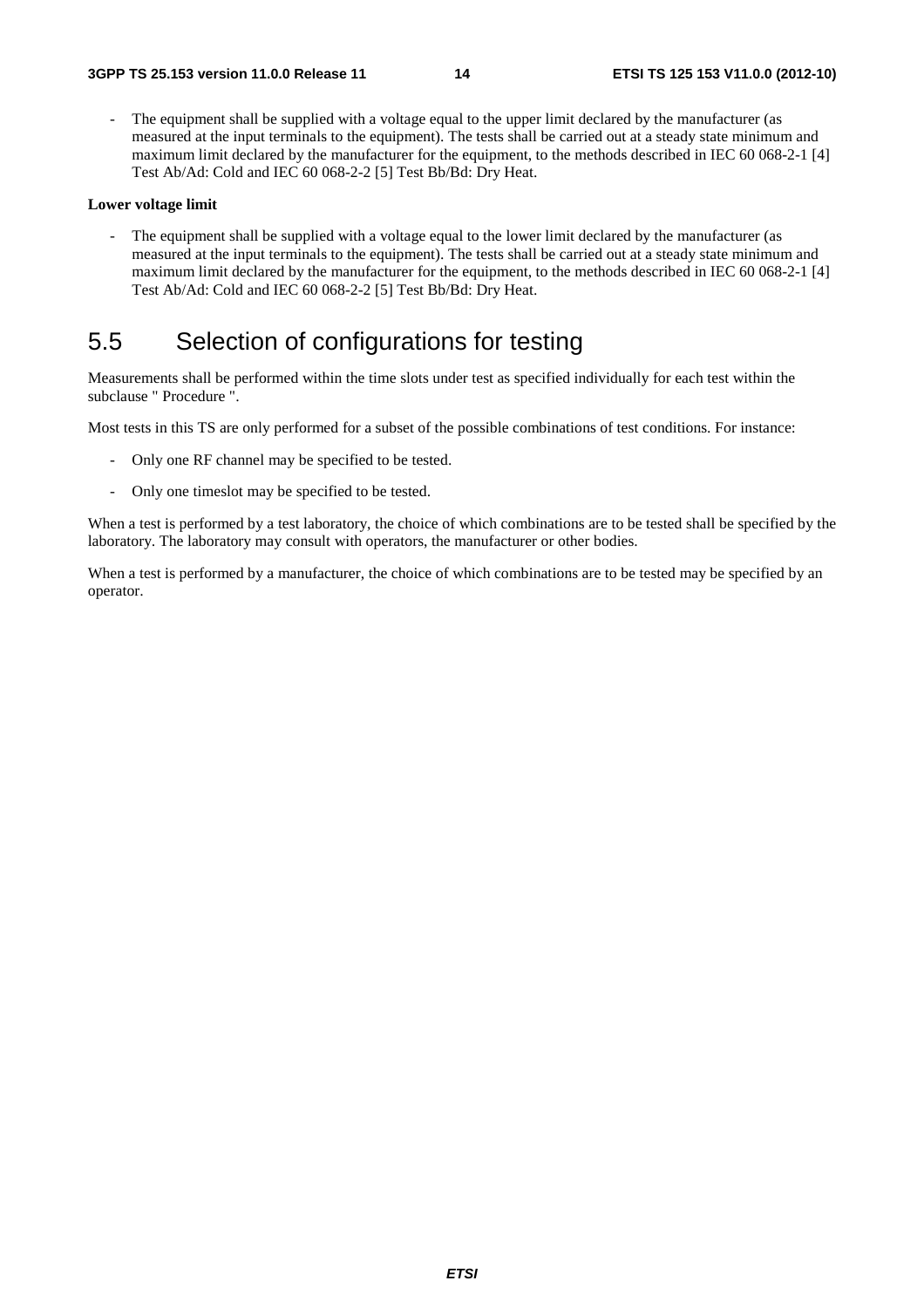## 5.6 Regional requirements

Some requirements in TS 25.153 may only apply in certain regions. Table 5.4 lists all requirements that may be applied differently in different regions.

| Sub-clause<br>number | Requirement                                                        | <b>Comments</b>                                                                                                |
|----------------------|--------------------------------------------------------------------|----------------------------------------------------------------------------------------------------------------|
| 4.1                  | Frequency bands                                                    | Some bands may be applied regionally.                                                                          |
| 4.2                  | Up-link to down-link frequency                                     | The requirement is applied according to what frequency bands                                                   |
|                      | separation                                                         | in clause 5.1 that are supported by the Repeater.                                                              |
| $\overline{4.3}$     | Channel arrangement                                                | The requirement is applied according to what frequency bands                                                   |
|                      |                                                                    | in clause 5.1 that are supported by the Repeater.                                                              |
| 6                    | Maximum output power                                               | In certain regions, the minimum requirement for normal                                                         |
|                      |                                                                    | conditions may apply also for some conditions outside the                                                      |
|                      |                                                                    | ranges of conditions defined as normal.                                                                        |
| 9.1                  | Spectrum emission mask                                             | The mask specified may be mandatory in certain regions. In                                                     |
|                      |                                                                    | other regions this mask may not be applied.                                                                    |
| 9.2.2.1.1            | Spurious emissions (Category A)                                    | These requirements shall be met in cases where Category A                                                      |
|                      |                                                                    | limits for spurious emissions, as defined in ITU-R                                                             |
| 9.2.2.1.2            | Spurious emissions (Category B)                                    | Recommendation SM.329 [4], are applied.<br>These requirements shall be met in cases where Category B           |
|                      |                                                                    | limits for spurious emissions, as defined in ITU-R                                                             |
|                      |                                                                    | Recommendation SM.329 [4], are applied.                                                                        |
| 9.2.2.2.1            | Co-existence with GSM900 -                                         | This requirement may be applied for the protection of GSM 900                                                  |
|                      | Operation in the same geographic                                   | MS and GSM 900 BTS in geographic areas in which both GSM                                                       |
|                      | area                                                               | 900 and UTRA are deployed.                                                                                     |
| 9.2.2.2.2            | Co-existence with GSM900 -                                         | This requirement may be applied for the protection of GSM 900                                                  |
|                      | Co-located base stations                                           | BTS receivers when GSM 900 BTS and UTRA BS are co-                                                             |
|                      |                                                                    | located.                                                                                                       |
| 9.2.2.3.1            | Co-existence with DCS1800 -                                        | This requirement may be applied for the protection of DCS 1800                                                 |
|                      | Operation in the same geographic                                   | MS and DCS 1800 BTS in geographic areas in which both DCS                                                      |
| 9.2.2.3.2            | area<br>Co-existence with DCS1800 -                                | 1800 and UTRA are deployed.<br>This requirement may be applied for the protection of DCS 1800                  |
|                      | Co-located base stations                                           | BTS receivers when DCS 1800 BTS and UTRA BS are co-                                                            |
|                      |                                                                    | located.                                                                                                       |
| 9.2.2.4.1            | Co-existence with UTRA FDD -                                       | This requirement may be applied to geographic areas in which                                                   |
|                      | Operation in the same geographic                                   | both UTRA-TDD and UTRA-FDD are deployed.                                                                       |
|                      | area                                                               |                                                                                                                |
| 9.2.2.4.2            | Co-existence with UTRA FDD -                                       | This requirement may be applied for the protection of UTRA-                                                    |
|                      | Co-located base stations                                           | FDD BS receivers when UTRA-TDD BS and UTRA FDD BS are                                                          |
|                      |                                                                    | co-located.                                                                                                    |
| 9.2.2.5.1            | Co-existence with unsynchronised                                   | This requirement may be applied for the protection of TDD BS                                                   |
|                      | TDD - Operation in the same                                        | receivers in geographic areas in which unsynchronised TDD is                                                   |
|                      | geographic area                                                    | deployed.                                                                                                      |
| 9.2.2.5.2            | Co-existence with unsynchronised<br>TDD - Co-located base stations | This requirement may be applied for the protection of TDD BS                                                   |
| 11.2.2               | Input intermodulation: Co-location                                 | receivers when unsynchronised TDD BS are co-located.<br>The requirement may be applied when GSM 900, DCS 1800, |
|                      | with other systems                                                 | PCS1900, GSM850 and/or UTRA FDD BS operating in another                                                        |
|                      |                                                                    | frequency band and LCR TDD Repeaters are co-located.                                                           |
| 11.2.3               | Input Intermodulation: Co-                                         | These requirements may apply in geographic areas in which                                                      |
|                      | existence with other systems                                       | both LCR TDD Repeater and GSM900, DCS1800, PCS1900,                                                            |
|                      |                                                                    | GSM850 and/or UTRA FDD operating in another frequency                                                          |
|                      |                                                                    | band are deployed.                                                                                             |

#### **Table 5.4: List of regional requirements**

## 5.7 Format and interpretation of tests

Each test in the following clauses has a standard format:

#### **X Title**

All tests are applicable to all equipment within the scope of the present document, unless otherwise stated.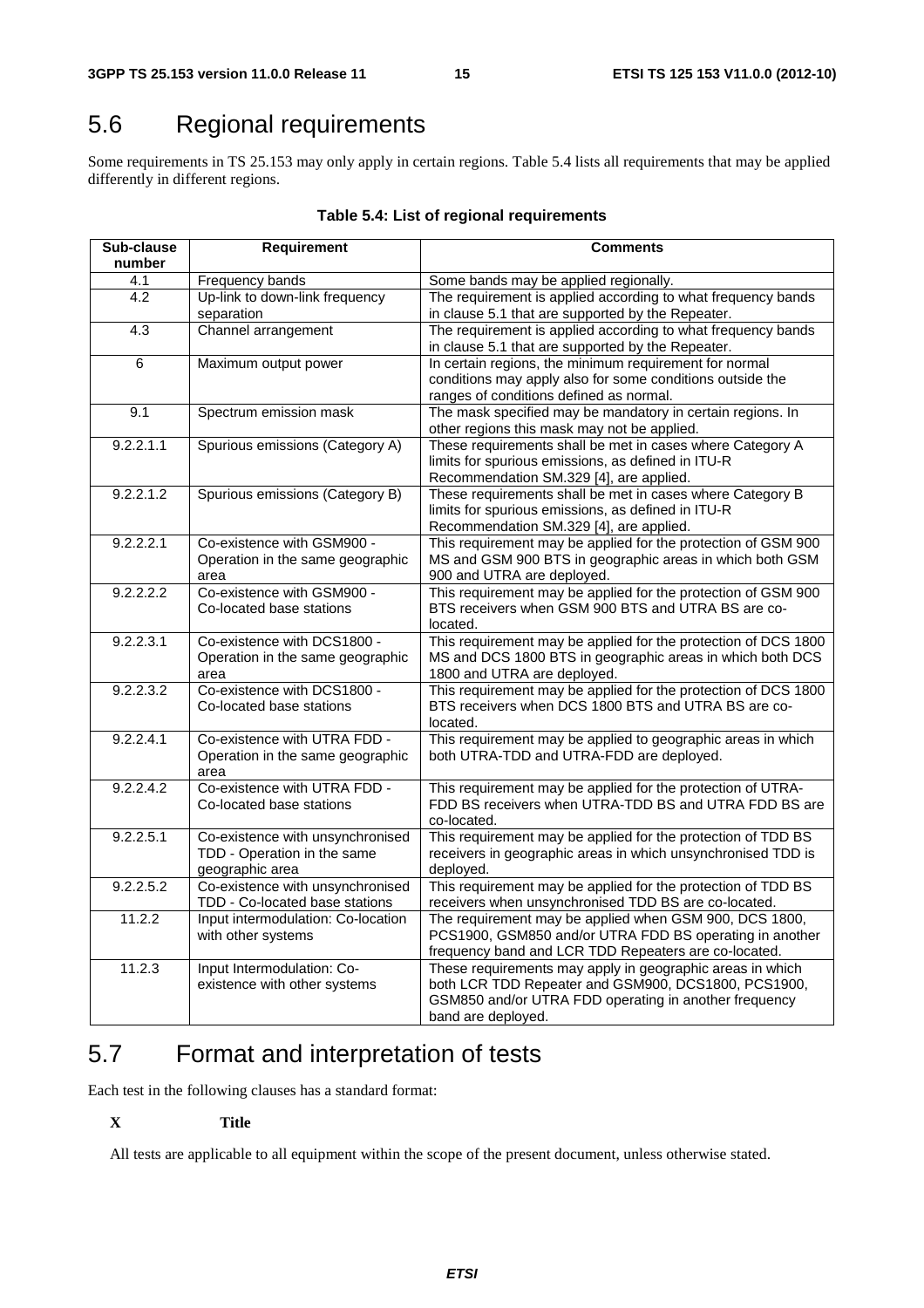#### **X.1 Definition and applicability**

This subclause gives the general definition of the parameter under consideration and specifies whether the test is applicable to all equipment or only to a certain subset.

#### **X.2 Minimum Requirements**

This subclause is an informative copy of the Minimum Requirement defined by the core specification.

In addition, this subclause contains the reference to the subclause to the 3GPP reference (or core) specification which defines the Minimum Requirement.

#### **X.3 Test purpose**

This subclause defines the purpose of the test.

#### **X.4 Method of test**

#### **X.4.1 Initial conditions**

This subclause defines the initial conditions for each test, including the basic measurement set-up.

#### **X.4.2 Procedure**

This subclause describes the steps necessary to perform the test and provides further details of the test definition like point of access (e.g. antenna port), domain (e.g. frequency-span), range, weighting (e.g. bandwidth), and algorithms (e.g. averaging).

#### **X.5 Test Requirements**

This subclause defines the pass/fail criteria for the equipment under test. See subClause 4.3 Interpretation of measurement results.

## 5.8 Repeater configurations

### 5.8.1 Power supply options

If the repeater is supplied with a number of different power supply configurations, it may not be necessary to test RF parameters for each of the power supply options, provided that it can be demonstrated that the range of conditions over which the equipment is tested is at least as great as the range of conditions due to any of the power supply configurations.

### 5.8.2 Combining of Repeaters

If the repeater is intended for combination with additional apparatus connected to a repeater port and this combination is supplied as a system, the combination of repeater together with the additional apparatus shall also fulfil the repeater requirements. E.g. if the repeater is intended for combination such that multiple repeaters amplify the same signals into the same ports the combination shall also fulfil the repeater requirements.

An example of such a configuration is shown in figure 5.1



Figure 5.1: Example of repeater configuration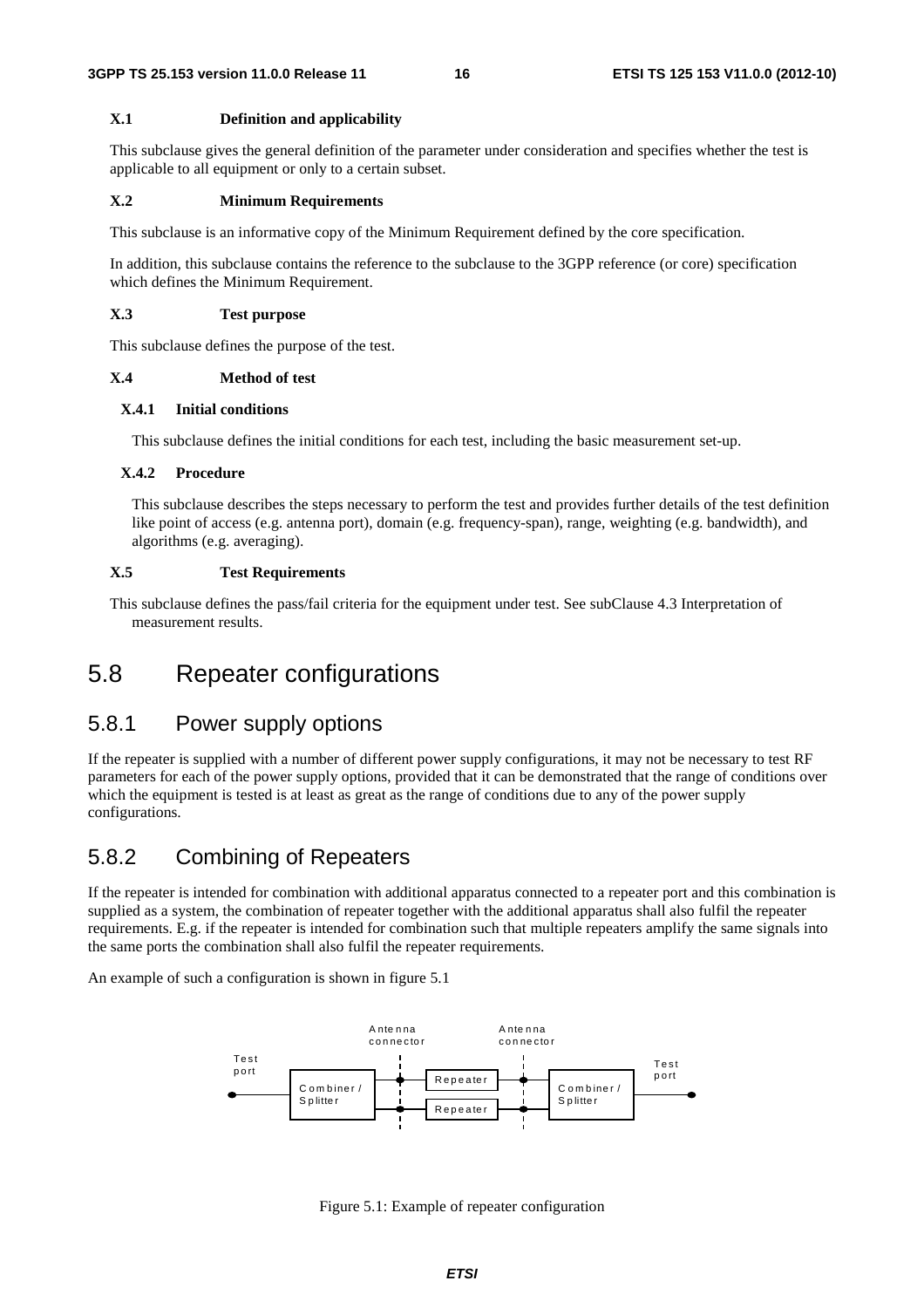## 6 Output power

Output power, Pout, of the repeater is the mean power of one carrier at maximum repeater gain delivered to a load with resistance equal to the nominal load impedance of the transmitter.

Rated output power, PRAT, of the repeater is the mean power level per carrier at maximum repeater gain that the manufacturer has declared to be available at the antenna connector.

## 6.1 Definition and applicability

Maximum output power, Pmax, of the repeater is the mean power level per carrier measured at the antenna connector in specified reference condition.

## 6.2 Minimum Requirements

The requirements shall apply at maximum gain, with LCR TDD signals in the pass band of the repeater, at levels that produce the maximum rated output power per channel.

When the power of all signals is increased by 10 dB, compared to the power level that produce the maximum rated output power, the requirements shall still be met.

In normal conditions, the Repeater maximum output power shall remain within limits specified in Table 6.1 relative to the manufacturer's rated output power.

| <b>Rated output power</b> | Limit               |
|---------------------------|---------------------|
| $P \geq 31$ dBm           | $+2$ dB and $-2$ dB |
| $P < 31$ dBm              | $+3$ dB and $-3$ dB |

#### **Table 6.1: Repeater output power; normal conditions**

In extreme conditions, the Repeater maximum output power shall remain within the limits specified in Table 6.2 relative to the manufacturer's rated output power.

|  | Table 6.2: Repeater output power; extreme conditions |
|--|------------------------------------------------------|
|--|------------------------------------------------------|

| Rated output power | Limit                   |
|--------------------|-------------------------|
| $P \geq 31$ dBm    | $+2.5$ dB and $-2.5$ dB |
| $P < 31$ dBm       | $+4$ dB and $-4$ dB     |

In certain regions, the minimum requirement for normal conditions may apply also for some conditions outside the ranges of conditions defined as normal.

## 6.3 Test purpose

To verify that the Repeater maximum output power is within the limit specified in 6.1.2.

## 6.4 Method of test

#### 6.4.1 Initial conditions

- 1) Set-up the equipment as shown in annex A.
- 2) Connect the signal generator equipment to the Repeater input port.
- 3) Connect the power measuring equipment to the Repeater output port.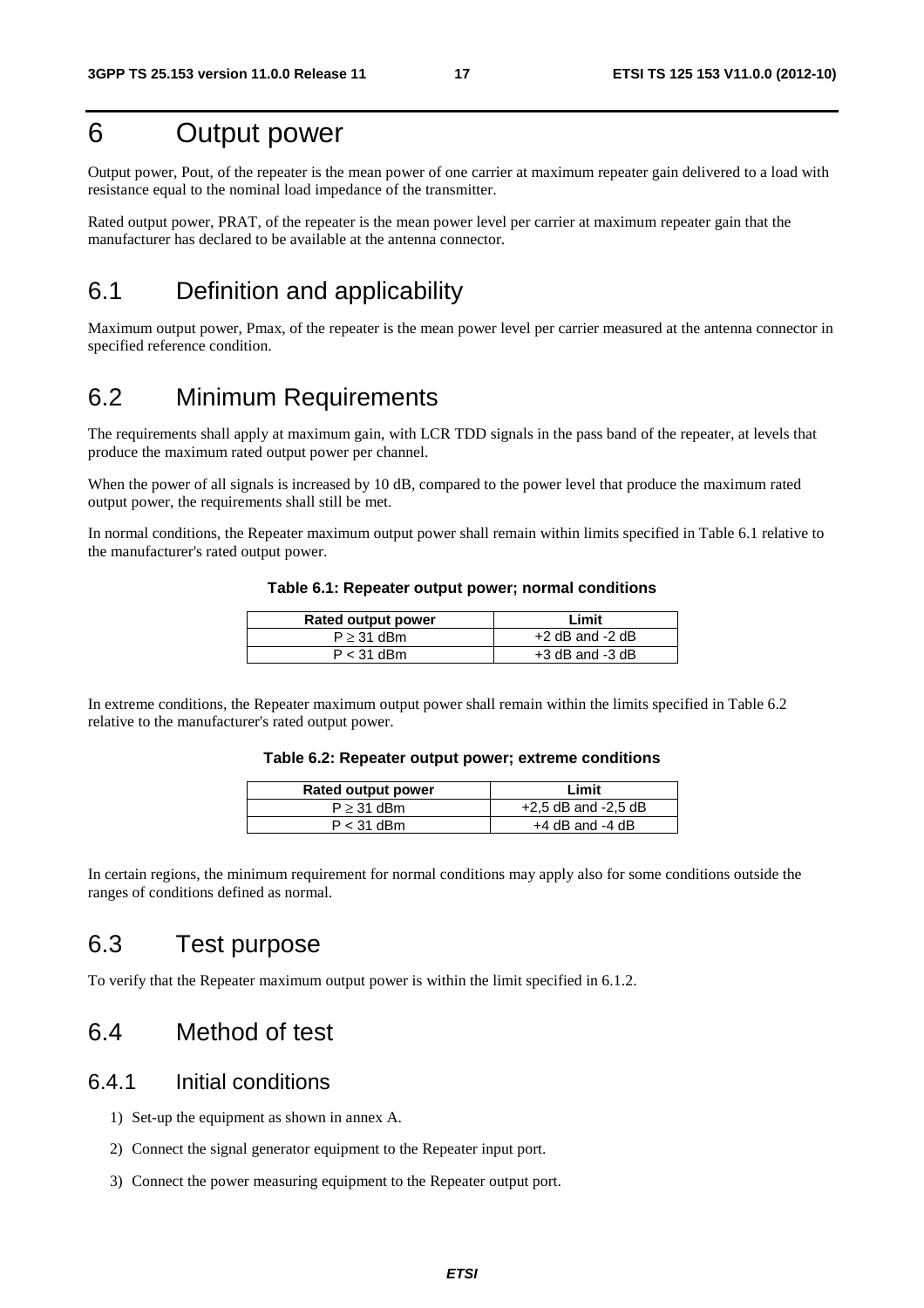### 6.4.2 Procedure

1) Set the signal generator to transmit a signal according to table 6.3.

**Table 6.3: Parameters of the transmitted signal for output power test** 

| <b>Parameter</b>                 | Value/description                 |
|----------------------------------|-----------------------------------|
| <b>TDD Duty Cycle</b>            | TS i; $i = 0, 1, 2, 3, 4, 5, 6$ : |
|                                  | transmit, if $i$ is 0,4,5,6;      |
|                                  | receive, if i is 1,2,3.           |
| Time slots under test            | TS4, TS5 and TS6                  |
| output power setting             | <b>PRAT</b>                       |
| Number of DPCH in each time slot | 8                                 |
| under test                       |                                   |
| Power of each DPCH               | 1/8 of Base Station output power  |
| Data content of DPCH             | real life (sufficient irregular)  |

- 2) Adjust the input power to the Repeater to create the maximum nominal Repeater output power at maximum gain.
- 3) Measure the mean power at the RF output port over a certain slot.
- 4) Increase the power with 10 dB compare to the level obtained in step 2.
- 5) Measure the mean power at the RF output port over a certain slot.

In addition, on one UARFCN only, the test shall be performed under extreme power supply as defined in subclause 5.4.4

NOTE: Tests under extreme power supply also test extreme temperature.

## 6.5 Test Requirements

In normal conditions as specified in section 5.4.1, the Repeater maximum output power shall remain within limits specified in Table 6.3 relative to the manufacturer"s rated output power.

#### **Table 6.4: Repeater output power; normal conditions**

| Rated output power | Limit                   |
|--------------------|-------------------------|
| $P \geq 31$ dBm    | $+2.7$ dB and $-2.7$ dB |
| $P < 31$ dBm       | $+3.7$ dB and $-3.7$ dB |

In extreme conditions as specified in section 5.4.2 and 5.4.4, the Repeater maximum output power shall remain within limits specified in Table 6.4 relative to the manufacturer"s rated output power.

|  |  | Table 6.5: Repeater output power; extreme conditions |  |
|--|--|------------------------------------------------------|--|
|--|--|------------------------------------------------------|--|

| <b>Rated output power</b> | Limit                   |
|---------------------------|-------------------------|
| $P \geq 31$ dBm           | $+3,2$ dB and $-3,2$ dB |
| $P < 31$ dBm              | $+4.7$ dB and $-4.7$ dB |

In certain regions, the minimum requirement for normal conditions may apply also for some conditions outside the ranges defined for the Normal test environment in subclause 5.4.1.

NOTE: If the above Test Requirement differs from the Minimum Requirement then the Test Tolerance applied for this test is non zero. The Test Tolerance for this test is defined in subclause 5.2 and the explanation of how the Minimum Requirement has been relaxed by the Test Tolerance is given in Annex B.

## 7 Frequency stability

Frequency error is the measure of the difference between the frequency of the received signal and the frequency of the re-transmitted signal.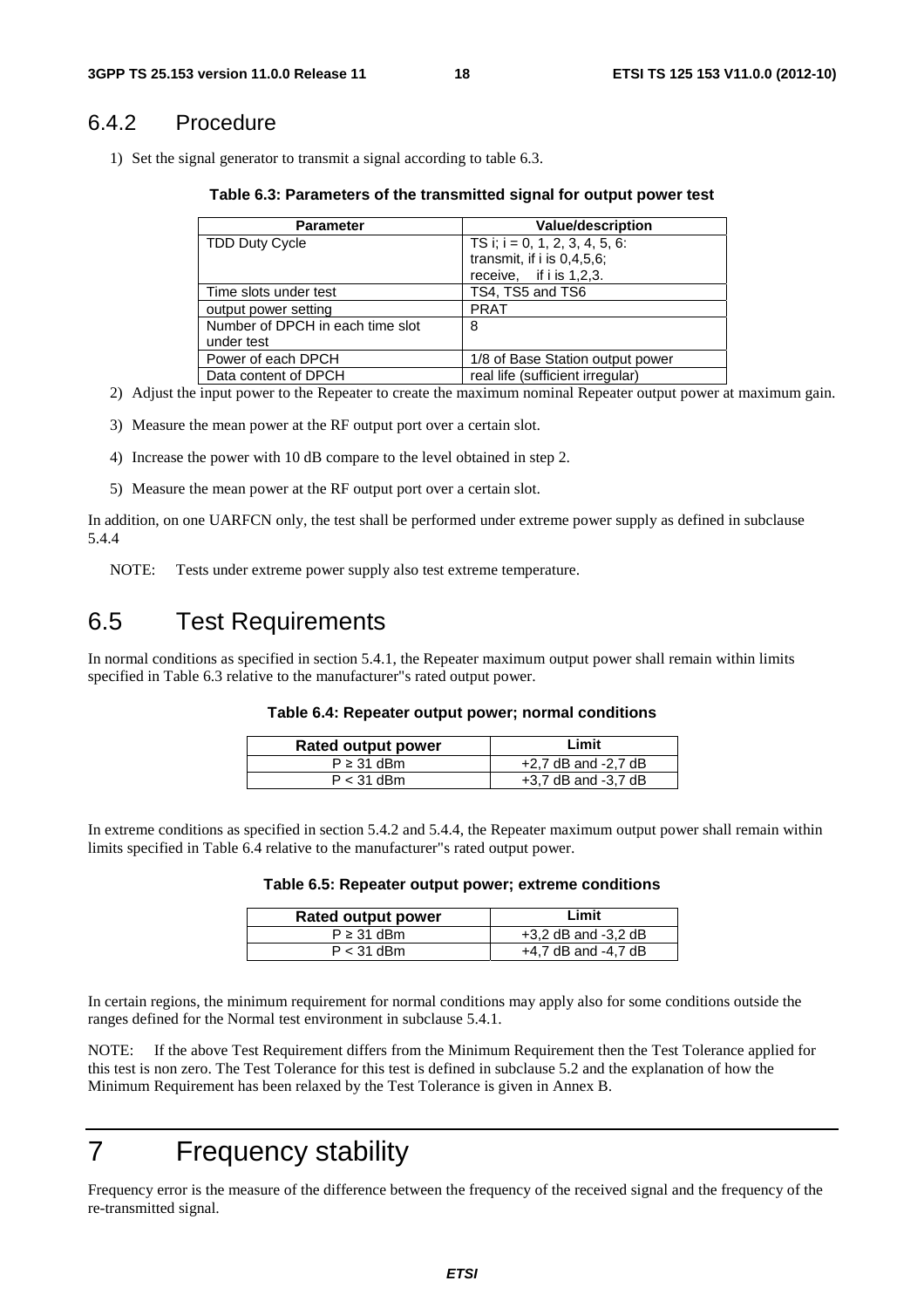## 7.1 Definition and applicability

The frequency stability is a measure of the frequency deviation of the output signal with respect to the input signal. The test shall address the uplink and the downlink path of the Repeater.

## 7.2 Minimum Requirement

In normal conditions as specified in section 5.4.1 the frequency deviation shall be within  $\pm$  0,01 ppm.

## 7.3 Test purpose

To verify that the Frequency Error is within the limit specified in 7.2.

## 7.4 Method of test

### 7.4.1 Initial conditions

- 1) Set-up the equipment as shown in annex A.
- 2) Connect the signal generator equipment to the Repeater input port.
- 3) Connect the signal analyser to the Repeater output port..

### 7.4.2 Procedure

1) Set the signal generator to transmit one signal according to table 7.1.

| Table 7.1: Parameters of the transmitted signal for Frequency stability test |  |
|------------------------------------------------------------------------------|--|
|------------------------------------------------------------------------------|--|

| <b>Parameter</b>                | <b>Value/description</b>         |
|---------------------------------|----------------------------------|
| <b>TDD Duty Cycle</b>           | TS i; i = 0, 1, 2, , 6:          |
|                                 | transmit, if $i$ is 0, 4,5,6;    |
|                                 | receive, if $i$ is 1,2,3.        |
| Time slots under test           | TS4, TS5 and TS6                 |
| Number of DPCH in eachtime slot |                                  |
| under test                      |                                  |
| BS output power setting         | <b>PRAT</b>                      |
| Data content of DPCH            | real life (sufficient irregular) |

2) Adjust the input power to the Repeater to create the maximum nominal Repeater output power at maximum gain.

3) Measure the frequency error for both paths uplink and downlink of the Repeater.

## 7.5 Test requirements

The measurement result of 7.4.2 shall not exceed:

 $| f_{IN} - f_{Out} | \leq (f_{Out} * 0.01$  ppm $) + 12$  Hz

## 8 Out of band gain

## 8.1 Definitions and applicability

Out of band gain refers to the gain of the Repeater immediately outside the pass band. The measurements shall apply to both paths uplink and downlink of the Repeater.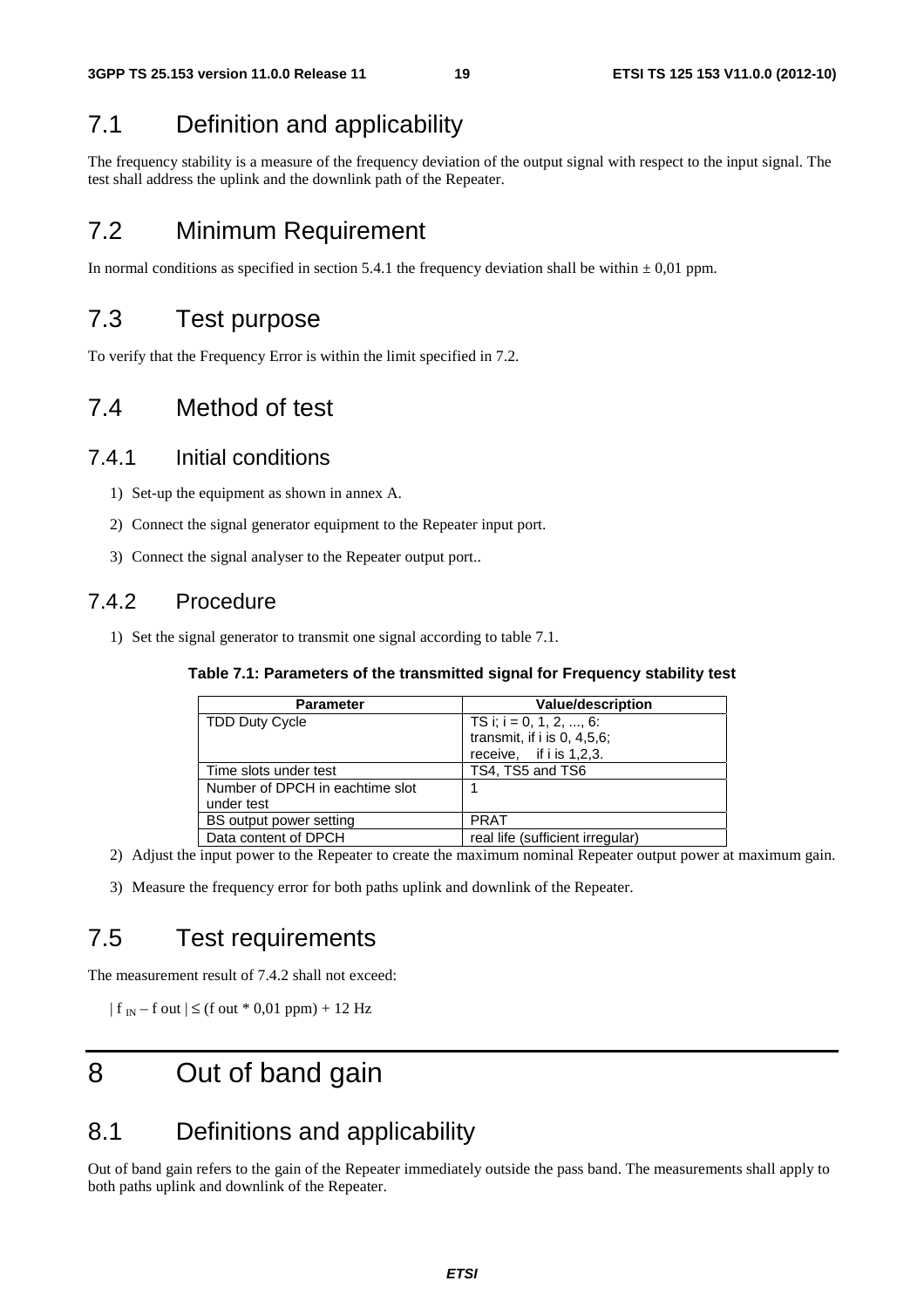## 8.2 Minimum requirement

The intended use of a repeater in a system is to amplify the in band signals and not to amplify the out of band emission of the donor base station.

In the intended application of the repeater, the out of band gain is less than the donor coupling loss.

The repeater minimum donor coupling loss shall be declared by the manufacturer. This is this the minimum required attenuation between the donor BS and the repeater for proper repeater operation.

The gain outside the pass band shall not exceed the maximum level specified in table 8.1, where:

- f\_offset is the distance from the centre frequency of the first or last channel within the pass band.

**Table 8.1: Out of band gain limits 1** 

| Frequency offset from the carrier<br>frequency, f_offset | <b>Maximum</b><br>qain |
|----------------------------------------------------------|------------------------|
| $1.0 \leq f$ offset < 1.8 MHz                            | 60 dB                  |
| $1.8 \leq f$ offset < 5.8 MHz                            | 45 dB                  |
| $5,8 \le f_{\text{offset}} < 10,8 \text{ MHz}$           | 45 dB                  |
| 10,8 MHz $\leq$ f offset                                 | 35dB                   |

For 10,8 MHz  $\leq$  f\_offset the out of band gain shall not exceed the maximum gain of table 8.2 or the maximum gain stated in table 8.1 whichever is lower.

|  |  |  |  |  |  | Table 8.2: Out of band gain limits 2 |  |
|--|--|--|--|--|--|--------------------------------------|--|
|--|--|--|--|--|--|--------------------------------------|--|

| Repeater maximum output<br>power as in 9.1.1.1                           | Maximum gain                                               |  |
|--------------------------------------------------------------------------|------------------------------------------------------------|--|
| $P < 31$ dBm                                                             | Out of band gain $\leq$ minimum donor coupling loss        |  |
| 31 dBm $\leq$ P $<$ 43 dBm                                               | Out of band gain $\leq$ minimum donor coupling loss        |  |
| $P \geq 43$ dBm                                                          | Out of band gain ≤ minimum donor coupling loss - (P-43dBm) |  |
| NOTE 1: The out of band gain is considered with 10,8 MHz $\leq$ f_offset |                                                            |  |

## 8.3 Test purpose

The purpose of this test is to verify that the Repeater meets the out of band gain requirements as specified by the minimum requirements.

### 8.4 Method of test

### 8.4.1 Initial conditions

- 1) Set-up the equipment as shown in annex A.
- 2) f\_offset\_CW is the offset between the outer channel edge frequency of the outer channel in the pass band and a CW-signal.
- 3) The test shall be performed with an f\_offset\_CW of 1 MHz, 1.8 MHz, 5.8 MHz, 10.8 MHz, 15 MHz and 20 MHz, excluding other pass bands. In addition the test shall also be performed for all harmonic frequencies of the repeaters pass band up to 12,75 GHz.

#### 8.4.2 Procedure

- 1) Set the Repeater to maximum gain.
- 2) Set the signal generator to generate a CW-signal, applied to the input port of the Repeater. The power level of the RF input signal shall be at least 5 dB below the power level which, when applied within the pass band, would produce the maximum rated output power, as declared by the manufacturer. This is to ensure that the equipment is operating in the linear output range.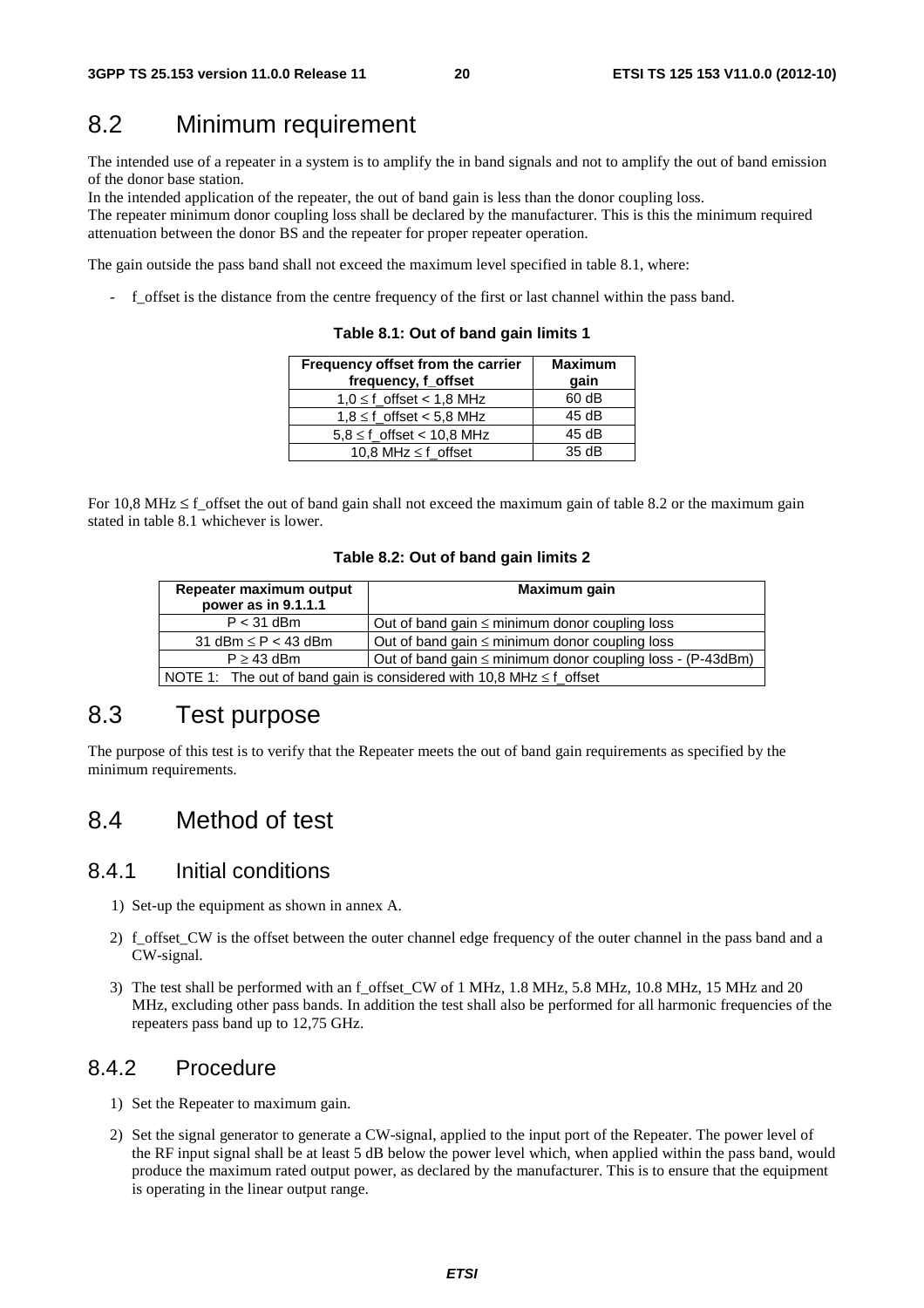- 3) The average output power in each case shall be measured using a spectrum analyser connected to the output port of the Repeater and the net gain shall be recorded compared to table 8.3 or table 8.4 whichever is lower.
- 4) With the same input power as in step 1) set the repeater gain to the minimum specified by the manufacturer.
- 5) The average output power in each case shall be measured using a spectrum analyser connected to the output port of the Repeater and the net gain shall be recorded and compared to table 8.3 or table 8.4 whichever is lower.

## 8.5 Test requirements

| Frequency offset from the carrier<br>frequency, f_offset | Maximum gain |
|----------------------------------------------------------|--------------|
| $1.0 \leq f$ offset < 1.8 MHz                            | $60.5$ dB    |
| $1.8 \leq f$ offset < 5.8 MHz                            | 45.5 dB      |
| $5.8 \leq f$ offset < 10.8 MHz                           | 45.5 dB      |
| 10.8 MHz $\leq$ f offset                                 | 35.5 dB      |

#### **Table 8.3: Out of band gain limits**

| Table 8.4: Out of band gain limits 2 |              |
|--------------------------------------|--------------|
| num output                           | Maximum gain |

| Repeater maximum output<br>power as in 9.1.1.1                               | Maximum gain                                                             |  |
|------------------------------------------------------------------------------|--------------------------------------------------------------------------|--|
| $P < 31$ dBm                                                                 | Out of band gain $\leq$ minimum donor coupling loss + 0,5 dB             |  |
| 31 dBm $\leq$ P $<$ 43 dBm                                                   | Out of band gain $\leq$ minimum donor coupling loss + 0,5 dB             |  |
| $P \geq 43$ dBm                                                              | Out of band gain $\leq$ minimum donor coupling loss – (P-43dBm) + 0,5 dB |  |
| NOTE:<br>The donor coupling loss is considered with 10,8 MHz $\leq$ f_offset |                                                                          |  |

## 9 Unwanted emission

## 9.1 Spectrum emission mask

#### 9.1.1 Definition and applicability

The spectrum emission mask specifies the limit of the transmitter out of band emissions at frequency offsets from the assigned channel frequency of the wanted signal between 0,8 MHz and 4 MHz.

The mask defined in Table 9.1 to 9.3 may be mandatory in certain regions. In other regions this mask may not be applied.

#### 9.1.2 Minimum Requirements

For regions where this subclause applies, the requirement shall be met by LCR TDD repeater transmitting on a single RF carrier configured in accordance with the manufacturer"s specification. Emissions shall not exceed the maximum level specified in tables 9.1 to 9.3 in the frequency range of f\_offset from 0.815 MHz to f\_offset<sub>max</sub> from the carrier frequency, where:

- f\_offset is the separation between the carrier frequency and the centre of the measurement filter
- $f_{\text{offset}_{\text{max}}}$  is either 4 MHz or the offset to the UMTS Tx band edge as defined in subclause 4.2, whichever is the greater.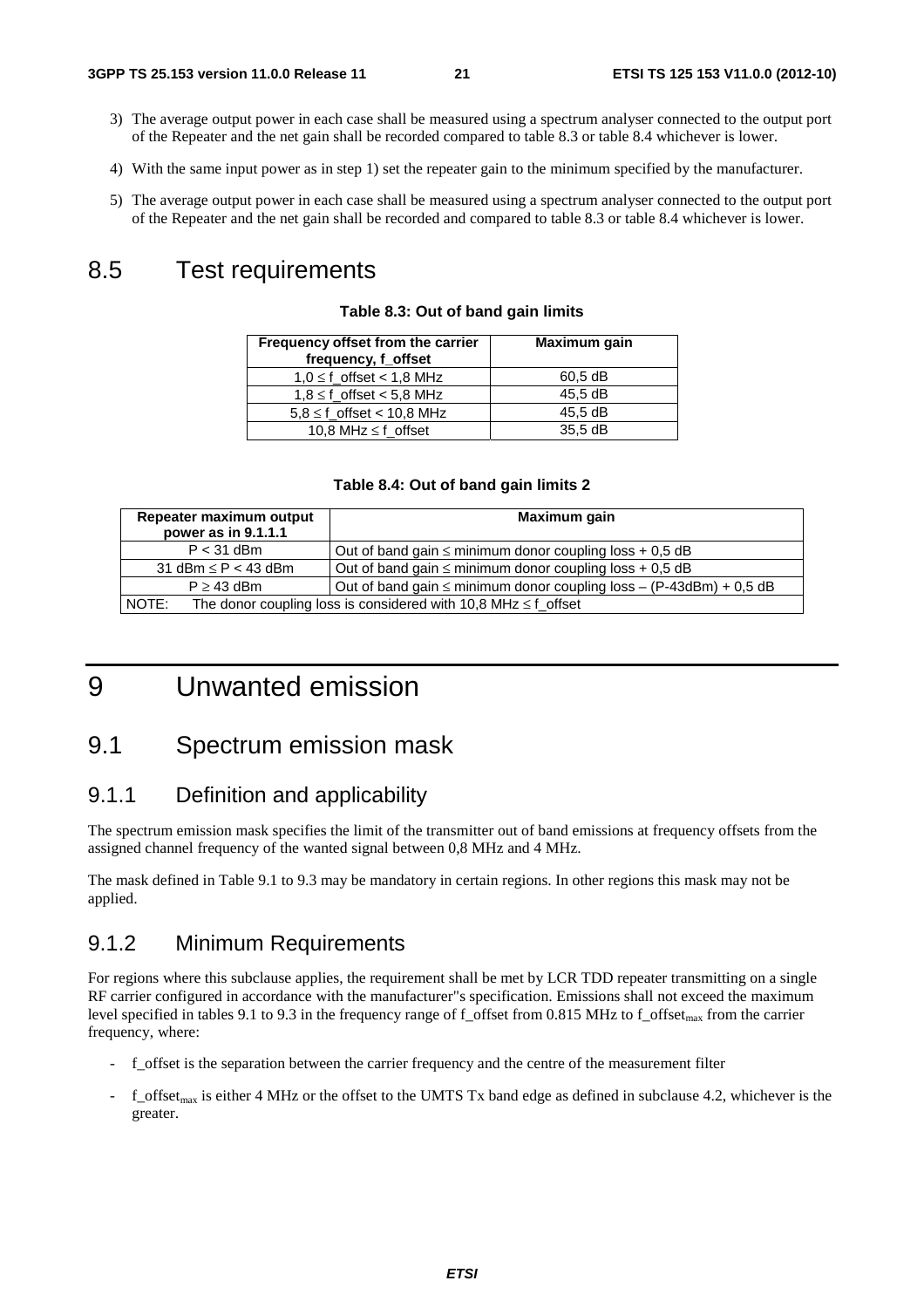| Frequency offset of measurement<br>filter centre frequency, f_offset | <b>Maximum level</b>                                                     | <b>Measurement</b><br>bandwidth |
|----------------------------------------------------------------------|--------------------------------------------------------------------------|---------------------------------|
| $0.815$ MHz $\leq$ f_offset < 1.015MHz                               | $-20$ dBm                                                                | 30 kHz                          |
| 1.015MHz $\leq$ f_offset < 1.815MHz                                  | $-20dBm-10\cdot\left(\frac{f_{\frac{offset}{}}{H}}{100} - 1,015\right)d$ | 30 kHz                          |
| 1.815MHz $\leq$ f_offset < 2.3MHz                                    | $-28$ dBm                                                                | 30 kHz                          |
| 2.3MHz $\leq$ f_offset < f_offset <sub>max</sub>                     | $-13$ dBm                                                                | 1 MHz                           |

#### **Table 9.1: Spectrum emission mask values, maximum output power P** ≥ **34 dBm**

#### **Table 9.2: Spectrum emission mask values, maximum output power 26** ≤ **P < 34 dBm**

| <b>Frequency offset of</b><br>measurement filter centre<br>frequency, f_offset | <b>Maximum level</b>                                        | <b>Measuremen</b><br>t bandwidth |
|--------------------------------------------------------------------------------|-------------------------------------------------------------|----------------------------------|
| $0.815$ MHz $\leq$ f_offset < 1.015MHz                                         | $P-54$ dB                                                   | 30 kHz                           |
| 1.015MHz $\leq$ f_offset < 1.815MHz                                            | $P-54dB-10\cdot\bigg(\frac{f\_{offset}}{MHz}-1,015\bigg)dB$ | 30 kHz                           |
| 1.815 MHz $\leq$ f offset < 2.3 MHz                                            | $P-62$ dB                                                   | 30 kHz                           |
| 2.3 MHz $\leq$ f_offset < f_offset <sub>max</sub>                              | $P - 47$ dB                                                 | 1 MHz                            |

#### **Table 9.3: Spectrum emission mask values, maximum output power P < 26 dBm**

| <b>Frequency offset of</b><br>measurement filter centre<br>frequency, f_offset | <b>Maximum level</b>                                                    | <b>Measurement</b><br>bandwidth |
|--------------------------------------------------------------------------------|-------------------------------------------------------------------------|---------------------------------|
| $0.815$ MHz $\leq$ f_offset < 1.015MHz                                         | $-28$ dBm                                                               | 30 kHz                          |
| 1.015MHz $\leq$ f_offset < 1.815MHz                                            | $1 - 28dBm - 10 \cdot \left( \frac{f - offset}{MHz} - 1,015 \right) dB$ | 30 kHz                          |
| 1.815MHz $\leq$ f offset $<$ 2.3MHz                                            | $-36$ dBm                                                               | 30 kHz                          |
| $2.3$ MHz $\leq$ f_offset < f_offset <sub>max</sub>                            | $-21$ dBm                                                               | 1 MHz                           |

NOTE: This frequency range ensures that the range of values of f offset is continuous.

### 9.1.3 Test purpose

The purpose of this test is to verify that the Repeater meet the spectrum emission requirements as specified in TS 25.116.

### 9.1.4 Method of test

#### 9.1.4.1 Initial conditions

- 1) Set-up the equipment as shown in annex A.
- 2) Connect the signal generator equipment to the Repeater input port.
- 3) Connect the power measuring equipment to the Repeater output port.

#### 9.1.4.2 Proceduce

- 1) Set the Repeater to maximum gain.
- 2) Set the signal generator(s) to generate signal(s) in accordance to table 9.4, at level(s) which produce the manufacturer specified maximum output power at maximum gain.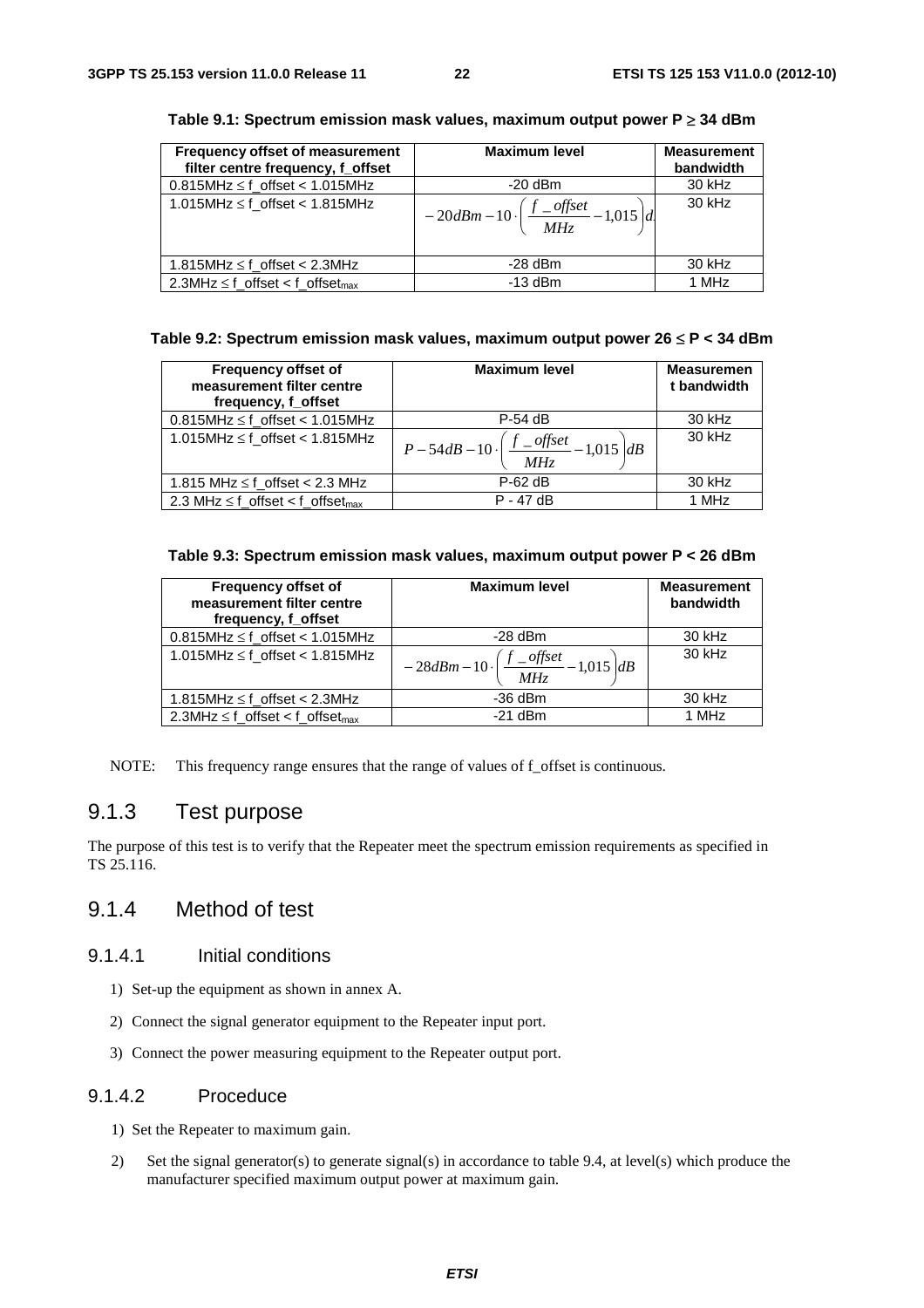| <b>Parameter</b>                 | <b>Value/description</b>          |
|----------------------------------|-----------------------------------|
| <b>TDD Duty Cycle</b>            | TS i; $i = 0, 1, 2, 3, 4, 5, 6$ : |
|                                  | transmit, if $i$ is $0.4.5.6$ ;   |
|                                  | receive, if $i$ is 1,2,3.         |
| Time slots under test            | TS4, TS5 and TS6                  |
| BS output power setting          | <b>PRAT</b>                       |
| Number of DPCH in each time slot | 8                                 |
| under test                       |                                   |
| Power of each DPCH               | 1/8 of Base Station output power  |
| Data content of DPCH             | real life (sufficient irregular)  |

**Table 9.4: Parameters of the transmitted signal for spectrum emission mask testing** 

- 3) Measure the emission at the specified frequencies with specified measurement bandwidth and note that the measured value does not exceed the specified value.
- 4) Increase the power with 10 dB compare to the level obtained in step 2.
- 5) Measure the emission at the specified frequencies with specified measurement bandwidth and note that the measured value does not exceed the specified value.

### 9.1.5 Test Requirements

The spectrum emissions measured according to subclause 9.1.4.2 shall be within the mask defined in the table 9.5 to 9.7.

| Table 9.5: Spectrum emission mask values, maximum output power $P \geq 34$ dBm |  |  |
|--------------------------------------------------------------------------------|--|--|
|--------------------------------------------------------------------------------|--|--|

| <b>Frequency offset of</b><br>measurement filter centre<br>frequency, f_offset | <b>Maximum level</b>                                                        | <b>Measurement</b><br>bandwidth |
|--------------------------------------------------------------------------------|-----------------------------------------------------------------------------|---------------------------------|
| $0.815$ MHz $\leq$ f_offset < 1.015MHz                                         | $-18.5$ dBm                                                                 | 30 kHz                          |
| 1.015MHz $\leq$ f_offset < 1.815MHz                                            | $-18.5dBm - 10 \cdot \left(\frac{f_{\text{}}-offset}{MHz} - 1.015\right)dB$ | 30 kHz                          |
| 1.815MHz $\leq$ f offset $<$ 2.3MHz                                            | $-26.5$ dBm                                                                 | 30 kHz                          |
| 2.3MHz $\leq$ f_offset < f_offset <sub>max</sub>                               | $-11.5$ dBm                                                                 | 1 MHz                           |

| Table 9.6: Spectrum emission mask values, maximum output power 26 $\leq$ P < 34 dBm |  |  |  |
|-------------------------------------------------------------------------------------|--|--|--|
|-------------------------------------------------------------------------------------|--|--|--|

| <b>Frequency offset of</b><br>measurement filter centre<br>frequency, f offset | <b>Maximum level</b>                                          | <b>Measurement</b><br>bandwidth |
|--------------------------------------------------------------------------------|---------------------------------------------------------------|---------------------------------|
| $0.815$ MHz $\leq$ f_offset < 1.015MHz                                         | $P-52.5$ dB                                                   | 30 kHz                          |
| 1.015MHz $\leq$ f_offset < 1.815MHz                                            | $P-52.5dB-10\cdot\bigg(\frac{f\_{offset}}{MHz}-1,015\bigg)dB$ | $30$ kHz                        |
| 1.815 MHz $\leq$ f_offset < 2.3 MHz                                            | $P-60.5$ dB                                                   | 30 kHz                          |
| 2.3 MHz $\leq$ f_offset < f_offset <sub>max</sub>                              | $P - 45.5$ dB                                                 | 1 MHz                           |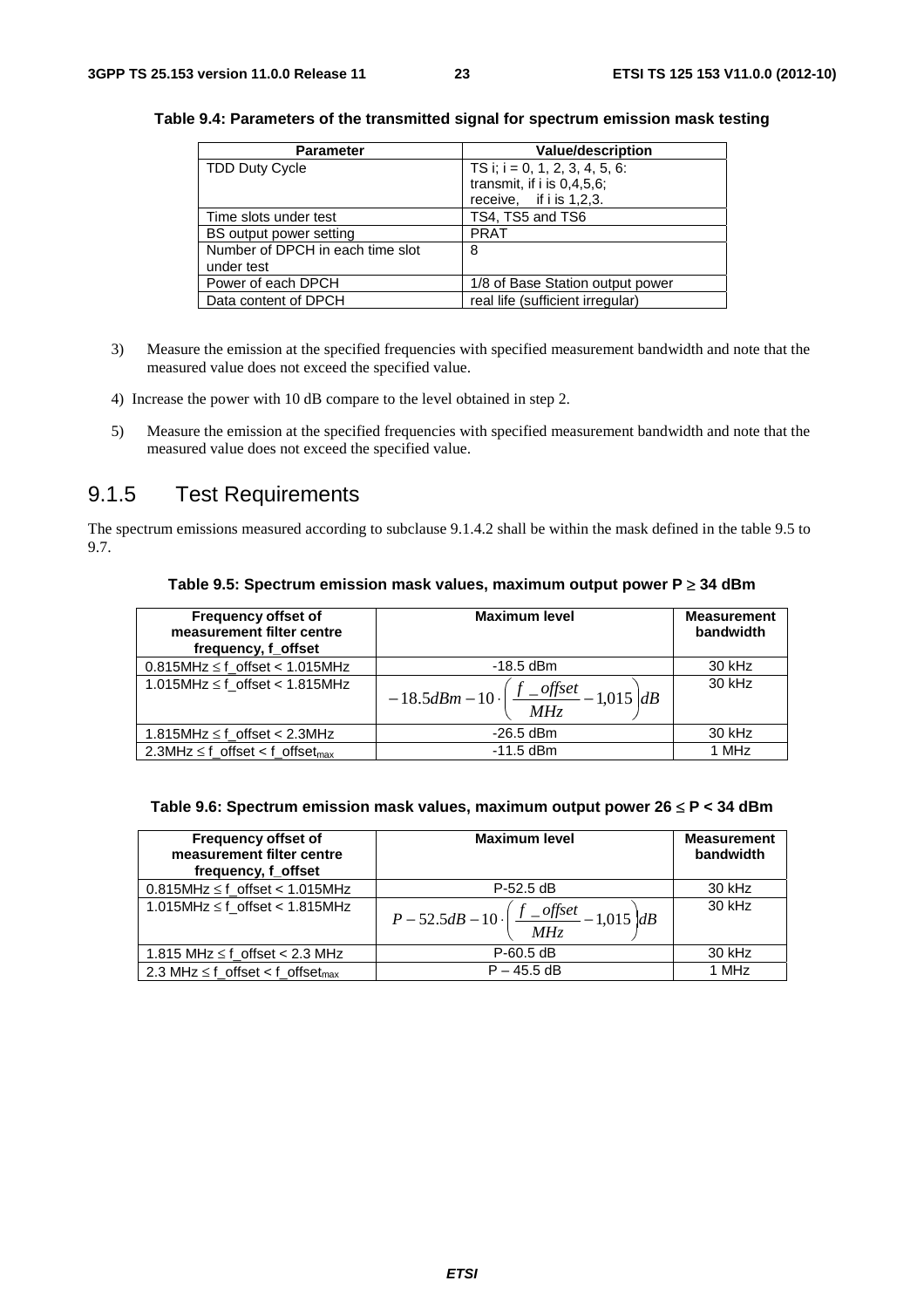| <b>Frequency offset of</b><br>measurement filter centre<br>frequency, f_offset | <b>Maximum level</b>                                                             | <b>Measurement</b><br>bandwidth |
|--------------------------------------------------------------------------------|----------------------------------------------------------------------------------|---------------------------------|
| $0.815$ MHz $\leq$ f_offset < 1.015MHz                                         | $-26.5$ dBm                                                                      | 30 kHz                          |
| 1.015MHz $\leq$ f_offset < 1.815MHz                                            | $-26.5dBm-10 \cdot \left(\frac{f_{\frac{f}{M}}}{M_{\frac{f}{M}}}-1,015\right)dB$ | 30 kHz                          |
| 1.815MHz $\leq$ f offset $<$ 2.3MHz                                            | $-34.5$ dBm                                                                      | 30 kHz                          |
| 2.3MHz $\leq$ f_offset < f_offset <sub>max</sub>                               | $-19.5$ dBm                                                                      | 1 MHz                           |

**Table 9.7: Spectrum emission mask values, maximum output power P < 26 dBm** 

## 9.2 Spurious emissions

### 9.2.1 Definition and applicability

Spurious emissions are emissions which are caused by unwanted transmitter effects such as harmonics emission, parasitic emission, intermodulation products and frequency conversion products, but exclude out of band emissions. This is measured at the base station RF output port.

The requirements shall apply whatever the type of transmitter considered (single carrier or multi carrier). It applies for all transmission modes foreseen by the manufacturer"s.

For 1.28 Mcps TDD option, either requirement applies at frequencies within the specified frequency ranges which are more than 4 MHz under the first carrier frequency used or more than 4 MHz above the last carrier frequency used.

Unless otherwise stated, all requirements are measured as mean power.

#### 9.2.2 Minimum Requirements

#### 9.2.2.1 Mandatory Requirements

The requirements of either subclause 9.2.2.1.1 or subclause 9.2.2.1.2 shall apply.

#### 9.2.2.1.1 Spurious emissions (Category A)

The following requirements shall be met in cases where Category A limits for spurious emissions, as defined in ITU-R Recommendation SM.329 [6], are applied.

The power of any spurious emission shall not exceed the maximum level given in Table 9.8.

|  | Table 9.8: LCR TDD repeater Mandatory spurious emissions limits, Category A |
|--|-----------------------------------------------------------------------------|
|--|-----------------------------------------------------------------------------|

| <b>Band</b>                                                | <b>Minimum</b><br>requirement | <b>Measurement</b><br><b>Bandwidth</b> | <b>Notes</b> |  |
|------------------------------------------------------------|-------------------------------|----------------------------------------|--------------|--|
| 9kHz - 150kHz                                              |                               | 1 kHz                                  | Note 1       |  |
| 150kHz - 30MHz                                             | $-13$ dBm                     | 10 kHz                                 | Note 1       |  |
| $30MHz - 1GHz$                                             |                               | 100 kHz                                | Note 1       |  |
| 1GHz - 12.75 GHz                                           |                               | 1 MHz                                  | Note 2       |  |
| NOTE 1: Bandwidth as in ITU SM.329 [6], s4.1               |                               |                                        |              |  |
| NOTE 2: Upper frequency as in ITU SM.329 [6], s2.5 table 1 |                               |                                        |              |  |

NOTE: only the measurement bands are different according to the occupied bandwidth.

#### 9.2.2.1.2 Spurious emissions (Category B)

The following requirements shall be met in cases where Category B limits for spurious emissions, as defined in ITU-R Recommendation SM.329-9 [6], are applied.

The power of any spurious emission shall not exceed the maximum levels given in Table 9.9.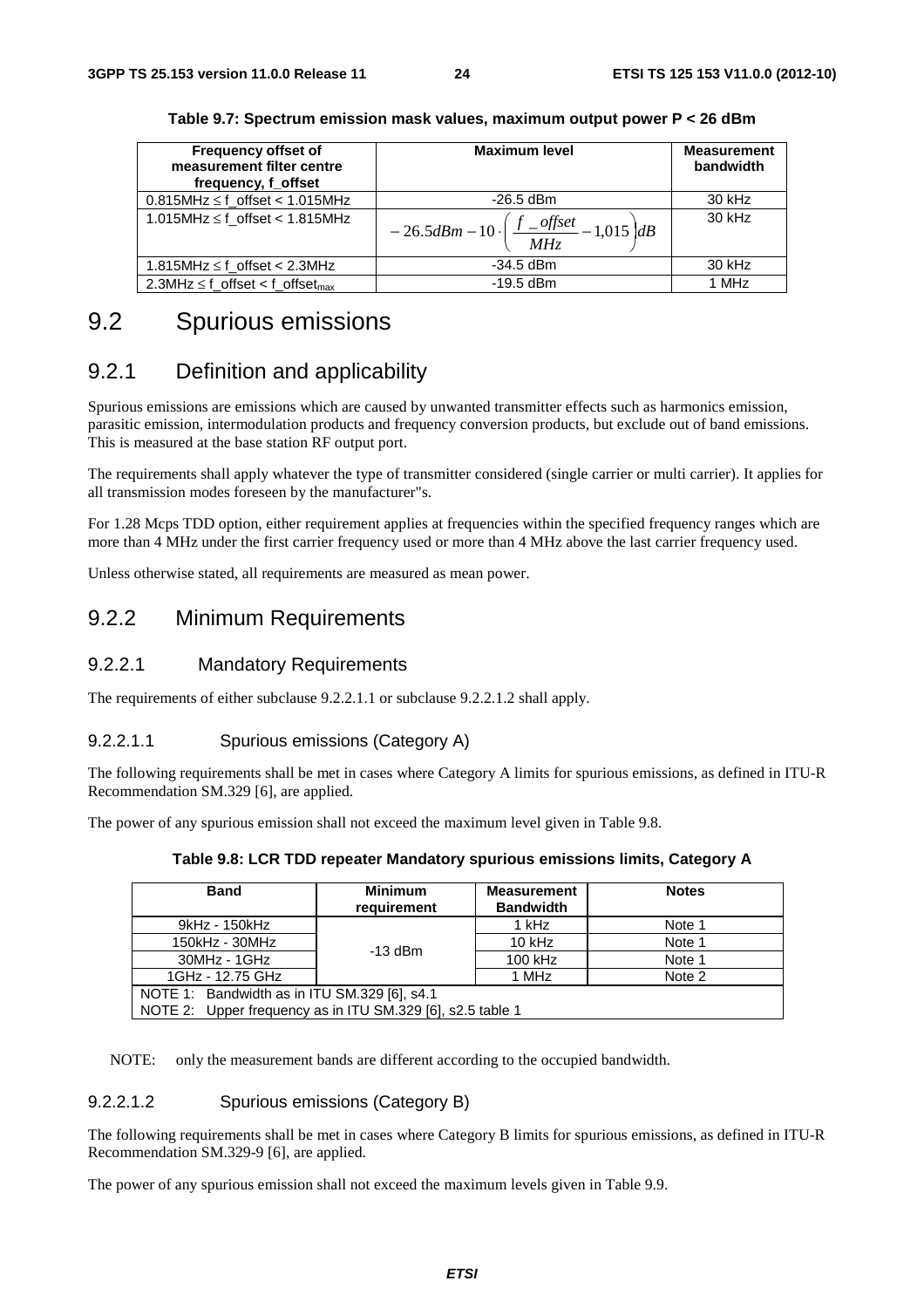| <b>Band</b>                                                                       | <b>Maximum</b> | <b>Measurement</b> | <b>Notes</b> |
|-----------------------------------------------------------------------------------|----------------|--------------------|--------------|
|                                                                                   | Level          | <b>Bandwidth</b>   |              |
| 9kHz - 150kHz                                                                     | -36 dBm        | 1 kHz              | Note 1       |
| 150kHz - 30MHz                                                                    | - 36 dBm       | 10 kHz             | Note 1       |
| 30MHz - 1GHz                                                                      | -36 dBm        | 100 kHz            | Note 1       |
| 1GHz                                                                              | $-30$ dBm      | 1 MHz              | Note 1       |
| $\leftrightarrow$                                                                 |                |                    |              |
| <b>FI-10 MHz</b>                                                                  |                |                    |              |
|                                                                                   | $-15$ dBm      | 1 MHz              | Note 2       |
| $FI -10MHz$                                                                       |                |                    |              |
| $\leftrightarrow$                                                                 |                |                    |              |
| $Fu + 10 MHz$                                                                     |                |                    |              |
| $Fu + 10 MHz$                                                                     | $-30$ dBm      | 1 MHz              | Note 3       |
| $\leftrightarrow$                                                                 |                |                    |              |
| 12.5 GHz                                                                          |                |                    |              |
| NOTE 1: Bandwidth as in ITU-R SM.329 [6], s4.1                                    |                |                    |              |
| NOTE 2: Specification in accordance with ITU-R SM.329 [6], s4.1                   |                |                    |              |
| NOTE 3: Bandwidth as in ITU-R SM.329-9, s4.1. Upper frequency as in ITU-R SM.329- |                |                    |              |
| 9, s2.5 table 1                                                                   |                |                    |              |

**Table 9.9: LCR TDD repeater Mandatory spurious emissions limits, Category B** 

Fl: Lower frequency of the band in which TDD operates<br>Fu: Upper frequency of the band in which TDD operates

Upper frequency of the band in which TDD operates

#### 9.2.2.2 Co-existence with GSM 900

#### 9.2.2.2.1 Operation in the same geographic area

This requirement may be applied for the protection of GSM 900 MS and GSM 900 BTS receivers in geographic areas in which both GSM 900 and UTRA are deployed.

The power of any spurious emission shall not exceed the maximum level given in Table 9.10.

#### **Table 9.10: LCR TDD repeater Spurious emissions limits for LCR TDD repeater in geographic coverage area of GSM 900 MS and GSM 900 BTS receiver**

| <b>Band</b>   | <b>Maximum</b><br>Level | Measurement<br><b>Bandwidth</b> | <b>Note</b> |
|---------------|-------------------------|---------------------------------|-------------|
| 876 - 915 MHz | $-61$ dBm               | 100 kHz                         |             |
| 921 - 960MHz  | $-57$ dBm               | 100 kHz                         |             |

#### 9.2.2.2.2 Co-located base stations

This requirement may be applied for the protection of GSM 900 BTS receivers when GSM 900 BTS and UTRA BS are co-located.

The power of any spurious emission shall not exceed the maximum level given in table 9.11.

#### **Table 9.11: LCR TDD repeater Spurious emissions limits for protection of the GSM 900 BTS receiver**

| Band          | <b>Maximum</b><br>Level | <b>Measurement</b><br><b>Bandwidth</b> | <b>Note</b> |
|---------------|-------------------------|----------------------------------------|-------------|
| 876 - 915 MHz | $-98$ dBm               | 100 kHz                                |             |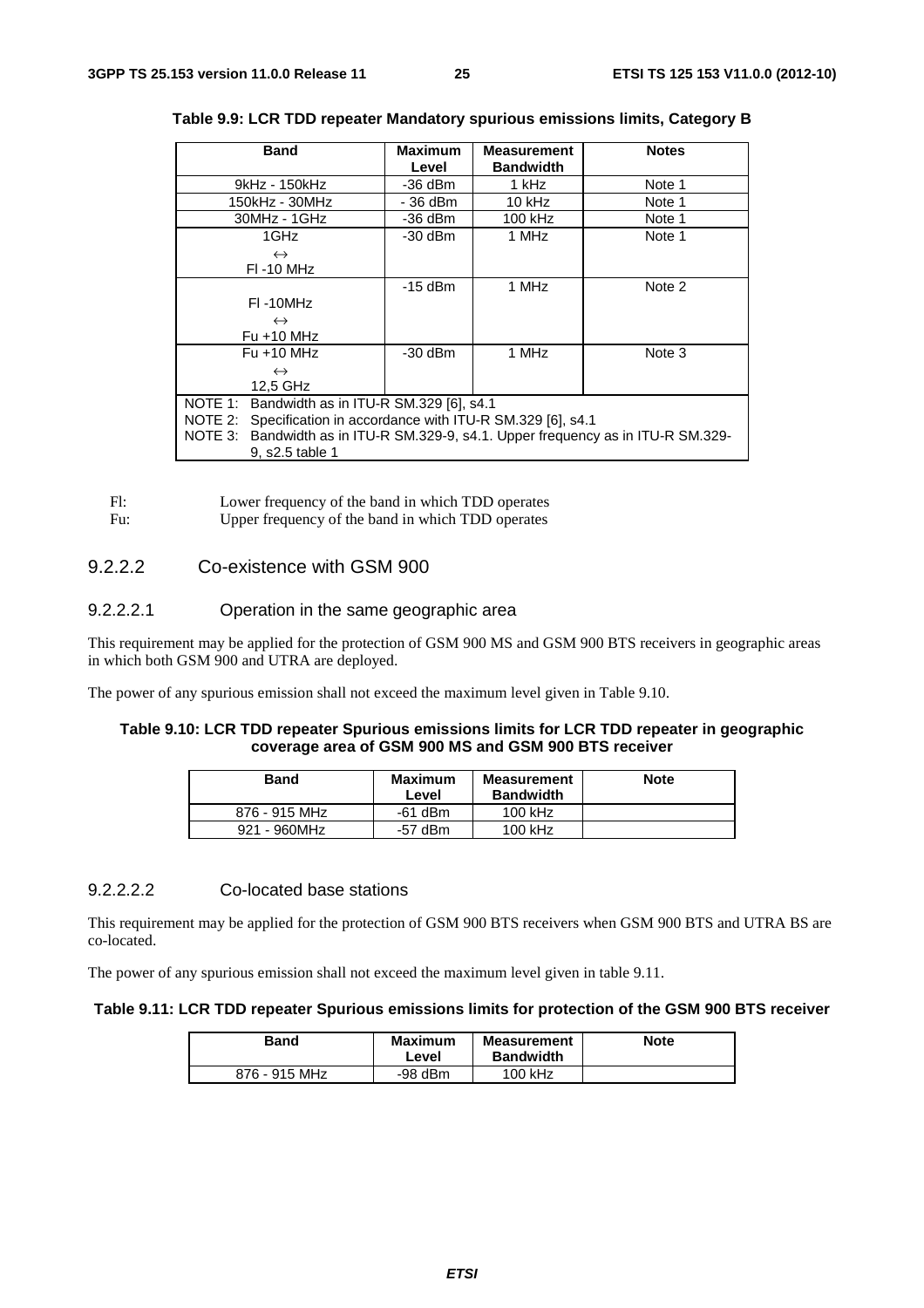#### 9.2.2.3 Co-existence with DCS 1800

#### 9.2.2.3.1 Operation in the same geographic area

This requirement may be applied for the protection of DCS 1800 MS and DCS 1800 BTS receivers in geographic areas in which both DCS 1800 and UTRA are deployed.

The power of any spurious emission shall not exceed the maximum level given in table 9.12.

#### **Table 9.12: LCR TDD repeater Spurious emissions limits for LCR TDD repeater in the band a), d) and e) when operating in geographic coverage area of DCS 1800 MS and DCS 1800 BTS receiver**

| <b>Band</b>     | Maximum<br>Level | Measurement<br><b>Bandwidth</b> | <b>Note</b> |
|-----------------|------------------|---------------------------------|-------------|
| 1710 - 1785 MHz | $-61$ dBm        | 100 kHz                         |             |
| 1805 - 1880MHz  | $-47$ dBm        | 100 kHz                         |             |

#### **Table 9.12a: LCR TDD repeater Spurious emissions limits for LCR TDD repeater in the band f) when operating in geographic coverage area of DCS 1800 MS and DCS 1800 BTS receiver operating in 1710-1755 MHz/1805-1850 MHz**

| <b>Band</b>     | <b>Maximum</b><br>Level | <b>Measurement</b><br><b>Bandwidth</b> | <b>Note</b> |
|-----------------|-------------------------|----------------------------------------|-------------|
| 1710 - 1755 MHz | $-61$ dBm               | $100$ kHz                              |             |
| 1805 - 1850MHz  | -47 dBm                 | $100$ kHz                              |             |

#### 9.2.2.3.2 Co-located base stations

This requirement may be applied for the protection of DCS 1800 BTS receivers when DCS 1800 BTS and UTRA BS are co-located.

The power of any spurious emission shall not exceed the maximum level given in table 9.13.

#### **Table 9.13: LCR TDD repeater Spurious emissions limits for LCR TDD repeater in the band a), d) and e) when co-located with DCS 1800 BTS**

| Band            | <b>Maximum</b><br>Level | <b>Measurement</b><br><b>Bandwidth</b> | <b>Note</b> |
|-----------------|-------------------------|----------------------------------------|-------------|
| 1710 - 1785 MHz | $-98$ dBm               | 100 kHz                                |             |

#### **Table 9.13a: LCR TDD repeater Spurious emissions limits for LCR TDD repeater in the band f) when co-located with DCS1800 BTS**

| Band            | Maximum<br>Level | <b>Measurement</b><br><b>Bandwidth</b> | <b>Note</b> |
|-----------------|------------------|----------------------------------------|-------------|
| 1710 - 1755 MHz | $-98$ dBm        | $100$ kHz                              |             |

#### 9.2.2.4 Co-existence with UTRA-FDD

#### 9.2.2.4.1 Operation in the same geographic area

This requirement may be applied to geographic areas in which both UTRA-TDD and UTRA-FDD operating in bands specified in Table 9.11 are deployed.

For LCR TDD repeater which use carrier frequencies within the band 2010 - 2025 MHz the requirements applies at all frequencies within the specified frequency bands in table 9.11. For LCR TDD repeater which use carrier frequencies within the band 1900-1920 MHz, the requirement applies at frequencies within the specified frequency range which are more than 4 MHz above the last carrier used in the frequency band 1900-1920 MHz.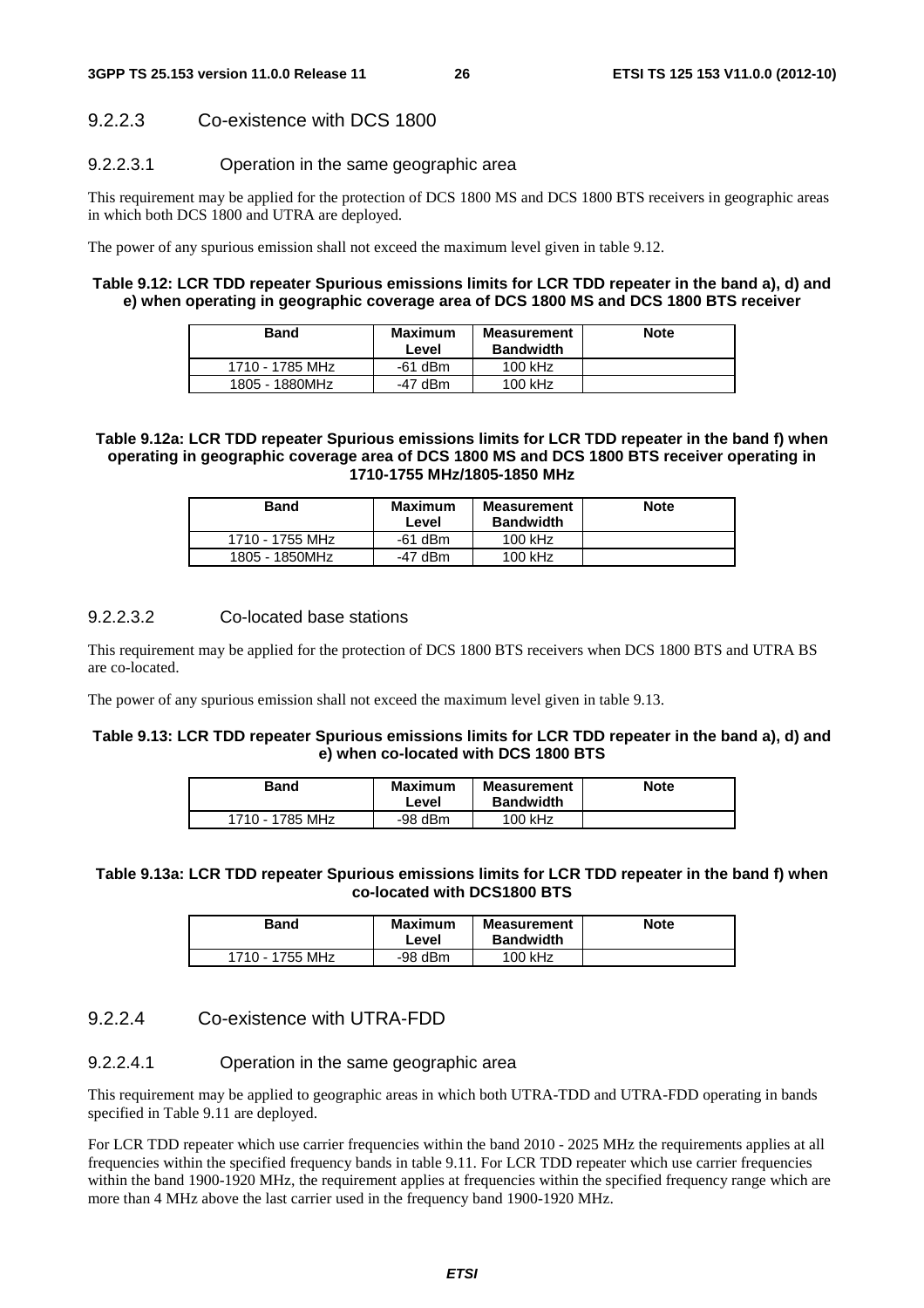The power of any spurious emission shall not exceed the maximum level given in table 9.14.

#### **Table 9.14: LCR TDD repeater Spurious emissions limits for LCR TDD repeater in geographic coverage area of UTRA-FDD**

| <b>Band</b>                                                                                                                                                                                                                                                                                                                                                                                                                                                                                                                                                                                                    | <b>Maximum Level</b> | <b>Measurement Bandwidth</b> | <b>Note</b> |
|----------------------------------------------------------------------------------------------------------------------------------------------------------------------------------------------------------------------------------------------------------------------------------------------------------------------------------------------------------------------------------------------------------------------------------------------------------------------------------------------------------------------------------------------------------------------------------------------------------------|----------------------|------------------------------|-------------|
| 1920 - 1980 MHz                                                                                                                                                                                                                                                                                                                                                                                                                                                                                                                                                                                                | $-43$ dBm $(*)$      | 3,84 MHz                     |             |
| 2110 - 2170 MHz                                                                                                                                                                                                                                                                                                                                                                                                                                                                                                                                                                                                | $-52$ dBm            | 1 MHz                        |             |
| 2500 - 2570 MHz                                                                                                                                                                                                                                                                                                                                                                                                                                                                                                                                                                                                | $-43$ dBm $(**)$     | 3.84 MHz                     |             |
| 2620 - 2690 MHz                                                                                                                                                                                                                                                                                                                                                                                                                                                                                                                                                                                                | $-52$ dBm            | 1 MHz                        |             |
| For LCR TDD repeater which use carrier frequencies within the band 1900 - 1920 MHz or 1880-1920MHz,<br>NOTE*<br>the requirement shall be measured RRC filtered mean power with the lowest centre frequency of<br>measurement at 1922.6 MHz or 6.6 MHz above the highest TDD carrier used, whichever is higher.<br>NOTE ** For LCR TDD repeater which use carrier frequencies within the band 2570 - 2620 MHz, the requirement<br>shall be measured RRC filtered mean power with the highest centre frequency of measurement at 2567.5<br>MHz or 6.6 MHz below the lowest TDD carrier used, whichever is lower. |                      |                              |             |

NOTE: The requirements in Table 9.14 are based on a coupling loss of 70 dB between LCR TDD repeater and FDD Wide Area base stations.

#### 9.2.2.4.2 Co-located base stations

This requirement may be applied for the protection of UTRA-FDD BS receivers when UTRA-TDD BS and UTRA FDD BS are co-located.

For LCR TDD repeater which use carrier frequencies within the band 2010 - 2025 MHz the requirements applies at all frequencies within the specified frequency bands in table 9.12. For LCR TDD repeater which use carrier frequencies within the band 1900-1920 MHz, the requirement applies at frequencies within the specified frequency range which are more than 4 MHz above the last carrier used in the frequency band 1900-1920 MHz.

The power of any spurious emission shall not exceed the maximum level given in table 9.15.

#### **Table 9.15: LCR TDD repeater Spurious emissions limits for BS co-located with UTRA-FDD**

| <b>Band</b>                 | <b>Maximum Level</b>                                                                                                                                                                                                                                                                                                                                                                                                                                                                                                                                                                           | <b>Measurement</b><br><b>Bandwidth</b> |
|-----------------------------|------------------------------------------------------------------------------------------------------------------------------------------------------------------------------------------------------------------------------------------------------------------------------------------------------------------------------------------------------------------------------------------------------------------------------------------------------------------------------------------------------------------------------------------------------------------------------------------------|----------------------------------------|
| 1920 - 1980 MHz             | $-80$ dBm $(*)$                                                                                                                                                                                                                                                                                                                                                                                                                                                                                                                                                                                | 3.84 MHz                               |
| 2110 - 2170 MHz             | $-52$ dBm                                                                                                                                                                                                                                                                                                                                                                                                                                                                                                                                                                                      | 1 MHz                                  |
| 2500 - 2570 MHz             | $-80$ dBm $(**)$                                                                                                                                                                                                                                                                                                                                                                                                                                                                                                                                                                               | 3.84 MHz                               |
| 2620 - 2690 MHz             | $-52$ dBm                                                                                                                                                                                                                                                                                                                                                                                                                                                                                                                                                                                      | 1 MHz                                  |
| NOTE *<br>NOTE **<br>lower. | For LCR TDD repeater which use carrier frequencies within the band<br>1900 - 1920 MHz or 1880-1920MHz, the requirement shall be measured<br>RRC filtered mean power with the lowest centre frequency of<br>measurement at 1922.6 MHz or 6.6 MHz above the highest TDD carrier<br>used, whichever is higher.<br>For LCR TDD repeater which use carrier frequencies within the band<br>2570 - 2620 MHz, the requirement shall be measured RRC filtered<br>mean power with the highest centre frequency of measurement at<br>2567.5 MHz or 6.6MHz below the lowest TDD carrier used, whichever is |                                        |

NOTE: The requirements in Table 9.15 are based on a minimum coupling loss of 30 dB between LCR TDD repeater and UTRA-FDD base stations.

#### 9.2.2.5 Co-existence with unsynchronised TDD

9.2.2.5.1 Operation in the same geographic area

This requirement may be applied for the protection of TDD BS receivers in geographic areas in which unsynchronised TDD is deployed.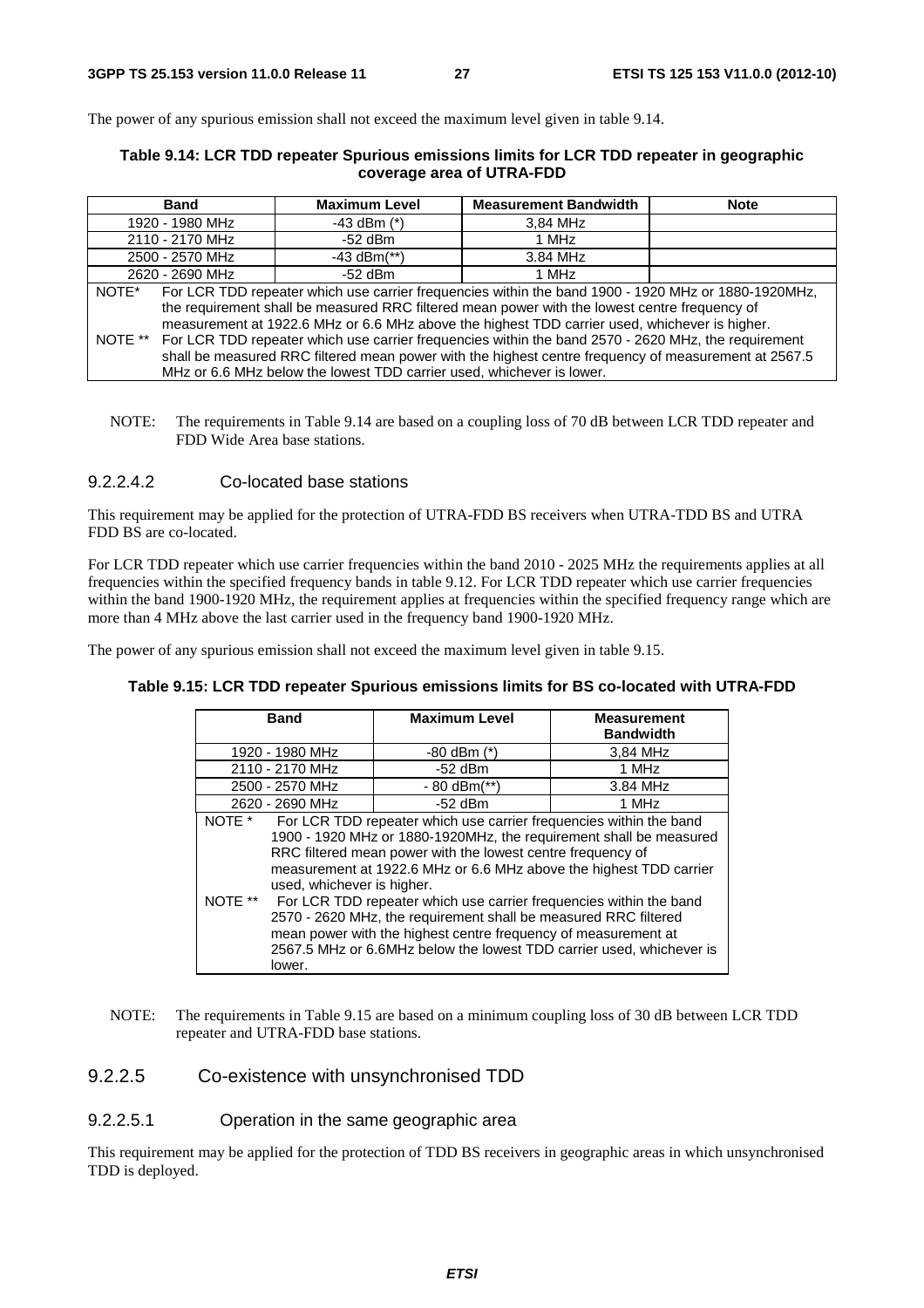In geographic areas where only 1,28 Mcps TDD is deployed, the RRC filtered mean power of any spurious emission shall not exceed the limits specified in table 9.16, otherwise the limits in table 9.17 shall apply.

#### **Table 9.16: LCR TDD repeater Spurious emissions limits for operation in same geographic area with unsynchronised 1,28 Mcps TDD**

| <b>Band</b>       | <b>Maximum Level</b> | <b>Measurement Bandwidth</b> |
|-------------------|----------------------|------------------------------|
| 1900 - 1920 MHz   | $-39$ dBm            | 1.28 MHz                     |
| 2010 - 2025 MHz   | $-39$ dBm            | 1.28 MHz                     |
| 2300 - 2400 MHz   | $-39$ dBm            | 1.28 MHz                     |
| 2570 - 2620 MHz   | $-39$ dBm            | 1.28 MHz                     |
| $1880 - 1920$ MHz | $-39$ dBm            | 1.28 MHz                     |

#### **Table 9.17: LCR TDD repeater Spurious emissions limits for operation in same geographic area with unsynchronised TDD**

| <b>Band</b>     | Maximum Level | <b>Measurement Bandwidth</b> |
|-----------------|---------------|------------------------------|
| 1900 - 1920 MHz | -39 dBm       | 3.84 MHz                     |
| 2010 - 2025 MHz | $-39$ dBm     | 3.84 MHz                     |
| 2570 - 2620 MHz | $-39$ dBm     | 3.84 MHz                     |

NOTE: The requirements in Table 9.16 and 9.17for the LCR TDD repeater are based on a minimum coupling loss of 67 dB between LCR TDD repeater and unsynchronised TDD base stations.

#### 9.2.2.5.2 Co-located base stations

This requirement may be applied for the protection of TDD BS receivers when unsynchronised TDD BS are co-located.

In geographic areas where only 1,28 Mcps TDD is deployed, the RRC filtered mean power of any spurious emission in case of co-location shall not exceed the limits specified in table 9.18, otherwise the limits in table 9.19 shall apply.

#### **Table 9.18: LCR TDD repeater Spurious emissions limits for co-location with unsynchronised 1,28 Mcps TDD**

| <b>Band</b>                                                                                    | <b>Maximum Level</b> | <b>Measurement Bandwidth</b> |  |  |  |
|------------------------------------------------------------------------------------------------|----------------------|------------------------------|--|--|--|
| 1900 - 1920 MHz                                                                                | -76 dBm              | 1,28 MHz                     |  |  |  |
| 2010 - 2025 MHz                                                                                | $-76$ dBm            | 1.28 MHz                     |  |  |  |
| 2300 - 2400 MHz                                                                                | $-76$ dBm            | 1.28 MHz                     |  |  |  |
| 2570 - 2620 MHz                                                                                | $-76$ dBm            | 1.28 MHz                     |  |  |  |
| 1880 - 1920 MHz                                                                                | $-76$ dBm            | 1.28 MHz                     |  |  |  |
| The requirement applies for frequencies more than 10 MHz below or above the supported<br>NOTE: |                      |                              |  |  |  |
| frequency range declared by the vendor.                                                        |                      |                              |  |  |  |

#### **Table 9.19: LCR TDD repeater Spurious emissions limits for co-location with unsynchronised TDD**

| <b>Band</b>     | Maximum Level | <b>Measurement Bandwidth</b> |
|-----------------|---------------|------------------------------|
| 1900 - 1920 MHz | -76 dBm       | 3.84 MHz                     |
| 2010 - 2025 MHz | -76 dBm       | 3.84 MHz                     |
| 2570 - 2620MHz  | -76 dBm       | 3.84 MHz                     |

NOTE: The requirements in Table 9.18 and 9.19 for the LCR TDD repeater are based on a minimum coupling loss of 30 dB between unsynchronised TDD base stations.

### 9.2.3 Test purpose

The test purpose is to verify the ability of the LCR TDD repeater to limit the interference caused by unwanted transmitter effects to other systems operating at frequencies which are more than 4 MHz away from of the UTRA band used.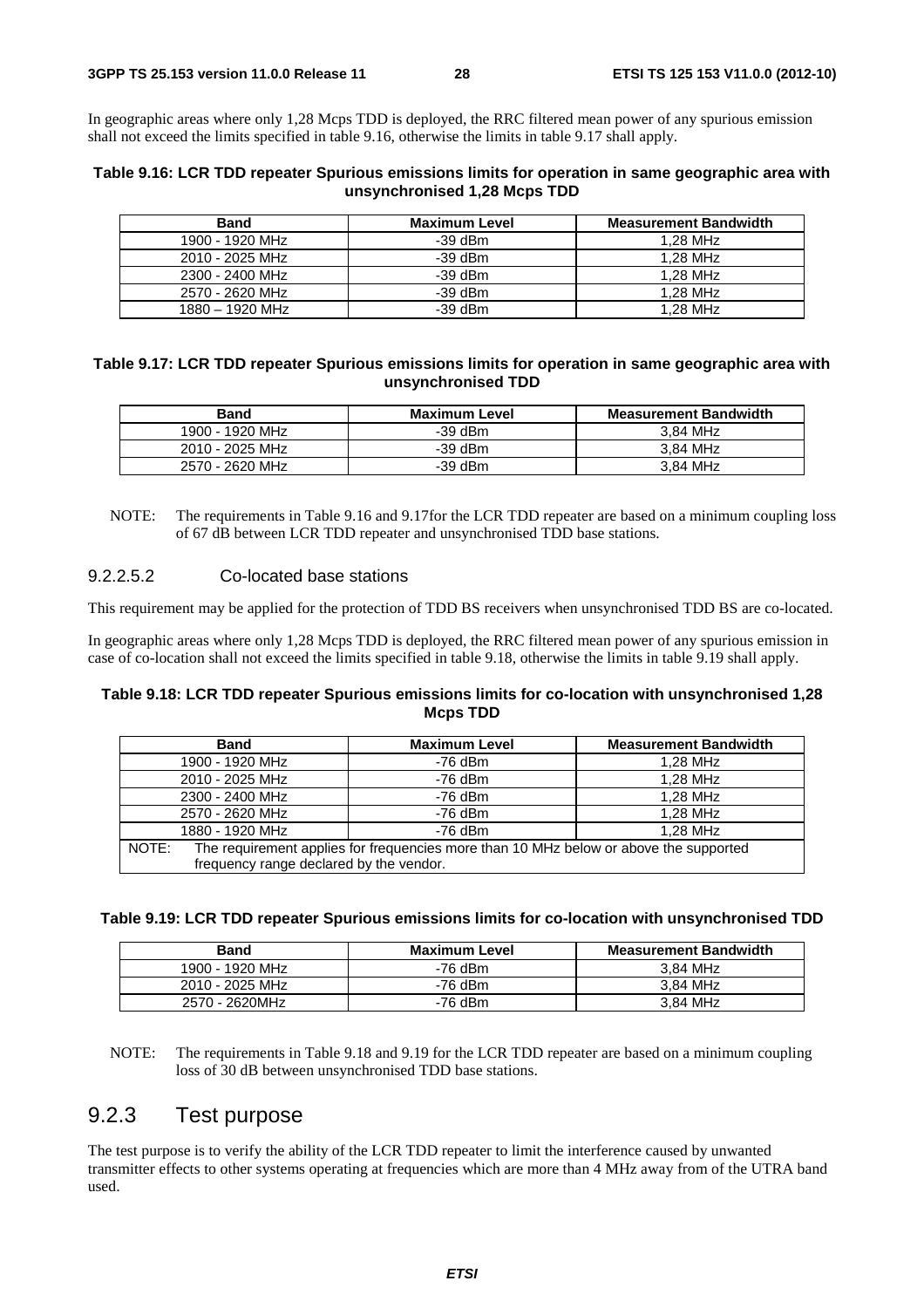#### 9.2.4 Method of test

#### 9.2.4.1 Initial conditions

- 1) Set-up the equipment as shown in annex A.
- 2) Connect the signal generator equipment to the Repeater input port.
- 3) Connect the power measuring equipment to the Repeater output port.

#### 9.2.4.2 Proceduce

- 1) Set the Repeater to maximum gain.
- 2) Set the signal generator(s) to generate signal(s) in accordance to table 9.4, at level(s) which produce the manufacturer specified maximum output power at maximum gain.
- 3) The detecting device shall be configured with a measurement bandwidth as stated in the tables.
- 4) Measure the emission at the specified frequencies with specified measurement bandwidth and note that the measured value does not exceed the specified value.
- 5) Increase the input power with 10 dB compare to the level obtained in step 2.
- 6) Measure the emission at the specified frequencies with specified measurement bandwidth and note that the measured value does not exceed the specified value.

### 9.2.5 Test Requirements

The spurious emissions measured according to subclause 9.2.4.2 shall not exceed the limits specified in the relevant tables of 9.2.2.

## 10 Modulation accuracy

## 10.1 Error Vector Magnitude

### 10.1.1 Definition and applicability

The modulation accuracy is defined by the Error Vector Magnitude (EVM), which is a measure of the difference between the theoretical waveform and a modified version of the measured waveform. This difference is called the error vector. The measured waveform is modified by first passing it through a matched root raised cosine filter with bandwidth 1.28MHz and roll-off  $\alpha$ =0.22. The waveform is then further modified by selecting the frequency, absolute phase, absolute amplitude and chip clock timing so as to minimise the error vector. The EVM result is defined as root of the ratio of the mean error vector power to the mean reference signal power expressed as a %.

The measurement interval is one power control group (timeslot). The repeater shall operate with an ideal LCR TDD signal in the pass band of the repeater at a level, which produce the maximum rated output power per channel, as specified by the manufacturer.

#### 10.1.2 Minimum requirements

The Error Vector Magnitude shall not be worse than 8 %.

#### 10.1.3 Test purpose

To verify that the EVM is within the limit specified in 10.1.2 after the signal passed through the Repeater..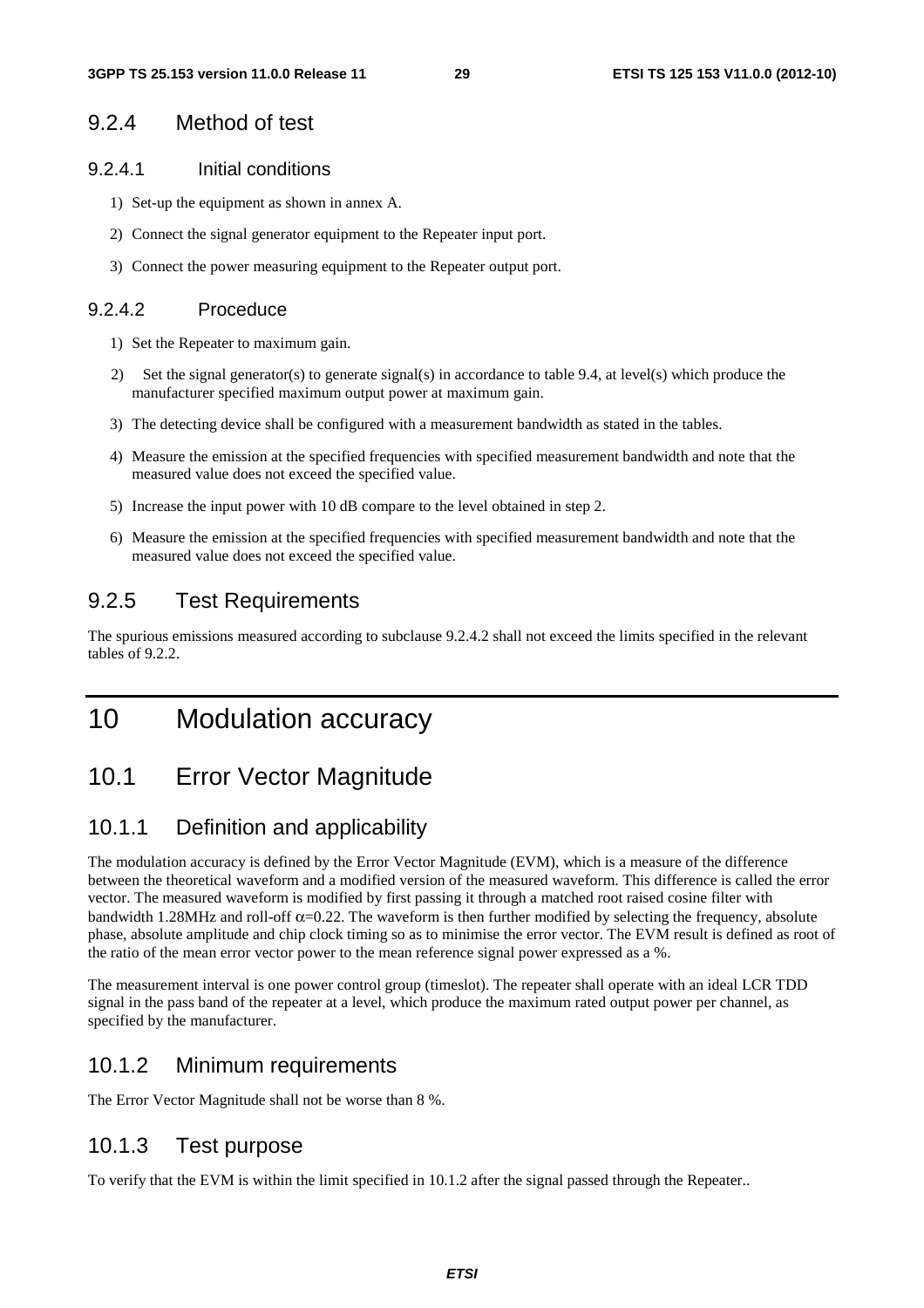#### 10.1.4 Method of test

#### 10.1.4.1 Initial conditions

- 1) Set-up the equipment as shown in annex A.
- 2) Connect the signal generator equipment to the Repeater input port.
- 3) Connect the signal analyser to the Repeater output port..

#### 10.1.4.2 Procedure

1) Set the signal generator to transmit one signal according to table 10.1.

#### **Table 10.1: Parameters of the transmitted signal for Error Vector Magnitude testing**

| <b>Parameter</b>                 | <b>Value/description</b>          |
|----------------------------------|-----------------------------------|
| <b>TDD Duty Cycle</b>            | TS i; $i = 0, 1, 2, , 6$ :        |
|                                  | Transmit, if i is 0,4,5,6;        |
|                                  | receive, if i is 1,2,3.           |
| Time slots under test            | TS4, TS5 and TS6                  |
| Number of DPCH in each time slot | 10                                |
| under test                       |                                   |
| Power of each DPCH               | 1/10 of Base Station output power |
| Base station power               | <b>PRAT</b>                       |

- 2) Adjust the input power to the Repeater to create the maximum nominal Repeater output power at maximum gain.
- 3) Measure the Error Vector Magnitude for both paths uplink and downlink of the Repeater.

#### 10.1.5 Test requirements

The error vector magnitude (EVM) measured according to subclause 10.1.4.2 shall not exceed 8 %.

## 10.2 Peak code domain error

#### 10.2.1 Definition and applicability

The code domain error is computed by projecting the error vector power onto the code domain at a specific spreading factor. The error power for each code is defined as the ratio to the mean power of the reference waveform expressed in dB. And the Peak Code Domain Error is defined as the maximum value for Code Domain Error. The measurement interval is one timeslot.

#### 10.2.2 Minimum requirement

The peak code domain error shall not exceed -30 dB at spreading factor 16.

#### 10.2.3 Test purpose

To verify that the peak code domain error is within the limit specified in 10.2.2 after the signal passed through the Repeater.

### 10.2.4 Method of test

#### 10.2.4.1 Initial conditions

1) Set-up the equipment as shown in annex A.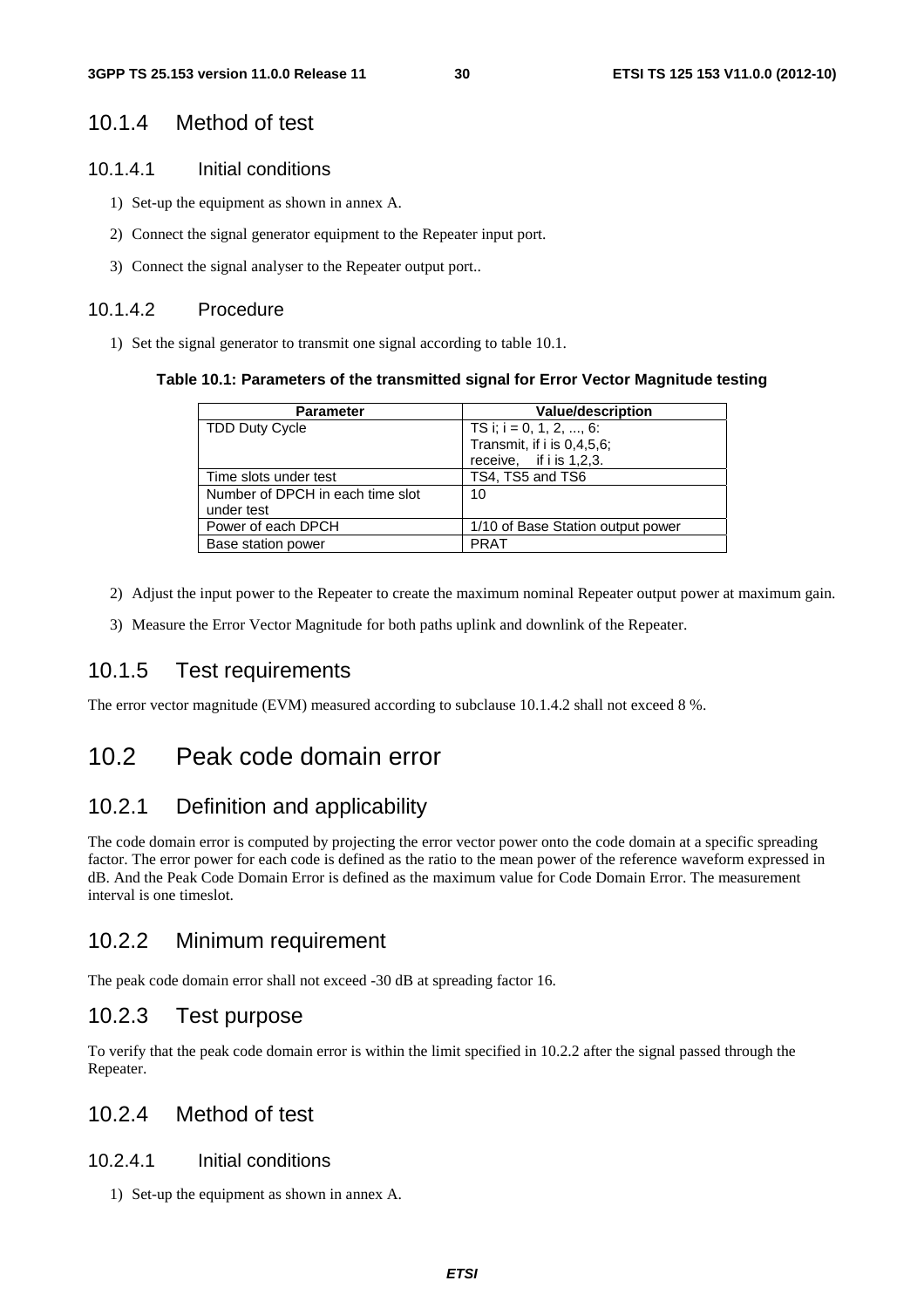- 2) Connect the signal generator equipment to the Repeater input port.
- 3) Connect the signal analyser to the Repeater output port..

#### 10.2.4.2 Procedure

1) Set the signal generator to transmit one signal according to table 10.2.

#### **Table 10.2: Parameters of the transmitted signal for Peak Code Domain Error testing**

| <b>Parameter</b>                 | <b>Value/description</b>          |
|----------------------------------|-----------------------------------|
| <b>TDD Duty Cycle</b>            | TS i; i = 0, 1, 2, , 6:           |
|                                  | transmit, if $i$ is 0,4,5,6;      |
|                                  | receive, if $i$ is 1,2,3.         |
| Time slots under test            | TS4, TS5 and TS6                  |
| BS output power setting          | <b>PRAT</b>                       |
| Number of DPCH in each time slot | 10                                |
| under test                       |                                   |
| Power of each DPCH               | 1/10 of Base Station output power |
| Data content of DPCH             | real life (sufficient irregular)  |
| Spreading factor                 | 16                                |

- 2) Adjust the input power to the Repeater to create the maximum nominal Repeater output power at maximum gain.
- 3) Measure the Peak Code Domain Error for both paths uplink and downlink of the Repeater.

### 10.2.5 Test requirements

The peak code domain error measured according to subclause 10.2.4.2 shall not exceed -30 dB at spreading factor 16.

## 11 Input Intermodulation

The input intermodulation is a measure of the capability of the repeater to inhibit the generation of interference in the pass band, in the presence of interfering signals on frequencies other than the pass band.

## 11.1 Definition and applicability

Third and higher order mixing of the two interfering RF signals can produce an interfering signal in the band of the desired channel. Intermodulation response rejection is a measure of the capability of the Repeater to maintain the wanted frequency free of internally created interference.

This test applies to uplink and downlink path of the Repeater.

### 11.2 Minimum requirement

#### 11.2.1 General requirement

For the parameters specified in table 11.1, the power in the pass band shall not increase with more than 10 dB at the output of the repeater as measured in the centre of the pass band, compared to the level obtained without interfering signals applied.

The frequency separation between the two interfering signals shall be adjusted so that the  $3<sup>rd</sup>$  order intermodulation product is positioned in the centre of the pass band.

Table 11.1 specifies the parameters for two interfering signals, where:

 $f_1$  offset is the offset from the channel edge frequency of the first or last channel in the pass band of the closer carrier.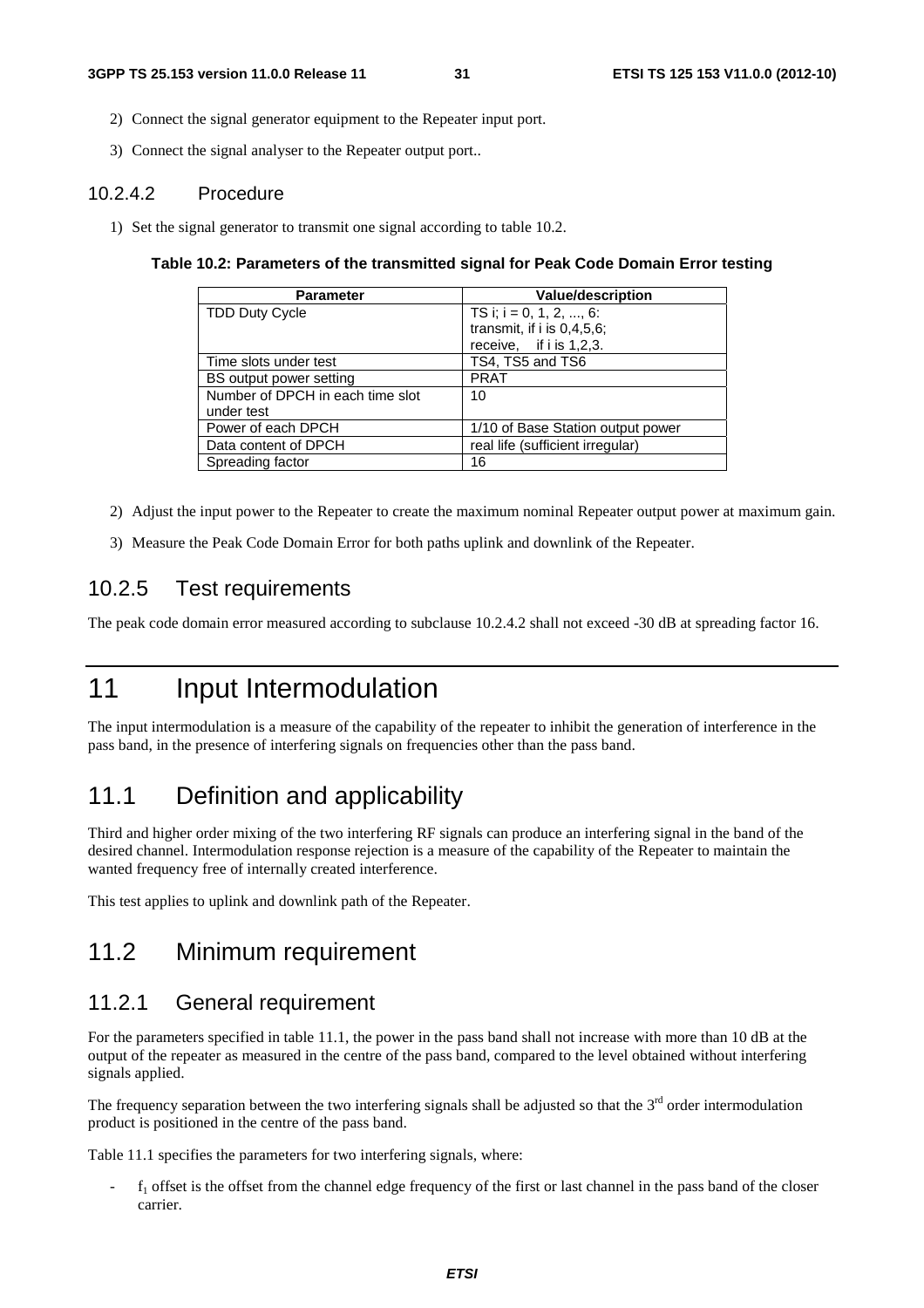| $f_1$ offset | <b>Interfering Signal</b><br>Levels | Type of signals | <b>Measurement</b><br>bandwidth |
|--------------|-------------------------------------|-----------------|---------------------------------|
| $1.0$ MHz    | $-40$ dBm                           | 2 CW carriers   | 1 MHz                           |

**Table 11.1: Input intermodulation requirement**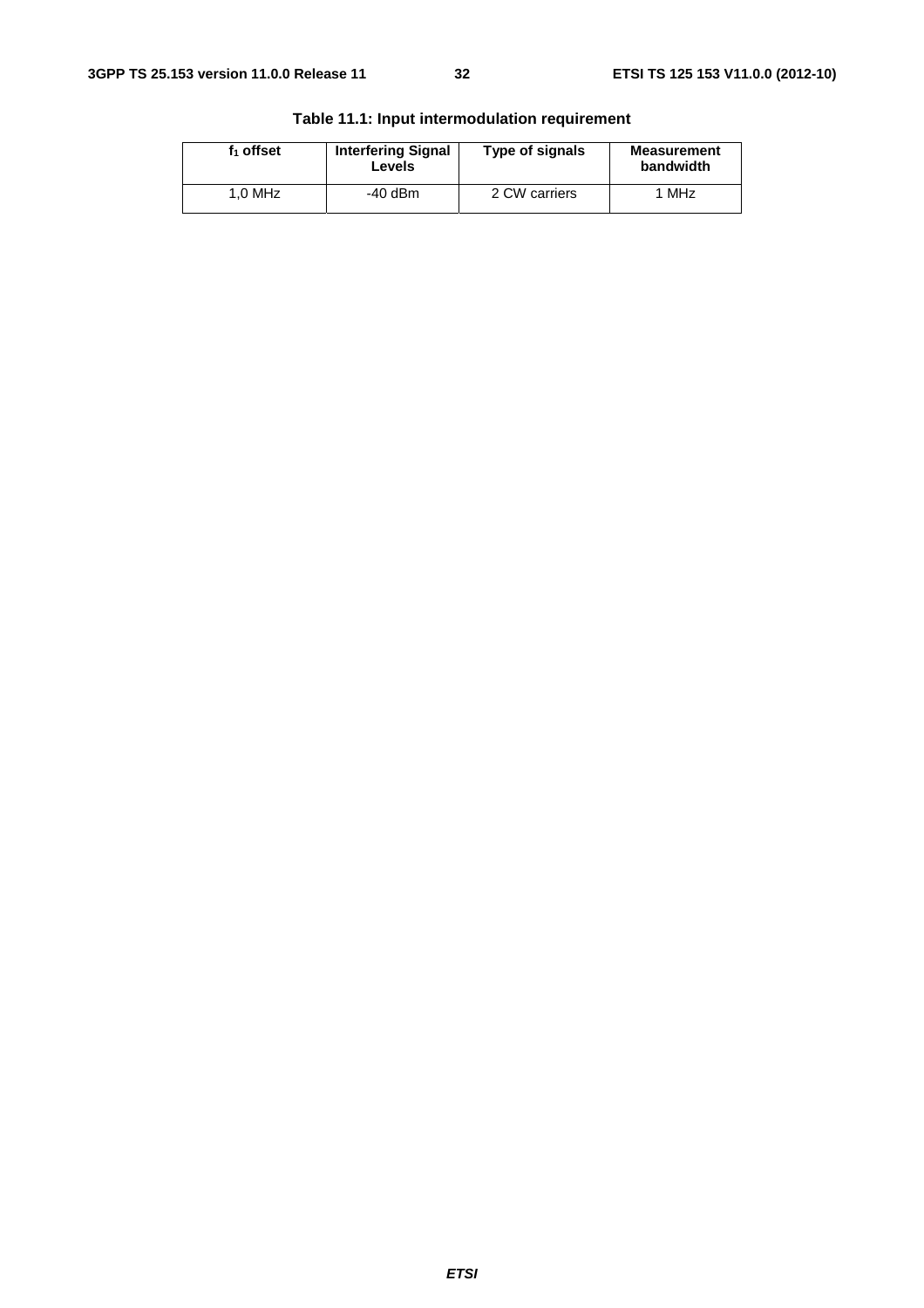## 11.2.2 Co-location with BS in other systems

This additional input intermodulation requirement may be applied for the protection of TDD Repeater input when GSM900, DCS1800, PCS1900, GSM850, UTRA FDD, UTRA TDD and/or E-UTRA BS are co-located with an LCR TDD Repeater.

Unless otherwise stated this requirement applies to the uplink and downlink of the repeater, at maximum gain.

For the parameters specified in table 11.2, the power in the pass band shall not increase with more than 10 dB at the output of the repeater as measured in the centre of the pass band, compared to the level obtained without interfering signals applied.

The frequency separation between the two interfering signals shall be adjusted so that the lowest order intermodulation product is positioned in the centre of the pass band.

NOTE 1: The lowest intermodulation products correspond to the  $4<sup>th</sup>$  and  $3<sup>rd</sup>$  order for the GSM 900 and DCS 1800 bands, respectively.

#### **Table 11.2: Input intermodulation requirements for interfering signals in co-located other systems**

| Co-located<br>other<br>systems               | <b>Frequency of</b><br>interfering<br>signals | Interfering<br><b>Signal</b><br>Levels | Type of<br>signals | <b>Measureme</b><br>nt<br>bandwidth | <b>Note</b> |
|----------------------------------------------|-----------------------------------------------|----------------------------------------|--------------------|-------------------------------------|-------------|
| <b>GSM900</b>                                | 921 - 960 MHz                                 | $+16$ dBm                              | $2$ CW<br>carriers | 1 MHz                               |             |
| <b>DCS1800</b>                               | 1805 - 1880<br><b>MHz</b>                     | $+16$ dBm                              | 2 CW<br>carriers   | 1 MHz                               |             |
| PCS1900                                      | 1930 - 1990<br><b>MHz</b>                     | $+16$ dBm                              | 2 CW<br>carriers   | 1 MHz                               |             |
| GSM850                                       | 869 - 894 MHz                                 | $+16$ dBm                              | 2 CW<br>carriers   | 1 MHz                               |             |
| UTRA-FDD<br>Band I or<br>E-UTRA<br>Band 1    | 2110 - 2170<br><b>MHz</b>                     | $+16$ dBm                              | 2 CW<br>carriers   | 1 MHz                               |             |
| UTRA-FDD<br>Band II or<br>E-UTRA<br>Band 2   | 1930 - 1990<br><b>MHz</b>                     | $+16$ dBm                              | 2 CW<br>carriers   | 1 MHz                               |             |
| UTRA-FDD<br>Band III or<br>E-UTRA<br>Band 3  | 1805 - 1880<br><b>MHz</b>                     | $+16$ dBm                              | 2 CW<br>carriers   | 1 MHz                               |             |
| UTRA-FDD<br>Band IV or<br>E-UTRA<br>Band 4   | 2110 - 2155<br><b>MHz</b>                     | $+16$ dBm                              | 2 CW<br>carriers   | 1 MHz                               |             |
| UTRA-FDD<br>Band V or<br>E-UTRA<br>Band 5    | 869 - 894 MHz                                 | $+16$ dBm                              | 2 CW<br>carriers   | 1 MHz                               |             |
| UTRA-FDD<br>Band VI or<br>E-UTRA<br>Band 6   | 875 - 885 MHz                                 | $+16$ dBm                              | 2 CW<br>carriers   | 1 MHz                               |             |
| UTRA-FDD<br>Band VII or<br>E-UTRA<br>Band 7  | 2620 - 2690<br><b>MHz</b>                     | $+16$ dBm                              | 2 CW<br>carriers   | 1 MHz                               |             |
| UTRA-FDD<br>Band VIII or<br>E-UTRA<br>Band 8 | 925 - 960 MHz                                 | $+16$ dBm                              | 2 CW<br>carriers   | 1 MHz                               |             |
| UTRA-FDD<br>Band IX or<br>E-UTRA<br>Band 9   | 1844.9 -<br>1879.9 MHz                        | $+16$ dBm                              | 2 CW<br>carriers   | 1 MHz                               |             |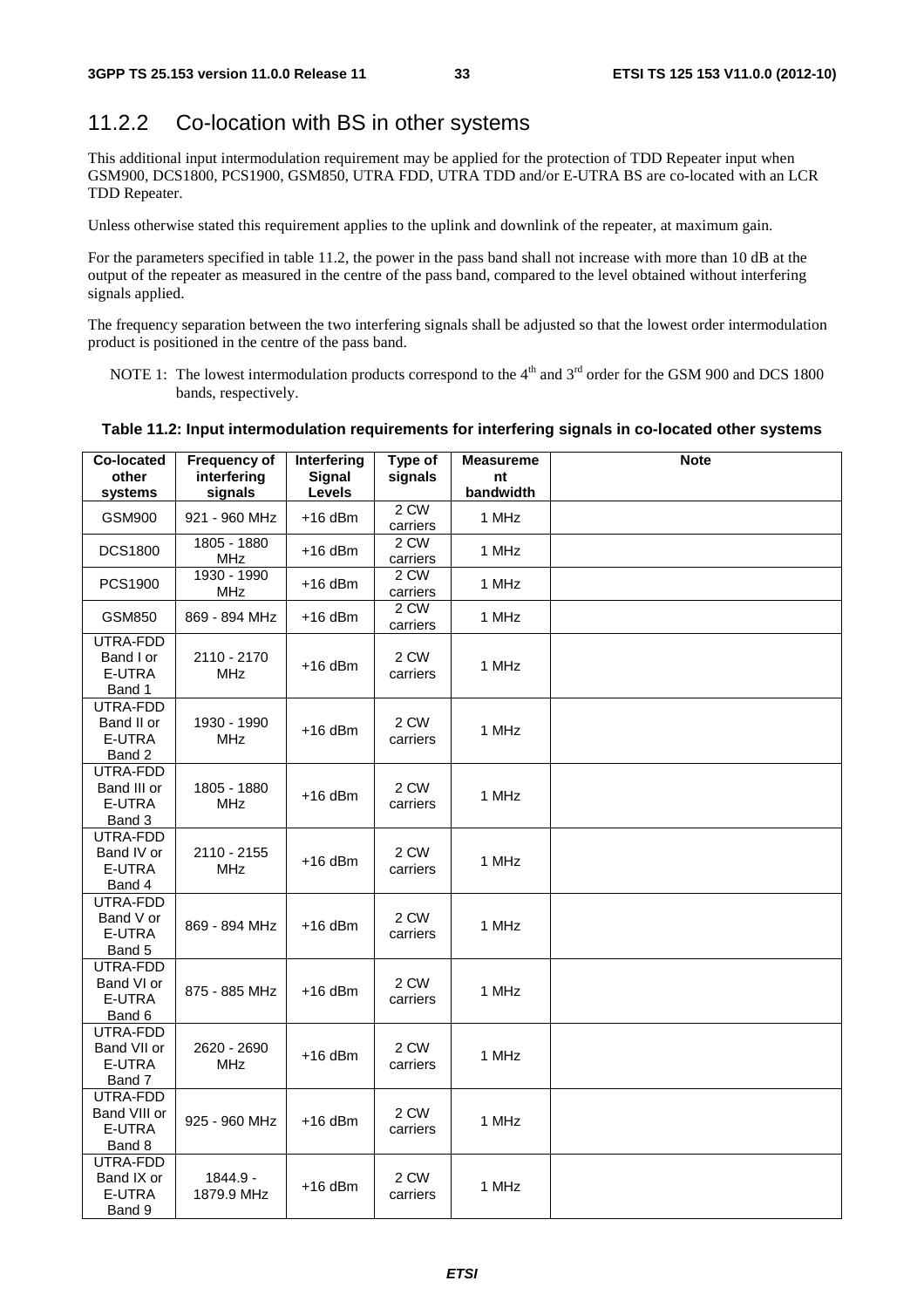| UTRA-FDD                                                 |                             |           |                  |       |                                                                                                                                                                                                                                                      |
|----------------------------------------------------------|-----------------------------|-----------|------------------|-------|------------------------------------------------------------------------------------------------------------------------------------------------------------------------------------------------------------------------------------------------------|
| Band X or<br>E-UTRA<br>Band 10                           | 2110 - 2170<br><b>MHz</b>   | $+16$ dBm | 2 CW<br>carriers | 1 MHz |                                                                                                                                                                                                                                                      |
| UTRA-FDD<br>Band XI or<br>E-UTRA<br>Band 11              | $1475.9 -$<br>1500.9 MHz    | $+16$ dBm | 2 CW<br>carriers | 1 MHz |                                                                                                                                                                                                                                                      |
| UTRA FDD<br>Band XII or<br>E-UTRA<br>Band 12             | 728 - 746 MHz               | +16 dBm   | 2 CW<br>carriers | 1 MHz |                                                                                                                                                                                                                                                      |
| UTRA FDD<br>Band XIII or<br>E-UTRA<br>Band 13            | 746 - 756 MHz               | +16 dBm   | 2 CW<br>carriers | 1 MHz |                                                                                                                                                                                                                                                      |
| UTRA FDD<br>Band XIV or<br>E-UTRA<br>Band 14             | 758 - 768 MHz               | +16 dBm   | 2 CW<br>carriers | 1 MHz |                                                                                                                                                                                                                                                      |
| UTRA TDD<br>in Band a)<br>or<br>E-UTRA<br>Band 33        | 1900 - 1920<br><b>MHz</b>   | $+16$ dBm | 2 CW<br>carriers | 1 MHz | This requirement does not apply to LCR<br>TDD Repeater operating in band a), since it<br>is already covered by the requirement in<br>sub-clause 11.1, but requires a 86dB<br>coupling loss between base station and the<br>repeater DL receive port. |
| <b>UTRA TDD</b><br>in Band a)<br>or<br>E-UTRA<br>Band 34 | 2010 - 2025<br><b>MHz</b>   | $+16$ dBm | 2 CW<br>carriers | 1 MHz | This requirement does not apply to LCR<br>TDD Repeater operating in band a), since it<br>is already covered by the requirement in<br>sub-clause 11.1, but requires a 86dB<br>coupling loss between base station and the<br>repeater DL receive port. |
| UTRA TDD<br>in Band b)<br>or<br>E-UTRA<br>Band 35        | $1850 - 1910$<br><b>MHz</b> | $+16$ dBm | 2 CW<br>carriers | 1 MHz | This requirement does not apply to LCR<br>TDD Repeater operating in band b), since it<br>is already covered by the requirement in<br>sub-clause 11.1, but requires a 86dB<br>coupling loss between base station and the<br>repeater DL receive port. |
| UTRA TDD<br>in Band b)<br>or<br>E-UTRA<br>Band 36        | $1930 - 1990$<br><b>MHz</b> | $+16$ dBm | 2 CW<br>carriers | 1 MHz | This requirement does not apply to LCR<br>TDD Repeater operating in band b), since it<br>is already covered by the requirement in<br>sub-clause 11.1, but requires a 86dB<br>coupling loss between base station and the<br>repeater DL receive port. |
| UTRA TDD<br>in Band c)<br>or<br>E-UTRA<br>Band 37        | 1910 - 1930<br>MHz          | $+16$ dBm | 2 CW<br>carriers | 1 MHz | This requirement does not apply to LCR<br>TDD Repeater operating in band c), since it<br>is already covered by the requirement in<br>sub-clause 11.1, but requires a 86dB<br>coupling loss between base station and the<br>repeater DL receive port. |
| UTRA TDD<br>in Band d)<br>or<br>E-UTRA<br>Band 38        | $2570 - 2620$<br>MHz        | $+16$ dBm | 2 CW<br>carriers | 1 MHz | This requirement does not apply to LCR<br>TDD Repeater operating in band d), since it<br>is already covered by the requirement in<br>sub-clause 11.1, but requires a 86dB<br>coupling loss between base station and the<br>repeater DL receive port. |
| UTRA TDD<br>in Band e)<br>or<br>E-UTRA<br>Band 40        | $2300 - 2400$<br><b>MHz</b> | $+16$ dBm | 2 CW<br>carriers | 1 MHz | This requirement does not apply to LCR<br>TDD Repeater operating in band e), since it<br>is already covered by the requirement in<br>sub-clause 11.1, but requires a 86dB<br>coupling loss between base station and the<br>repeater DL receive port. |
| UTRA TDD<br>in Band f) or<br>E-UTRA<br>Band 39           | $1880 - 1920$<br>MHz        | $+16$ dBm | 2 CW<br>carriers | 1 MHz | This requirement does not apply to LCR<br>TDD Repeater operating in band f), since it<br>is already covered by the requirement in<br>sub-clause 11.1, but requires a 86dB<br>coupling loss between base station and the<br>repeater DL receive port. |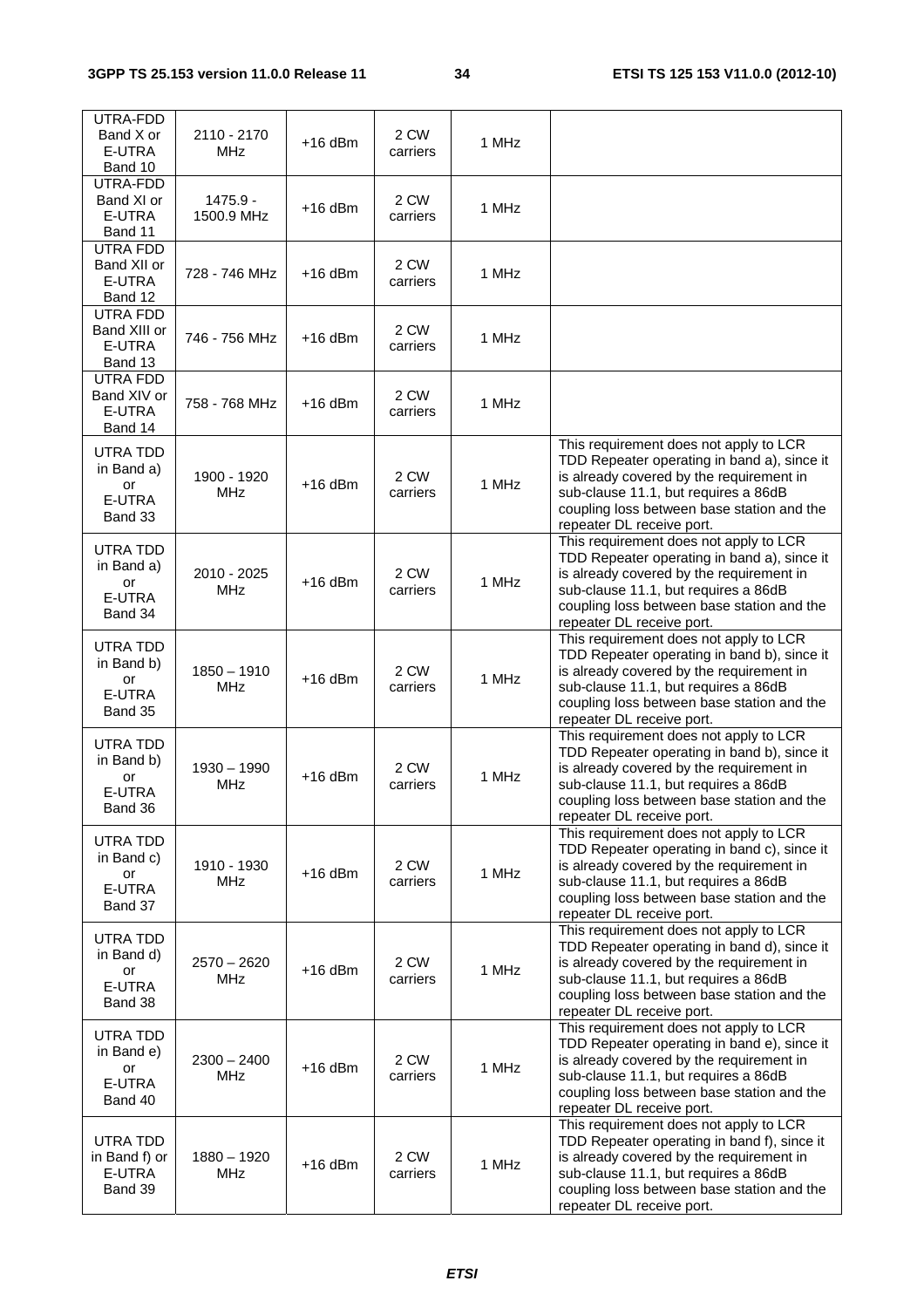- NOTE 1: The co-location requirements in Table 11.2 do not apply when the repeaters pass band frequency range is adjacent to the band for the co-location requirement in the Table 11.2. The current state-of-the-art technology does not allow a single generic solution for co-location with other system on adjacent frequencies for 30dB Repeater-BS minimum coupling loss. However, there are certain site-engineering solutions that can be used. These techniques are addressed in TR 25.942 [13].
- NOTE 2: The Table 11.2 assumes that two operating bands, where the corresponding transmit and receive frequency ranges would be overlapping, are not deployed in the same geographical area. For such a case of operation with overlapping frequency arrangements in the same geographical area, special co-location requirements may apply that are not covered by the 3GPP specifications.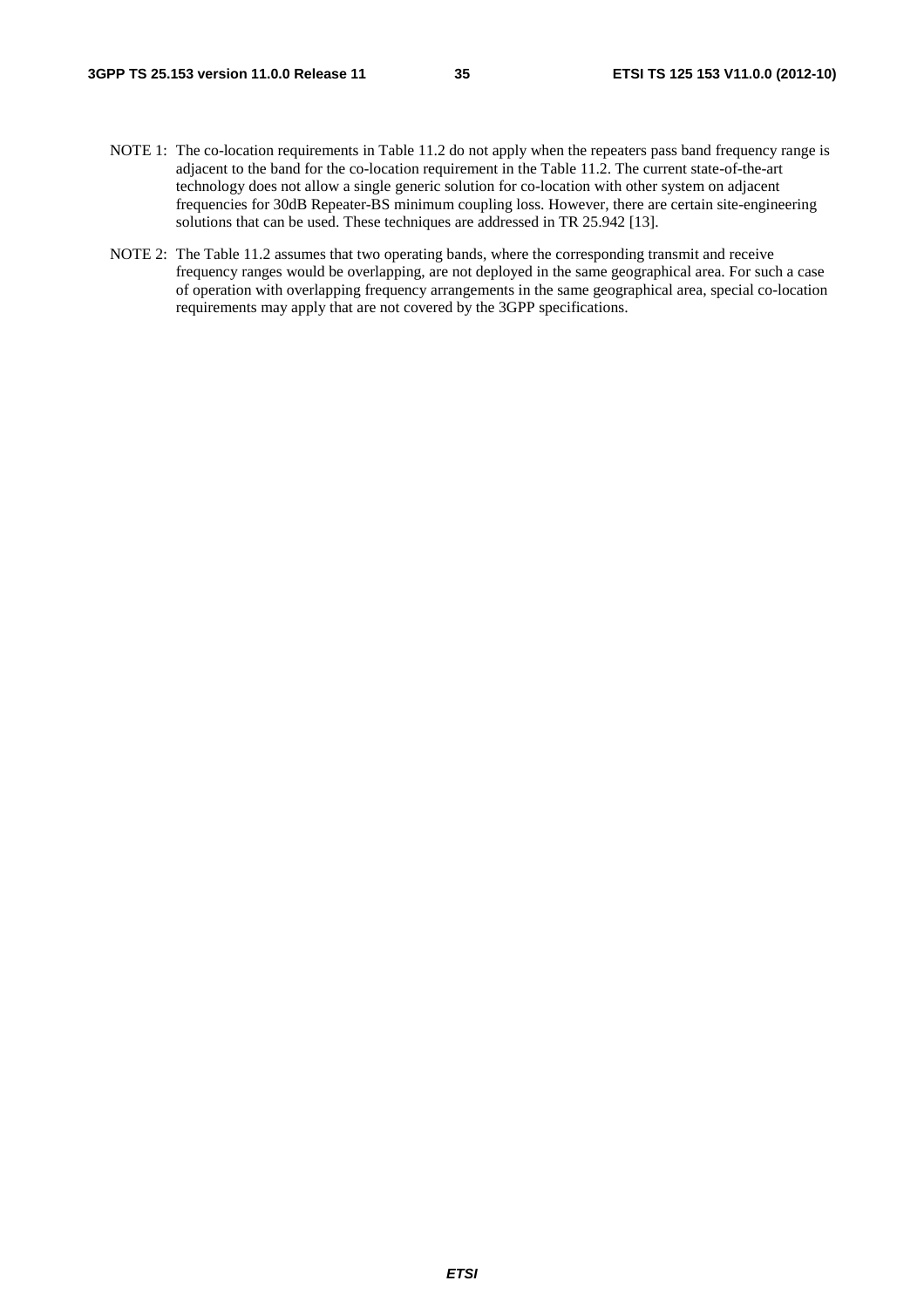### 11.2.3 Co-existence with other systems

This additional input intermodulation requirement may be applied when GSM900, DCS1800, PCS1900, GSM850, UTRA FDD, UTRA TDD and/or E-UTRA BS operating in another frequency band co-exist with an E-UTRA FDD Repeater.

Unless otherwise stated this requirement applies to the uplink and downlink of the repeater, at maximum gain.

For the parameters specified in table 11.3, the power in the pass band shall not increase with more than 10 dB at the output of the repeater as measured in the centre of the pass band, compared to the level obtained without interfering signals applied.

The frequency separation between the two interfering signals shall be adjusted so that the lowest order intermodulation product is positioned in the centre of the pass band.

NOTE 1: The lowest intermodulation products correspond to the  $4<sup>th</sup>$  and  $3<sup>rd</sup>$  order for the GSM 900 and DCS 1800 bands, respectively.

#### **Table 11.3: Input intermodulation requirements for interfering signals in co-existing other systems**

| Co-existence<br>with other<br>systems              | <b>Frequency of</b><br>interfering<br>signals | Interfering<br>Signal<br>Levels | <b>Type</b><br>of<br>signals | <b>Measurement</b><br>bandwidth | <b>Note</b> |
|----------------------------------------------------|-----------------------------------------------|---------------------------------|------------------------------|---------------------------------|-------------|
| <b>GSM900</b>                                      | 876 - 915 MHz                                 | $-15$ dBm                       | 2 CW<br>carriers             | 1 MHz                           |             |
| <b>DCS1800</b>                                     | 1710 - 1785<br><b>MHz</b>                     | $-15$ dBm                       | 2 CW<br>carriers             | 1 MHz                           |             |
| PCS1900                                            | 1850 - 1910<br><b>MHz</b>                     | $-15$ dBm                       | 2 CW<br>carriers             | 1 MHz                           |             |
| GSM850                                             | 824 - 849 MHz                                 | $-15$ dBm                       | 2 CW<br>carriers             | 1 MHz                           |             |
| UTRA FDD<br>Band I or<br>E-UTRA Band 1             | 1920 - 1980<br><b>MHz</b>                     | $-15$ dBm                       | 2 CW<br>carriers             | 1 MHz                           |             |
| UTRA FDD<br>Band II or<br>E-UTRA Band 2            | 1850 - 1910<br><b>MHz</b>                     | $-15$ dBm                       | 2 CW<br>carriers             | 1 MHz                           |             |
| UTRA FDD<br>Band III or<br>E-UTRA Band 3           | 1710 - 1785<br><b>MHz</b>                     | $-15$ dBm                       | 2 CW<br>carriers             | 1 MHz                           |             |
| <b>UTRA FDD</b><br>Band IV or<br>E-UTRA Band 4     | 1710 - 1755<br><b>MHz</b>                     | $-15$ dBm                       | 2 CW<br>carriers             | 1 MHz                           |             |
| UTRA FDD<br>Band V or<br>E-UTRA Band 5             | 824 - 849 MHz                                 | $-15$ dBm                       | 2 CW<br>carriers             | 1 MHz                           |             |
| <b>UTRA FDD</b><br>Band VI or<br>E-UTRA Band 6     | 815 - 850 MHz                                 | $-15$ dBm                       | 2 CW<br>carriers             | 1 MHz                           |             |
| UTRA FDD<br>Band VII or<br>E-UTRA Band 7           | 2500 - 2570<br><b>MHz</b>                     | $-15$ dBm                       | 2 CW<br>carriers             | 1 MHz                           |             |
| <b>UTRA FDD</b><br>Band VIII or<br>E-UTRA Band 8   | 880 - 915 MHz                                 | $-15$ dBm                       | 2 CW<br>carriers             | 1 MHz                           |             |
| UTRA FDD<br>Band IX or<br>E-UTRA Band 9            | 1749.9 - 1784.9<br><b>MHz</b>                 | $-15$ dBm                       | 2 CW<br>carriers             | 1 MHz                           |             |
| <b>UTRA FDD</b><br>Band X or<br>E-UTRA Band<br>10  | 1710 - 1770<br><b>MHz</b>                     | $-15$ dBm                       | 2 CW<br>carriers             | 1 MHz                           |             |
| <b>UTRA FDD</b><br>Band XI or<br>E-UTRA Band<br>11 | 1427.9 - 1452.9<br><b>MHz</b>                 | $-15$ dBm                       | 2 CW<br>carriers             | 1 MHz                           |             |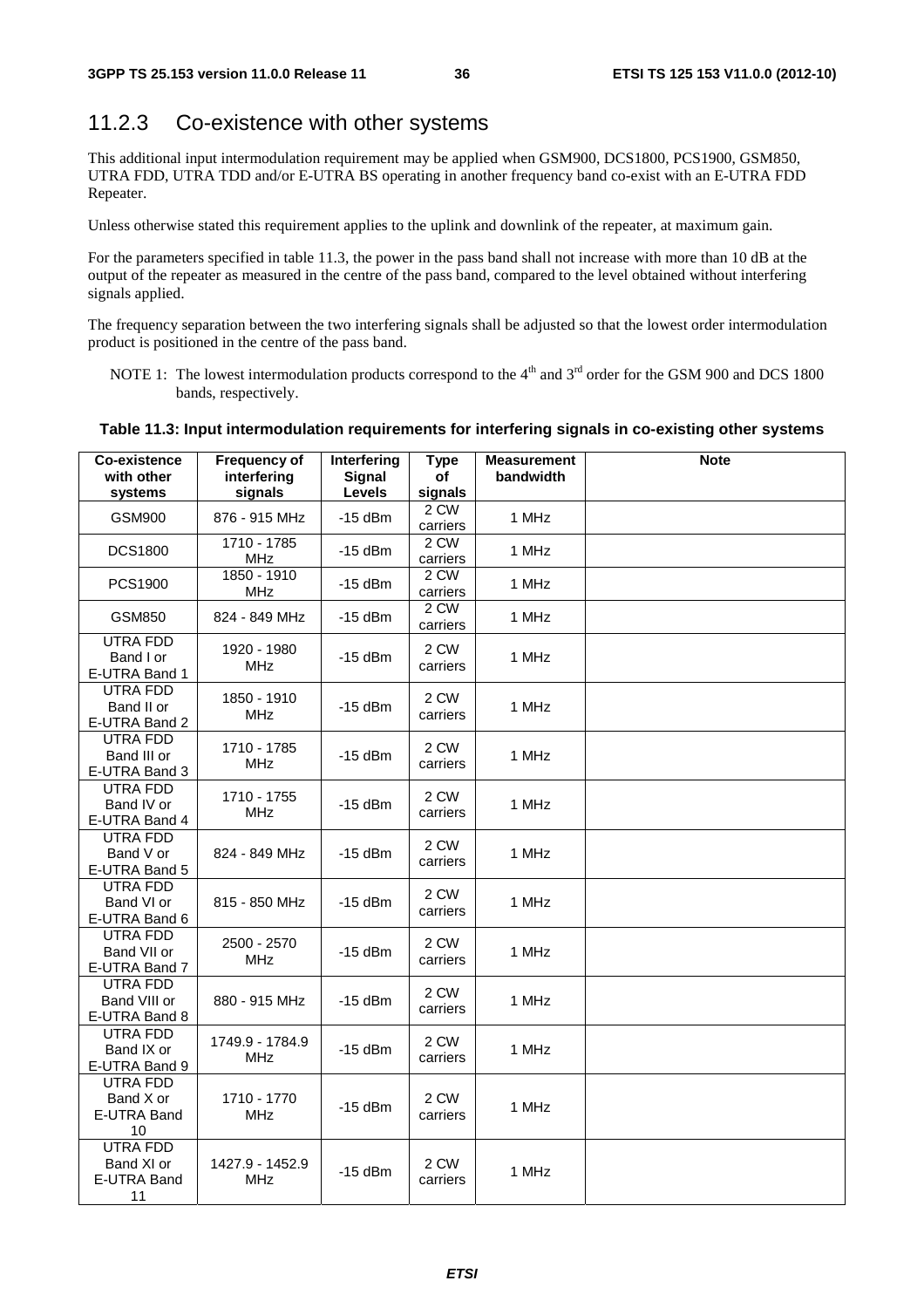| UTRA FDD<br>Band XII or<br>E-UTRA Band<br>12          | 698 - 716 MHz               | $-15$ dBm | 2 CW<br>carriers | 1 MHz |                                                                                                                                                       |
|-------------------------------------------------------|-----------------------------|-----------|------------------|-------|-------------------------------------------------------------------------------------------------------------------------------------------------------|
| <b>UTRA FDD</b><br>Band XIII or<br>E-UTRA Band<br>13  | 777 - 787 MHz               | $-15$ dBm | 2 CW<br>carriers | 1 MHz |                                                                                                                                                       |
| <b>UTRA FDD</b><br>Band XIV or<br>E-UTRA Band<br>14   | 788 - 798 MHz               | $-15$ dBm | 2 CW<br>carriers | 1 MHz |                                                                                                                                                       |
| <b>UTRA TDD in</b><br>Band a) or<br>E-UTRA Band<br>33 | 1900 - 1920<br><b>MHz</b>   | $-15$ dBm | 2 CW<br>carriers | 1 MHz | This requirement does not apply to<br>LCR TDD Repeater operating in band<br>a), since it is already covered by the<br>requirement in sub-clause 11.1. |
| <b>UTRA TDD in</b><br>Band a) or<br>E-UTRA Band<br>34 | 2010 - 2025<br><b>MHz</b>   | $-15$ dBm | 2 CW<br>carriers | 1 MHz | This requirement does not apply to<br>LCR TDD Repeater operating in band<br>a), since it is already covered by the<br>requirement in sub-clause 11.1. |
| UTRA TDD in<br>Band b) or<br>E-UTRA Band<br>35        | $1850 - 1910$<br><b>MHz</b> | $-15$ dBm | 2 CW<br>carriers | 1 MHz | This requirement does not apply to<br>LCR TDD Repeater operating in band<br>b), since it is already covered by the<br>requirement in sub-clause 11.1. |
| <b>UTRA TDD in</b><br>Band b) or<br>E-UTRA Band<br>36 | $1930 - 1990$<br><b>MHz</b> | $-15$ dBm | 2 CW<br>carriers | 1 MHz | This requirement does not apply to<br>LCR TDD Repeater operating in band<br>b), since it is already covered by the<br>requirement in sub-clause 11.1. |
| <b>UTRA TDD in</b><br>Band c) or<br>E-UTRA Band<br>37 | 1910 - 1930<br><b>MHz</b>   | $-15$ dBm | 2 CW<br>carriers | 1 MHz | This requirement does not apply to<br>LCR TDD Repeater operating in band<br>c), since it is already covered by the<br>requirement in sub-clause 11.1. |
| <b>UTRA TDD in</b><br>Band d) or<br>E-UTRA Band<br>38 | $2570 - 2620$<br><b>MHz</b> | $-15$ dBm | 2 CW<br>carriers | 1 MHz | This requirement does not apply to<br>LCR TDD Repeater operating in band<br>d), since it is already covered by the<br>requirement in sub-clause 11.1. |
| <b>UTRA TDD in</b><br>Band e) or<br>E-UTRA Band<br>40 | $2300 - 2400$<br><b>MHz</b> | $-15$ dBm | 2 CW<br>carriers | 1 MHz | This requirement does not apply to<br>LCR TDD Repeater operating in band<br>e), since it is already covered by the<br>requirement in sub-clause 11.1. |
| <b>UTRA TDD in</b><br>Band f) or<br>E-UTRA Band<br>39 | $1880 - 1920$<br><b>MHz</b> | $-15$ dBm | 2 CW<br>carriers | 1 MHz | This requirement does not apply to<br>LCR TDD Repeater operating in band<br>f), since it is already covered by the<br>requirement in sub-clause 11.1. |

- NOTE 1: The co-existence requirements in Table 11.3 do not apply when the repeaters pass band frequency range is adjacent to the band for the co-existence requirement in the Table 11.3. The current state-of-the-art technology does not allow a single generic solution for co-existence.
- NOTE 2: The Table 11.3 assumes that two operating bands, where the frequency ranges would be overlapping, are not deployed in the same geographical area. For such a case of operation with overlapping frequency arrangements in the same geographical area, special co-existence requirements may apply that are not covered by the 3GPP specifications.

## 11.3 Test purpose

The purpose of this test is to verify that the Repeater meets the intermodulation characteristics requirements as specified by the minimum requirements.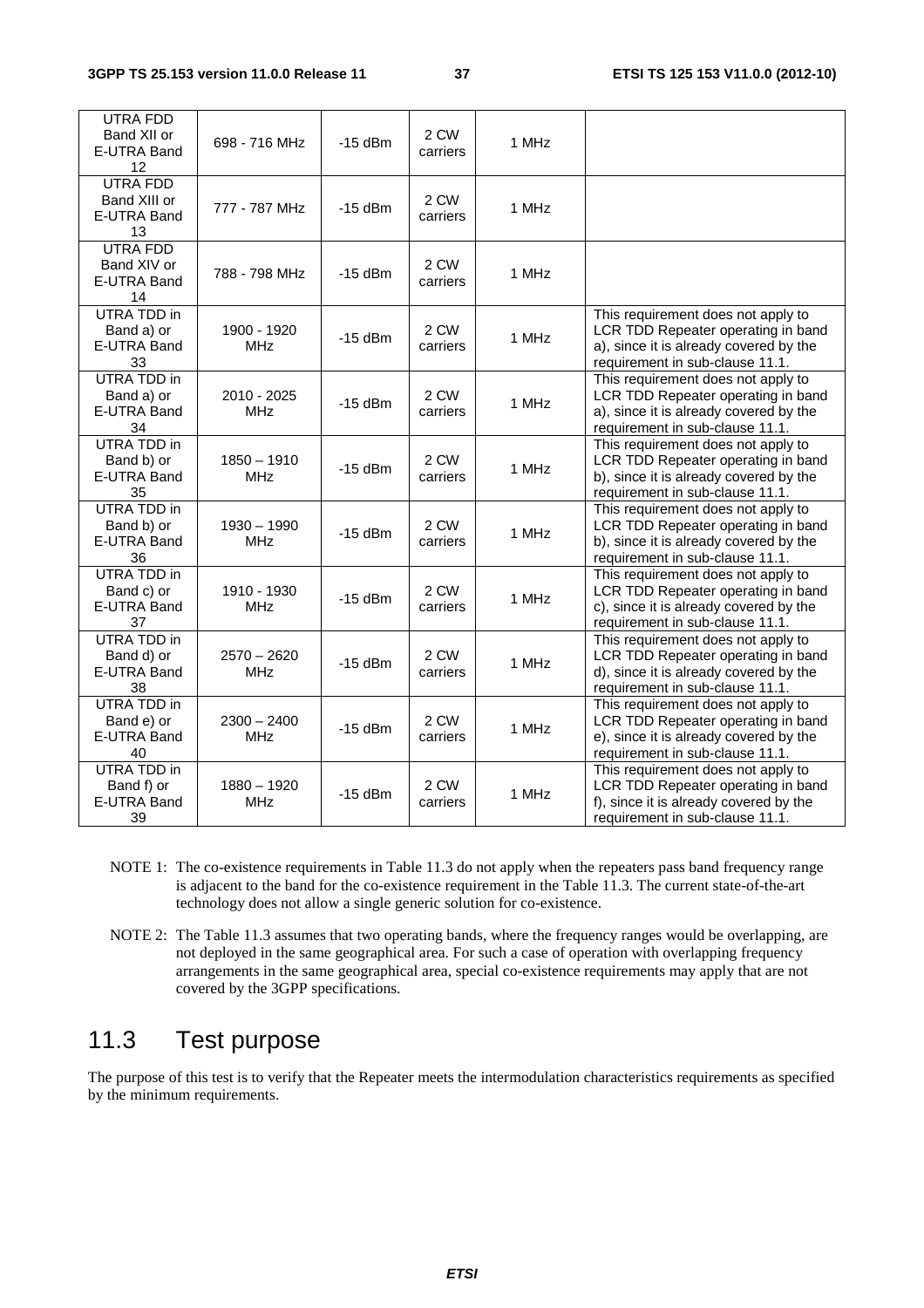### 11.4 Method of test

### 11.4.1 Initial conditions

- 1) A measurement system set-up is shown in annex A.
- 2) Set the Repeater to maximum gain.
- 3) Connect two signal generators with a combining circuit or one signal generator with the ability to generate several CW carriers to the input.
- 4) Connect a spectrum analyser to the output of the Repeater. Set the resolution bandwidth to 1 MHz in the centre of the pass band. Set averaging to 1 second or more.

### 11.4.2 Procedure

- 1) Adjust the frequency of the input signals, either below or above the pass band, so that one carrier,  $f_1$ , is 1 MHz outside the channel edge frequency of the first or last channel in the pass band, and the lowest order intermodulation product from the two carriers is positioned in the centre of the pass band, according to subclause 11.2.
- 2) Take the measurement of the rise of the output signal.
- 3) Repeat the measurement for the opposite path of the Repeater.

## 11.5 Test requirements

The Input intermodulation measured according to subclause 11.4.2 shall not exceed the limits specified in the relevant tables of 11.2.

## 12 Output Intermodulation

The transmit intermodulation performance is a measure of the capability of the transmitter to inhibit the generation of signals in its non linear elements caused by presence of the wanted signal and an interfering signal reaching the transmitter via the antenna.

## 12.1 Definition and applicability

The transmit intermodulation level is the power of the intermodulation products when a LCR TDD modulated interference signal is injected into the antenna connector at a mean power level of 30 dB lower than that of the mean power of the subject signal.

The requirement is applicable for downlink signals.

## 12.2 Minimum requirements

The frequency of the interference signal shall be  $\pm 1.6$  MHz,  $\pm 3.2$  MHz and  $\pm 4.8$  MHz offset from the subject signal. The Transmit intermodulation level shall not exceed the out of band or the spurious emission requirements of section 9.1 and 9.2.

## 12.3 Test purpose

The test purpose is to verify the ability of the repeater to restrict the generation of intermodulation products in the presence of a subject signal on the repeater input and output ports, and an interfering signal applied at the repeater output port.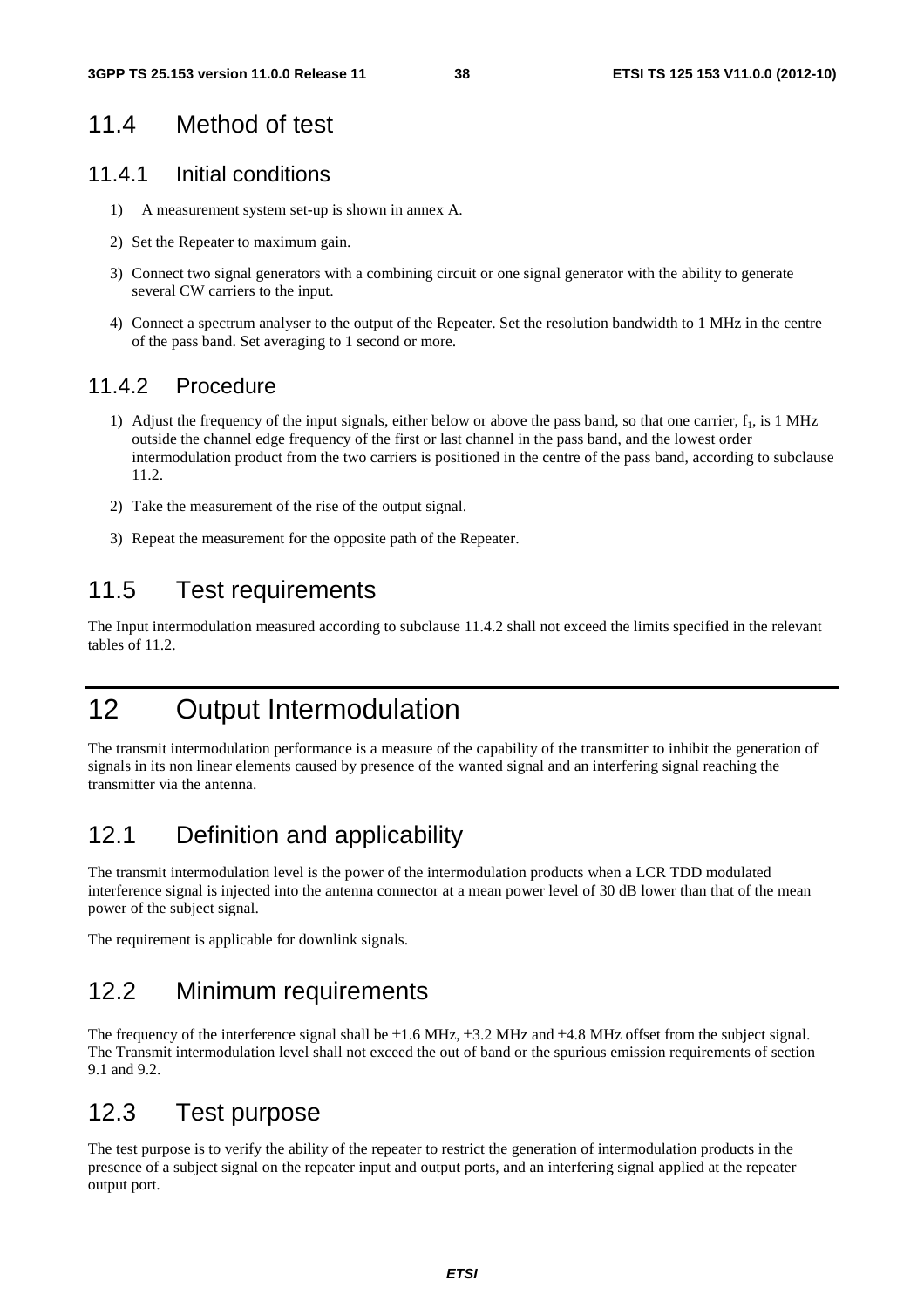## 12.4 Method of test

#### 12.4.1 Initial conditions

- 1) A measurement system set-up is shown in annex A.
- 2) Connect a signal generator to the input port of the Repeater (wanted signal). Connect a signal generator to the circulator on the output port (interfering signal) and make sure the signal generator power is directed to the repeater output port.
- 3) Detection mode: True RMS.

### 12.4.2 Procedures

- 1) Set the Repeater to maximum gain.
- 2) Set the signal generator at the repeater input port (subject signal) to generate a signal in accordance to table 12.1, at the level which produce the manufacturer specified maximum output power at maximum gain.

#### **Table 12.1: Parameters of the transmitted signal for transmit intermodulation testing**

| <b>Parameter</b>                 | <b>Value/description</b>          |
|----------------------------------|-----------------------------------|
| <b>TDD Duty Cycle</b>            | TS i; $I = 0, 1, 2, 3, 4, 5, 6$ : |
|                                  | transmit, if $i$ is 0,4,5,6;      |
|                                  | receive, if i is 1,2,3.           |
| Time slots under test            | TS4, TS5 and TS6                  |
| BS output power setting          | <b>PRAT</b>                       |
| Number of DPCH in each time slot | 8                                 |
| under test                       |                                   |
| Power of each DPCH               | 1/8 of Base Station output power  |
| Data content of DPCH             | real life (sufficient irregular)  |

- 3) Set the signal generator at the repeater output port (interference signal) to generate a signal in accordance to table 12.1, at the level producing signal power corresponding to 30 dB below the manufacturer specified maximum output power at the repeater output port with the specified frequency offset from the wanted signal.
- 4) Measure the emission at the specified frequencies with specified measurement bandwidth and note that the measured value does not exceed the specified value. Measurements in the band of the interfering signal shall be excluded. The measurements can be limited to the power of all third and fifth order intermodulation products.
- 5) Repeat from clause 3 until interference signals ±1,6MHz, ±3,2MHz and ±4,8MHz frequency offset from the wanted signal has been tested. Note that interfering signals outside the UTRA-FDD allocated frequency band , as specifies in section 4.1. need not be tested.

## 12.5 Test requirements

The mean power level of the interference signal shall be 30 dB below the mean power level of the wanted signal.

At the frequencies of all third and fifth order intermodulation products, the Test Requirements for out of band and spurious emissions as specified in subclauses 9.1.5 (Spectrum emission mask),and 9.2.5 (Spurious emissions) shall be met.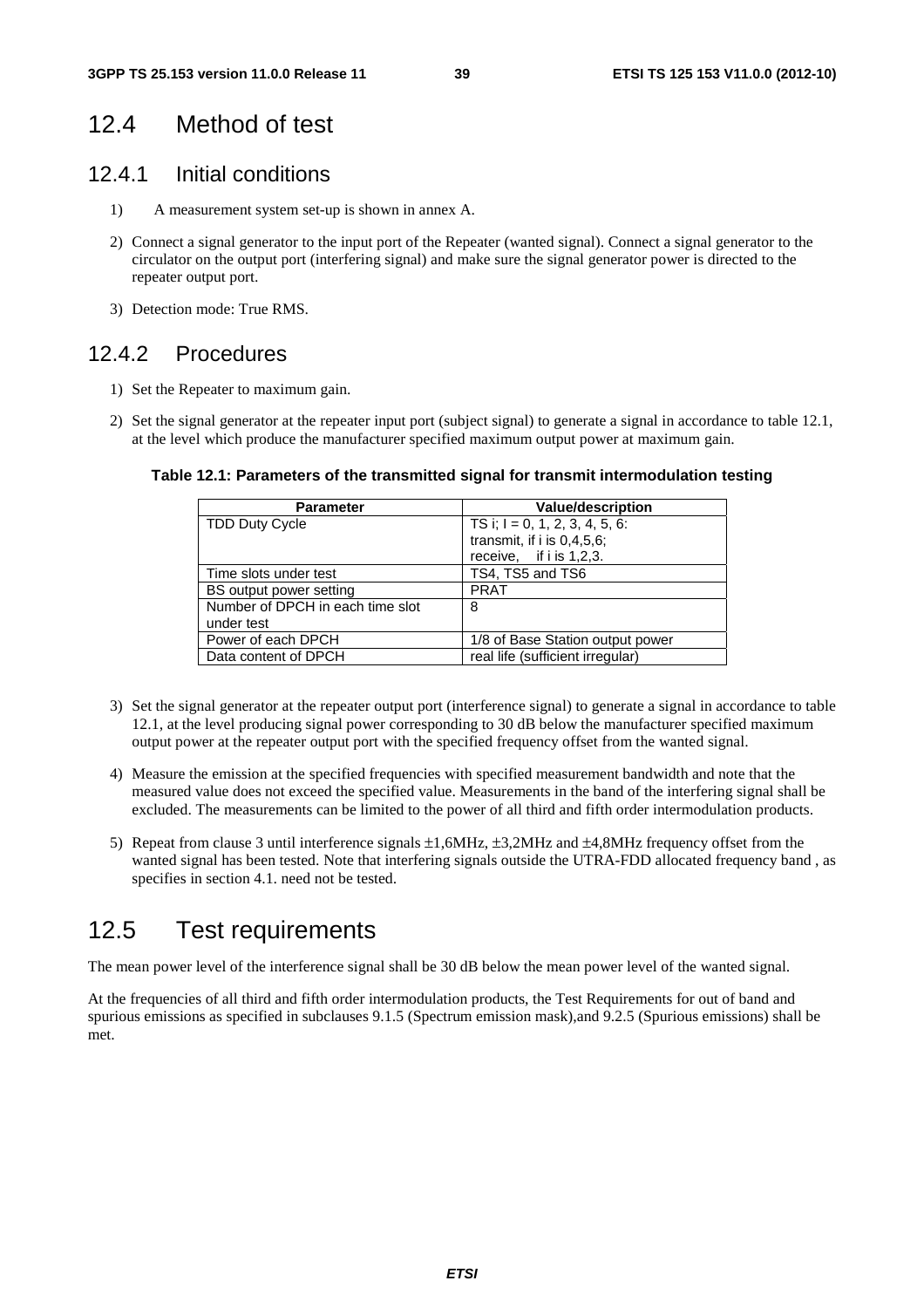## 13 Adjacent Channel Rejection Ratio (ACRR)

## 13.1 Definitions and applicability

Adjacent Channel Rejection Ratio (ACRR) is the ratio of the RRC weighted gain per carrier of the repeater in the pass band to the RRC weighted gain of the repeater on an adjacent channel. The carrier in the pass band and in the adjacent channel shall be of the same type (reference carrier).

The requirement shall apply to the uplink and downlink of Repeater, at maximum gain, where the donor link is maintained via antennas (over the air Repeater).

## 13.2 Minimum Requirements

In normal conditions the ACRR shall be higher than the value specified in the Table 13.1.

| Repeater maximum output<br><b>Pmax</b> | Channel offset from the channel edge from<br>the first or last channel within the pass<br>band. | <b>ACRR limit</b> |
|----------------------------------------|-------------------------------------------------------------------------------------------------|-------------------|
| $P \geq 31$ dBm                        | $1.6$ MHz                                                                                       | 33dB              |
| $P \geq 31$ dBm                        | 3.2 MHz                                                                                         | 33dB              |
| $P < 31$ dBm                           | 1.6 MHz                                                                                         | 20dB              |
| $P < 31$ dBm                           | 3.2 MHz                                                                                         | 20dB              |

#### **Table 13.1: Repeater ACRR**

Note: For co-existence with TDD, a narrow band requirement is for further study.

## 13.3 Test purpose

To verify that the Repeater ACRR requirement shall be met as specified in subclause 13.1.

## 13.4 Method of test

#### 13.4.1 Initial conditions

- 1) Set-up the equipment as shown in annex A.
- 2) Connect the signal generator equipment to the Repeater input port.
- 3) Connect the power measuring equipment to the Repeater output port.
- 4) The measurement device characteristics shall be:
	- measurement filter bandwidth: defined in subclause 13.1;
	- detection mode: true RMS voltage or true average power.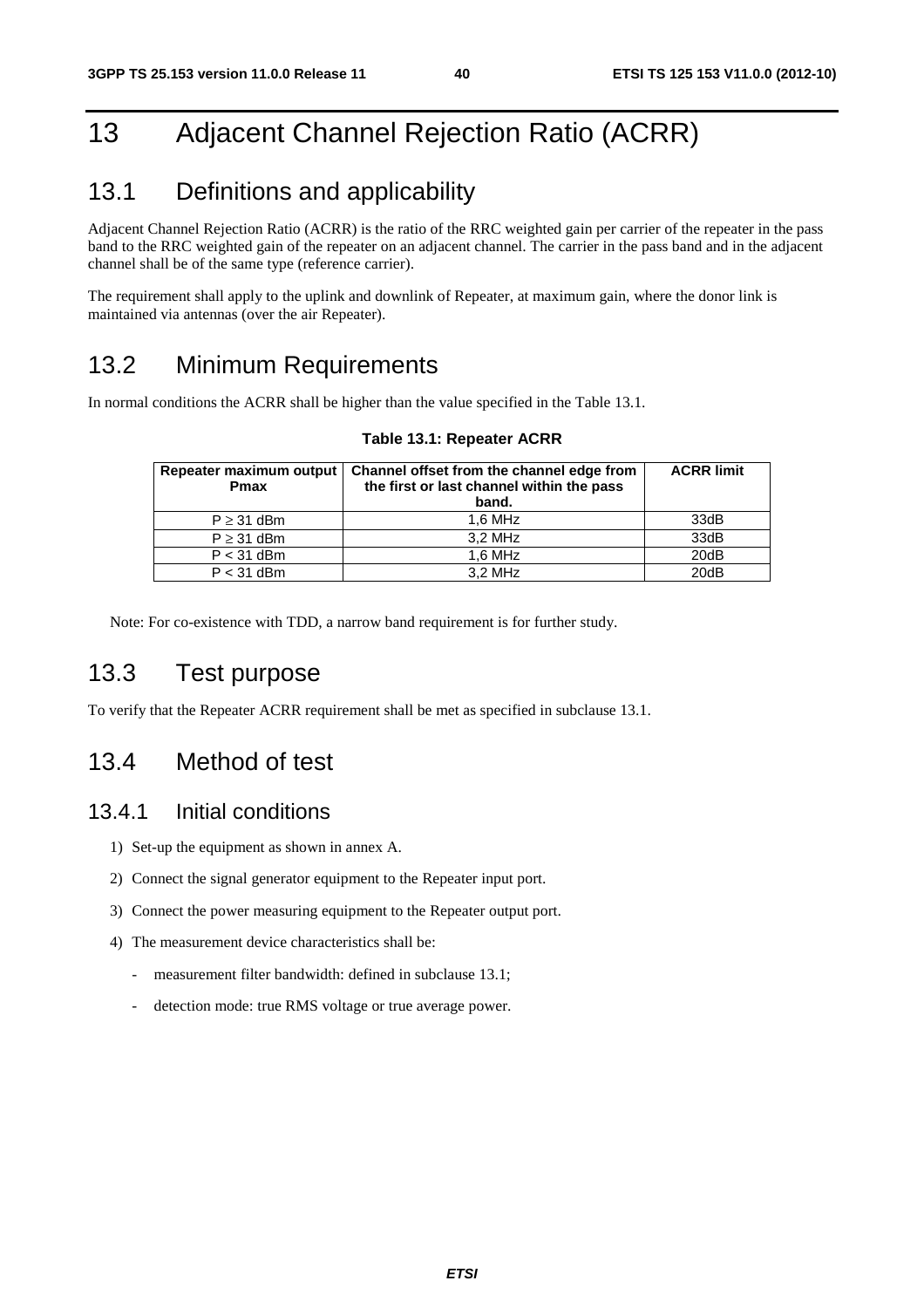### 13.4.2 Procedure

1) Set the signal generator to transmit a signal according to table 13.2.

**Table 13.2: Parameters of the transmitted signal for ACRR test** 

| <b>Parameter</b>                 | <b>Value/description</b>          |
|----------------------------------|-----------------------------------|
| <b>TDD Duty Cycle</b>            | TS i; $i = 0, 1, 2, 3, 4, 5, 6$ : |
|                                  | transmit, if $i$ is $0.4.5.6$ ;   |
|                                  | receive, if $i$ is 1,2,3.         |
| Time slots under test            | TS4, TS5 and TS6                  |
| output power setting             | <b>PRAT</b>                       |
| Number of DPCH in each time slot | 8                                 |
| under test                       |                                   |
| Power of each DPCH               | 1/8 of Base Station output power  |
| Data content of DPCH             | real life (sufficient irregular)  |

- 2) Adjust the input power to the Repeater to create the maximum nominal Repeater output power at maximum gain
- 3) Measure the RRC filtered mean power at the RF output port over a certain slot.
- 4) Set the signal generator to transmit the same signal and the same input power at one of the channel offsets according to Table 13.1.
- 5) Measure the RRC filtered mean power at the RF output port over a certain slot.
- 6) Calculate the ratio of the measured power in the pass band to the measured power at the channel offset.
- 7) Repeat step 4) to 6) until all channel offsets in Table 13.1 are measured.

## 13.5 Test Requirements

In normal conditions as specified in section 5.4.1, the ACRR shall be higher than the value specified in the Table 13.3.

| Repeater maximum<br>output power as in<br>9.1.1.1 | Channel offset from the centre<br>frequency of the first or last channel<br>within the pass band. | <b>ACRR limit</b> |
|---------------------------------------------------|---------------------------------------------------------------------------------------------------|-------------------|
| $P \geq 31$ dBm                                   | $1.6$ MHz                                                                                         | 32,3dB            |
| $P \geq 31$ dBm                                   | 3.2 MHz                                                                                           | 32.3dB            |
| $P < 31$ dBm                                      | $1,6$ MHz                                                                                         | 19,3dB            |
| $P < 31$ dBm                                      | 3.2 MHz                                                                                           | 19.3dB            |

**Table 13.3: Repeater ACRR** 

## 14 Timing Accuracy

## 14.1 Definition and applicability

Timing Accuracy is the repeater synchronization accuracy with NodeB, it includes the downlink ramp on/off time and uplink ramp on/off time.

## 14.2 Minimum requirements

The downlink gain versus time should meet the mask specified in figure 14.1. The beginning and end point of downlink burst is calculated according to the trigger given by NodeB or LCR TDD signal generator.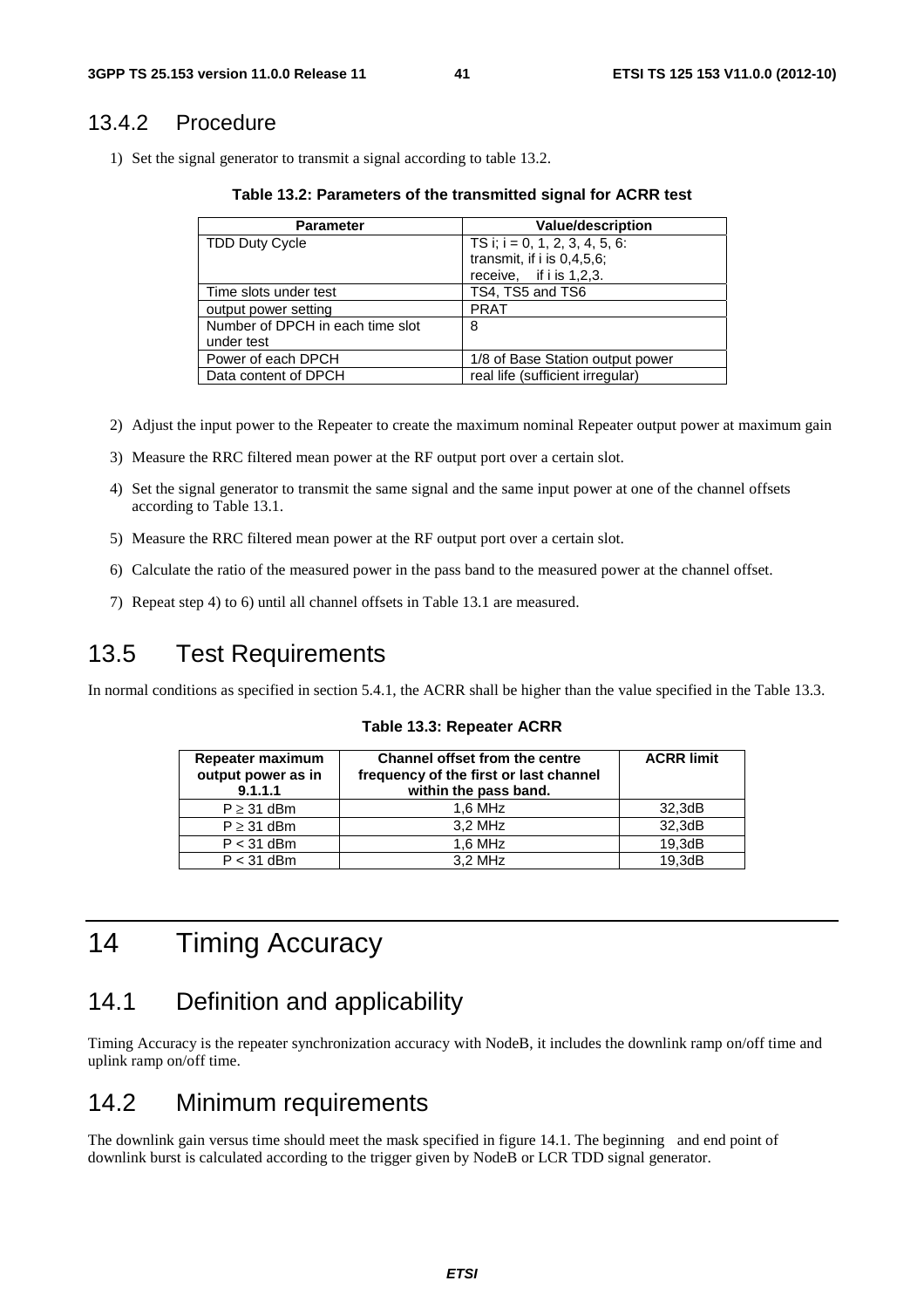

**Figure 14.1: Downlink gain ON/OFF template** 

The uplink gain versus time should meet the mask specified in figure 14.2. The beginning and end point of uplink burst is calculated according to the trigger given by NodeB or LCR TDD signal generator.



## 14.3 Test purpose

This test verifies the ability of the LCR TDD repeater to reduce its transmit power outside of the active part of the Tx time slot (burst without guard period) to values below specified limits. This ability is needed to minimize the interference for other users receiving on the same frequency.

## 14.4 Method of test

#### 14.4.1 Initial conditions

- 1) Set-up the equipment as shown in annex A.
- 2) Connect the signal generator equipment to the Repeater input port.
- 3) Connect the signal analyser to the Repeater output port..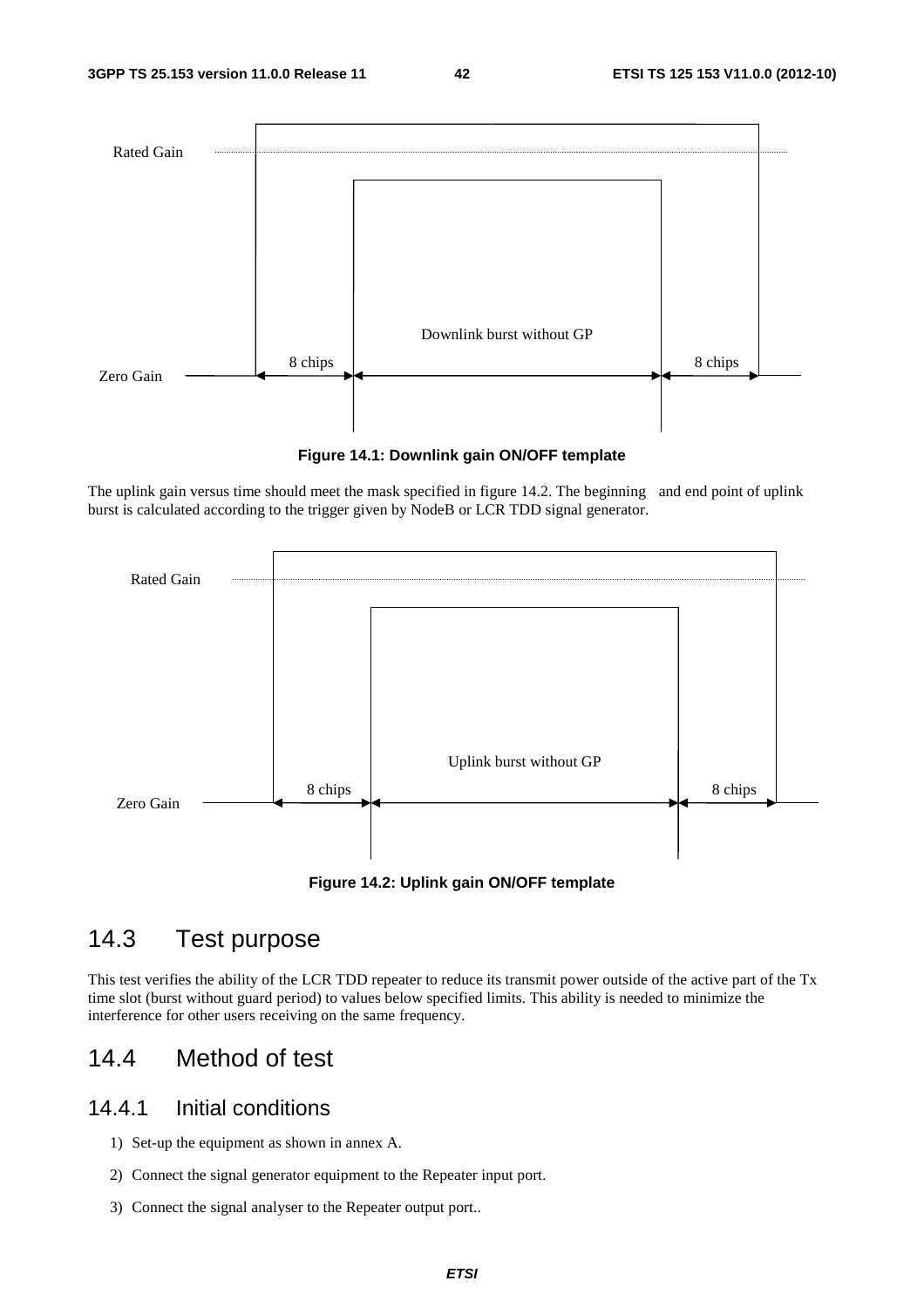### 14.4.2 Procedure

1) Set the signal generator to transmit one signal according to table 14.1.

**Table 14.1: Parameters of the transmitted signal for Timing Accuracy testing** 

| <b>Parameter</b>                 | <b>Value/description</b>          |
|----------------------------------|-----------------------------------|
| <b>TDD Duty Cycle</b>            | TS i; $i = 0, 1, 2, 3, 4, 5, 6$ : |
|                                  | transmit, if $i$ is $0,4,5,6$ ;   |
|                                  | receive, if i is UpPCH, 1, 2, 3.  |
| Time slots under test            | TS4, TS5 and TS6                  |
| BS output power setting          | <b>PRAT</b>                       |
| Number of DPCH in each time slot | 8                                 |
| under test                       |                                   |
| Power of each DPCH               | 1/8 of Base Station output power  |

2) Measure the RRC filtered mean power of the LCR TDD repeater output signal chipwise (i.e. averaged over time intervals of one chip duration) over the transmit off power period starting 8 chips before the beginning point of uplink/downlink burst, and ending 8 chips after the end point of uplink/downlink burst.

## 14.5 Test Requirements

The Timing Accuracy measured according to subclause 14.4.2 shall not exceed the limits specified in the relevant figures of 14.1 and 14.2.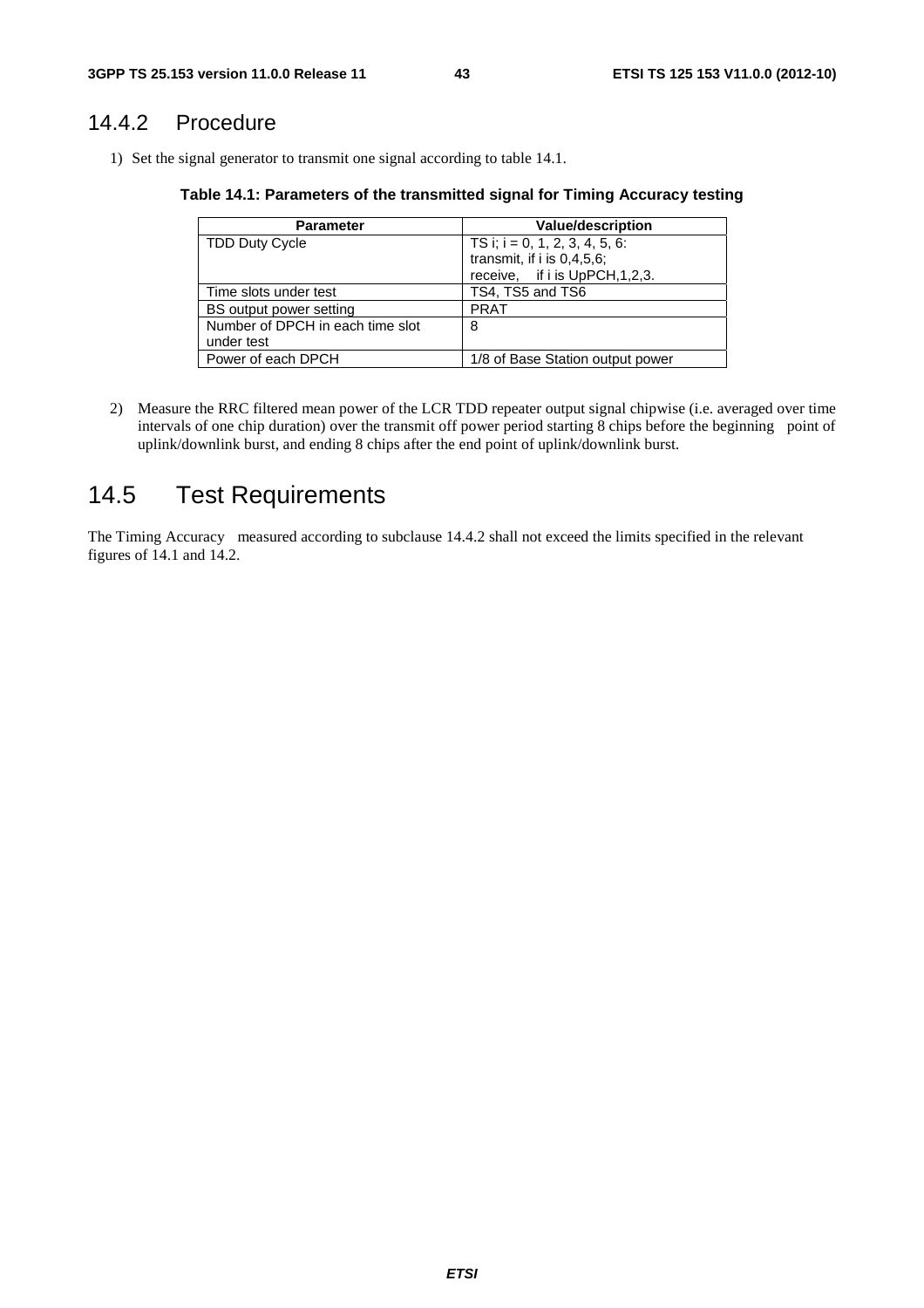## Annex A (normative): Repeater measurement system set-up

Example of measurement system set-ups are attached below as an informative annex.

## A.1 Maximum output power



#### **Figure A.1: Measuring system set-up for maximum output power.**

Note that a repeater is a bi-directional device. The signal generator may need protection.

## A.2 Frequency stability



#### **Figure A.2: Measurement system set-up for RF frequency stability.**

Note that a repeater is a bi-directional device. The signal generator may need protection.



#### **Figure A.3: Measuring system set-up for out of band gain.**

Note that a repeater is a bi-directional device. The signal generator may need protection.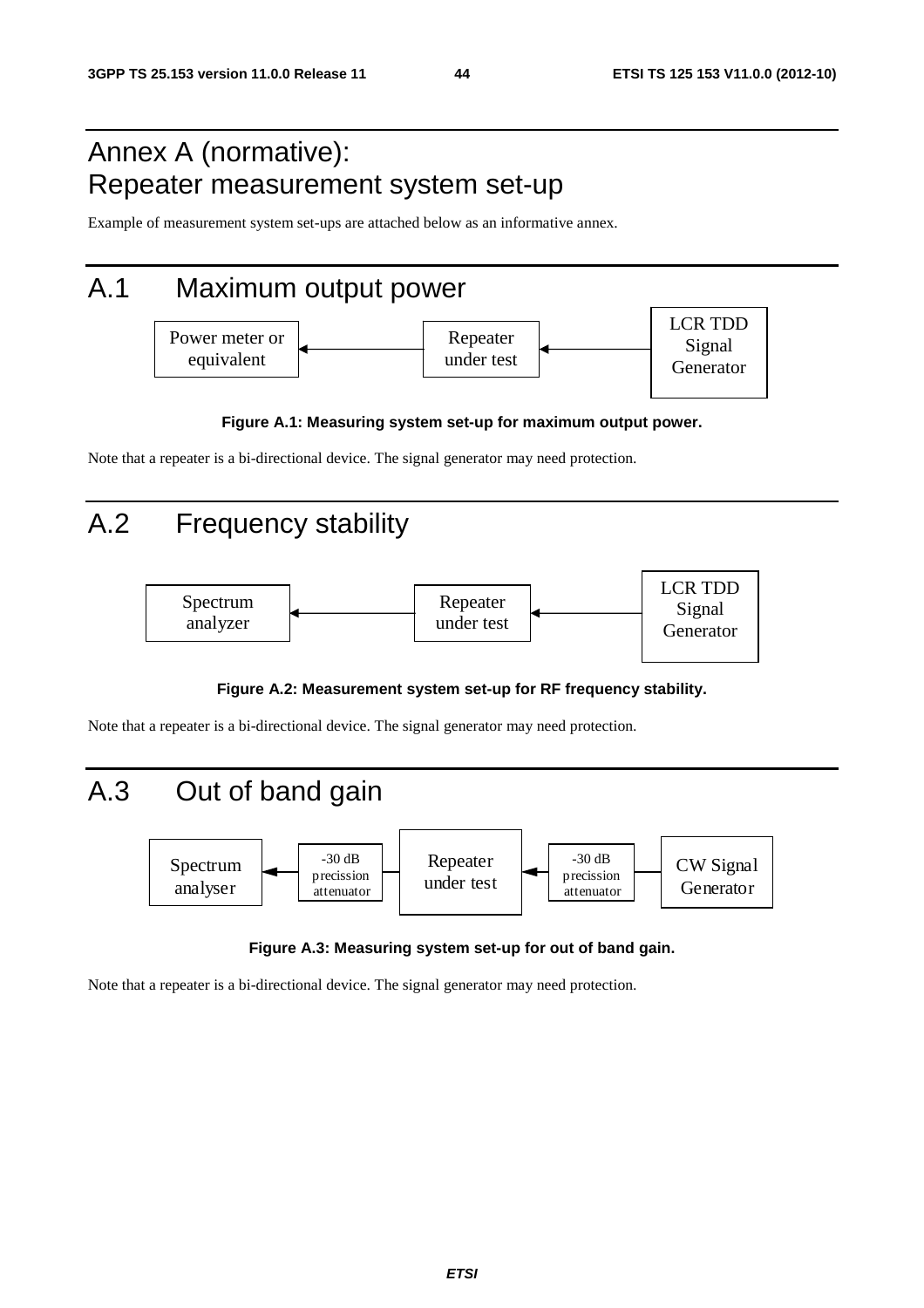## A.4 Unwanted emission: Spectrum emission mask



#### **Figure A.4: Measuring system Set-up for unwanted emission: spectrum emission mask.**

Note that a repeater is a bi-directional device. The signal generator may need protection.

# A.5 Unwanted emission: Spurious emission



**Figure A.5: Measuring system set-up for unwanted emission: spurious emission.** 

Note that a repeater is a bi-directional device. The signal generator may need protection.

## A.6 Modulation Accuracy: Error Vector Magnitude



**Figure A.6: Measuring system set-up for modulation accuracy: error vector magnitude.** 

Note that a repeater is a bi-directional device. The signal generator may need protection.





#### **Figure A.7: Measuring system set-up for modulation accuracy: peak code domain error.**

Note that a repeater is a bi-directional device. The signal generator may need protection.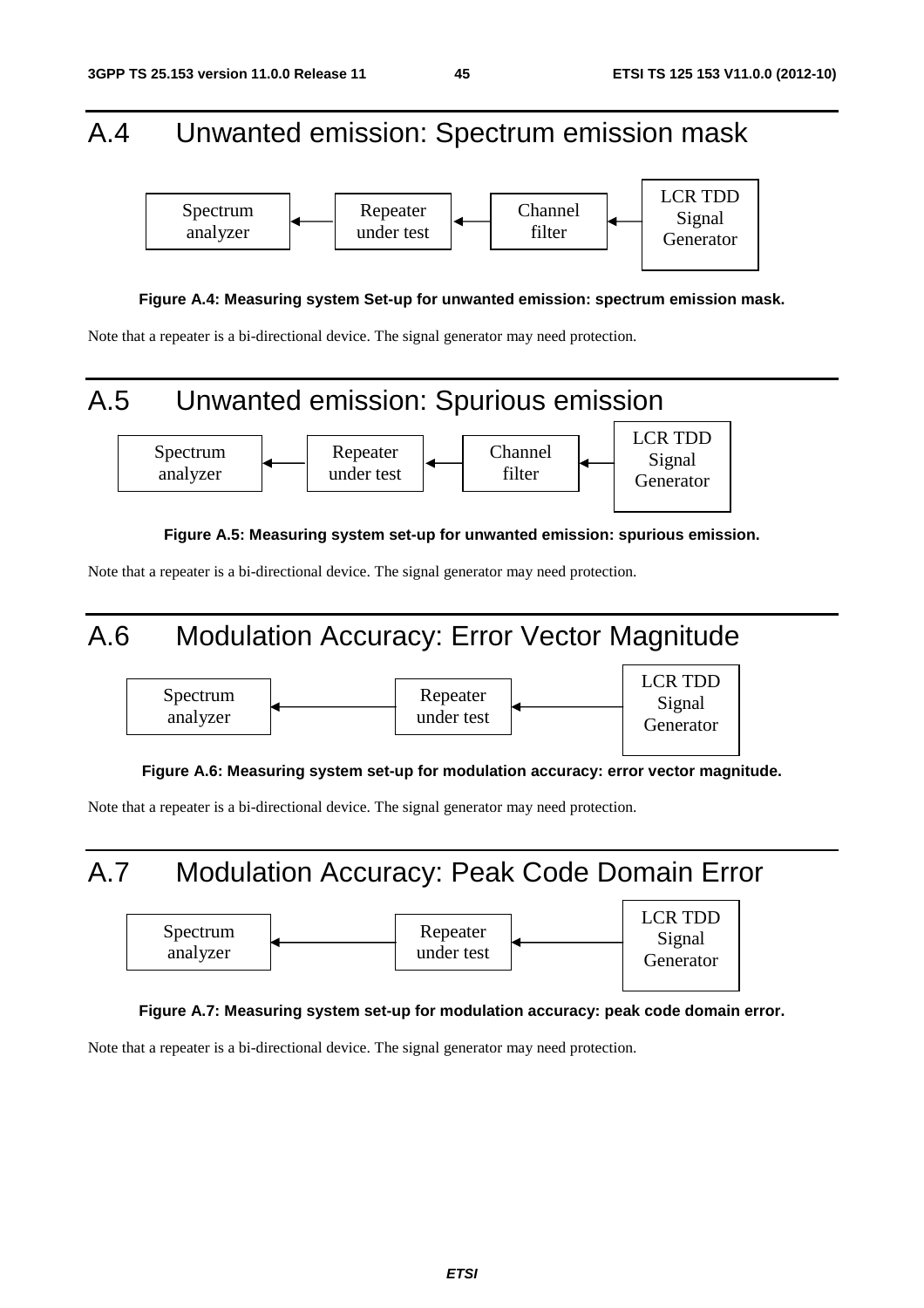# A.8 Input inter modulation





## A.9 Output Intermodulation



#### **Figure A.9: Measuring system set-up for Output Intermodulation.**

Note that a repeater is a bi-directional device. The signal generator may need protection.



#### **Figure A.10: Measuring system set-up for Timing Accuracy.**

Note that a repeater is a bi-directional device. The signal generator may need protection.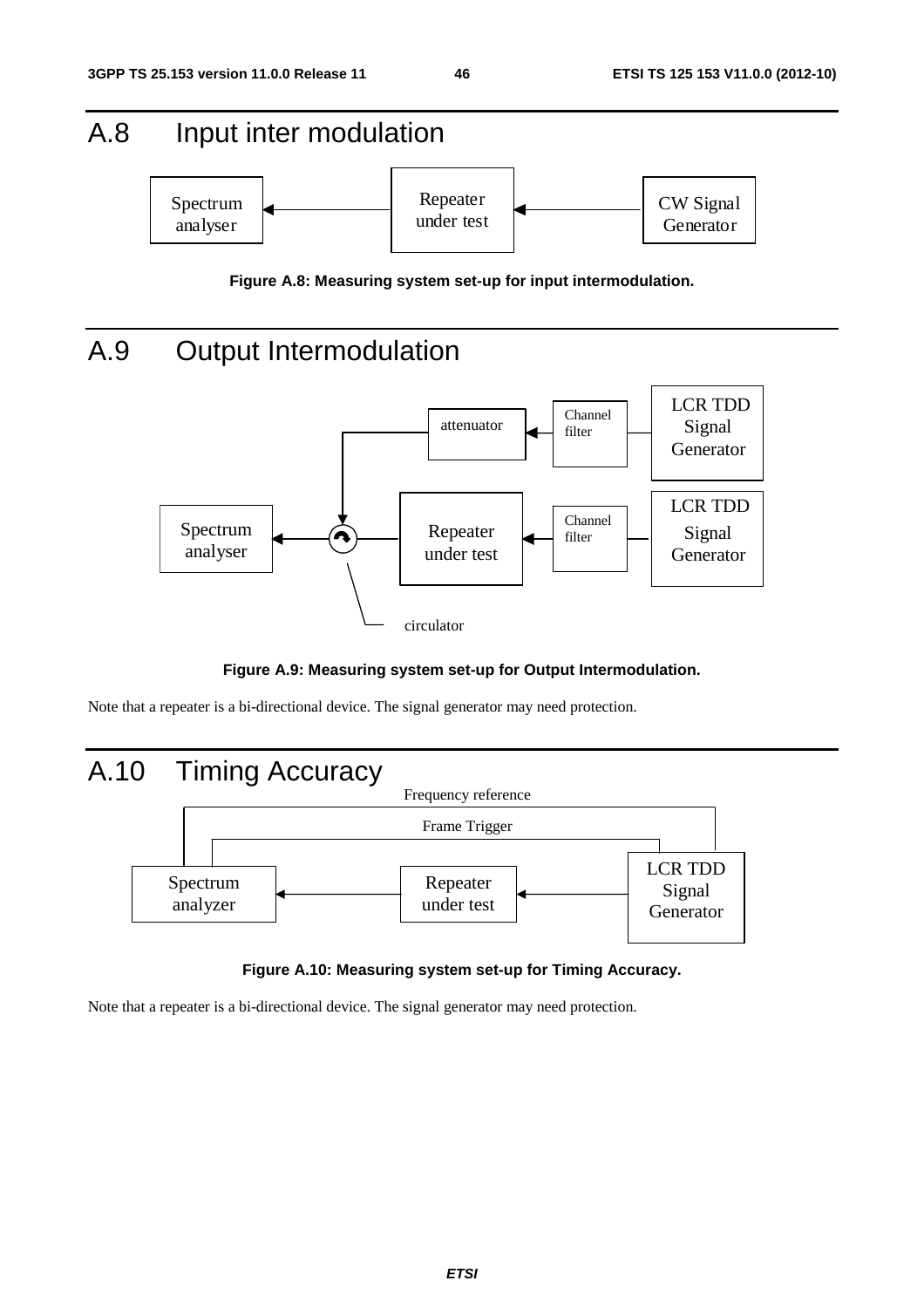## Annex B (informative): Derivation of Test Requirements

The Test Requirements in this specification have been calculated by relaxing the Minimum Requirements of the core specification using the Test Tolerances defined in subclause 4.2. When the Test Tolerance is zero, the Test Requirement will be the same as the Minimum Requirement. When the Test Tolerance is non-zero, the Test Requirements will differ from the Minimum Requirements, and the formula used for this relaxation is given in table B.1.

| <b>Clause</b><br>number | Title                            | <b>Minimum Requirement in</b><br>TS 25.116                     | <b>Test Tolerance</b><br>(TT)                                                | <b>Test Requirement in</b><br>TS 25.153                                                                              |
|-------------------------|----------------------------------|----------------------------------------------------------------|------------------------------------------------------------------------------|----------------------------------------------------------------------------------------------------------------------|
| 6                       | Maximum output<br>power          | In normal conditions<br>Table 6.1                              | 0.7 dB                                                                       | Formula:<br>Upper limit + TT<br>Lower limit - TT<br>In normal conditions refer to<br>Table 6.4                       |
|                         |                                  | In extreme conditions<br>Tabel 6.2                             | 0,7dB                                                                        | In extreme conditions refer to<br>Table 6.5                                                                          |
| 9.1                     | Spectrum emission<br>mask        | Tables 9.1, 9.2 and 9.3:<br>'Maximum level' = X dB             | $1,5$ dB                                                                     | Formula:<br>Maximum level + TT<br>Refer to tables 9.5, 9.6 and<br>9.7                                                |
| $\overline{7}$          | Frequency stability              | 7.1 minimum requirement                                        | 12 Hz                                                                        | Formula:<br>Relative error + TT<br>Refer to 7.5 Test requirements                                                    |
| 8                       | Out of Band Gain                 | Table 8.1: Out of band gain<br>limits                          | $0,5$ dB                                                                     | Formula:<br>Maximum level + TT<br>Refer to table 8.2                                                                 |
| 9.2                     | Spurious emissions               | Tables 9.8, to 9.19                                            | 0 dB                                                                         |                                                                                                                      |
| 10.1                    | <b>Error Vector</b><br>Magnitude | 10.1.2 Minimum requirement                                     | $\overline{0\%}$                                                             | Formula:<br>RSS Stimulus EVM and<br>Repeater EVM to get target<br><b>EVM</b><br>Refer to 10.1.5 Test<br>requirements |
| 10.2                    | Peak code domain<br>error        | 10.2.2Minimum requirement                                      | $1,1$ dB                                                                     | Formula:<br>Maximum error + TT<br>Refer to 10.2.5 Test<br>requirements                                               |
| 11                      | Input<br>intermodulation         | 11.2 Minimum requirements,<br>and Tables 11.1, 11.2and<br>11.3 | $1,2$ dB                                                                     | Maximum in-band power<br>increase + TT<br>Refer to 11.5 Test<br>requirements.                                        |
| 12                      | Output<br>intermodulation        | 12.2 Minimum requirements                                      | $1.5$ dB for<br>spectrum emission<br>mask.<br>0 dB for spurious<br>emissions | Maximum level + TT<br>Refer to tables 9.5 to 9.19                                                                    |

| Table B.1: Derivation of Test Requirements |  |
|--------------------------------------------|--|
|--------------------------------------------|--|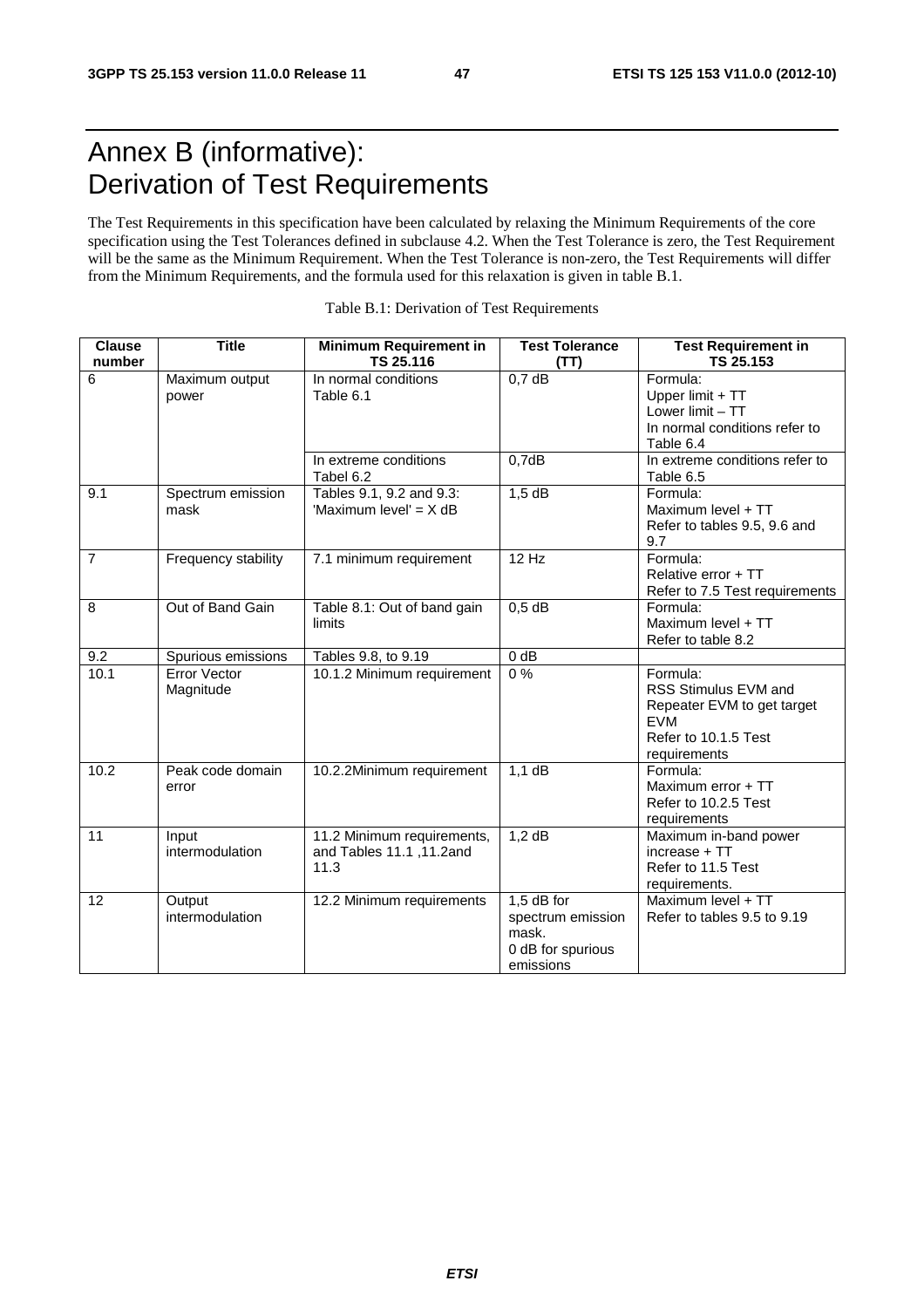## Annex C (informative): Acceptable uncertainty of Test Equipment

This informative annex specifies the critical parameters of the components of an overall Test System (e.g. signal generators, signal analysers etc.) which are necessary when assembling a Test System which complies with subclause5.1 Acceptable uncertainty of Test System. These Test Equipment parameters are fundamental to the accuracy of the overall Test System and are unlikely to be improved upon through System Calibration.

| Test                                                 | <b>Equipment accuracy</b>     | <b>Test condition</b>                                                                        |
|------------------------------------------------------|-------------------------------|----------------------------------------------------------------------------------------------|
| 6 Output power                                       | Not critical                  | Not critical                                                                                 |
| 9.1 Spectrum emission mask                           | Not critical                  | Not critical                                                                                 |
| 9.2 Spurious emissions                               | Not critical                  | Not critical                                                                                 |
| 11 Input intermodulation (interferer<br>requirement) | Not critical                  | Not critical                                                                                 |
| 7 Frequency error                                    | $±10$ Hz + timebase = 12 Hz   | Range 0 to 500 Hz. (This is to allow for<br>UE range that at 0,1 PPM is larger<br>than BTS). |
| 10.1 Error vector magnitude                          | $\pm 2.5$ % (for single code) | P_Max-3 to P_Max - 18 dB<br>Applies for reading from 10% to 25%.                             |
| 10.2 Peak code domain error                          | ± 1 dB                        | Measurements in the range -25 dB to -<br>30 dB at signal power = $Pmax$                      |
| 8 Out of band gain                                   |                               |                                                                                              |
| 11 Input intermodulation                             | Not critical                  | Not critical                                                                                 |
| 12 Output intermodulation                            | Not critical                  | Not critical                                                                                 |
| 13 ACRR                                              |                               |                                                                                              |
| 14 Timing Accuracy                                   | Not critical                  | Not critical                                                                                 |

#### **Table C.1: Equipment accuracy**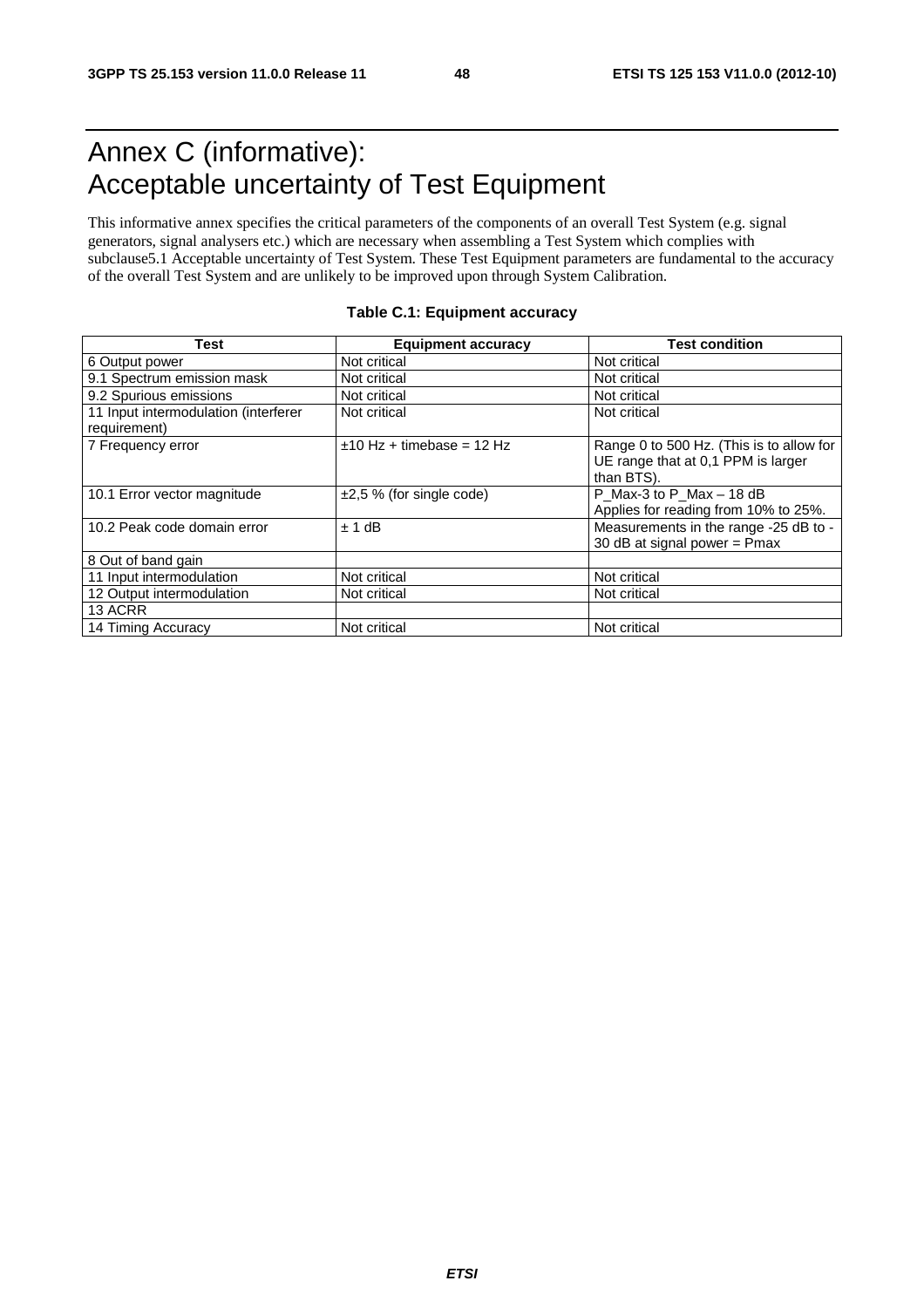## Annex D (informative): Change history

| <b>Change history</b> |               |                   |           |     |                                                              |            |            |
|-----------------------|---------------|-------------------|-----------|-----|--------------------------------------------------------------|------------|------------|
| Date                  | TSG#          | TSG Doc.          | <b>CR</b> | Rev | Subject/Comment                                              | <b>Old</b> | <b>New</b> |
| 2009-10               |               | RAN4#52 R4-093748 |           |     | TS skeleton created from 3GPP TS template.                   |            | 0.0.1      |
|                       | bis           |                   |           |     |                                                              |            |            |
| 2010-02               |               | RAN4#54 R4-100999 |           |     | TS with the TP approved at RAN4#52bis and RAN4#53            | 0.0.1      | 1.0.0      |
|                       |               |                   |           |     | R4-093756 Text proposal for TS25.153: Output Power           |            |            |
|                       |               |                   |           |     | R4-094018 Text proposal for TS25.153: Frequency Error        |            |            |
|                       |               |                   |           |     | R4-093752 Text proposal for TS25.153: EVM                    |            |            |
|                       |               |                   |           |     | R4-093757 Text proposal for TS25.153: PCDE                   |            |            |
|                       |               |                   |           |     | R4-093755 Text proposal for TS25.153: Output Intermodulation |            |            |
|                       |               |                   |           |     | R4-094017 Text proposal for TS25.153: Frequency bands and    |            |            |
|                       |               |                   |           |     | channel arrangements                                         |            |            |
|                       |               |                   |           |     | R4-093753 Text proposal for TS25.153: Input Intermodulation  |            |            |
|                       |               |                   |           |     | R4-093754 Text proposal for TS25.153:Out of Band Gain        |            |            |
|                       |               |                   |           |     | R4-093751 Text proposal for TS25.153: ACRR                   |            |            |
|                       |               |                   |           |     | R4-094019 Text proposal for TS25.153: Timing Accuracy        |            |            |
|                       |               |                   |           |     | R4-093759 Text proposal for TS25.153: Unwanted Emissions     |            |            |
|                       |               |                   |           |     | R4-093760 Text proposal for 25.153: Clause 1 to Clause 3     |            |            |
|                       |               |                   |           |     | R4-094638 Text proposal for 25.153: Clause 4                 |            |            |
|                       |               |                   |           |     | R4-094768 Text proposal for 25.153: Annex A to Annex D       |            |            |
|                       |               |                   |           |     | R4-100998 Correction of the Figure A.10 of TS 25.153         |            |            |
| 2010-03               | <b>RAN#47</b> | RP-100111         |           |     | Presentation to TSG for approval                             | 1.0.0      | 1.0.0      |
| 2010-03               | <b>RAN#47</b> | RP-100111         |           |     | Approved by TSG RAN                                          | 1.0.0      | 10.0.0     |
| 2012-09               | SP-57         |                   |           |     | Update to Rel-11 version (MCC)                               | 10.0.0     | 11.0.0     |